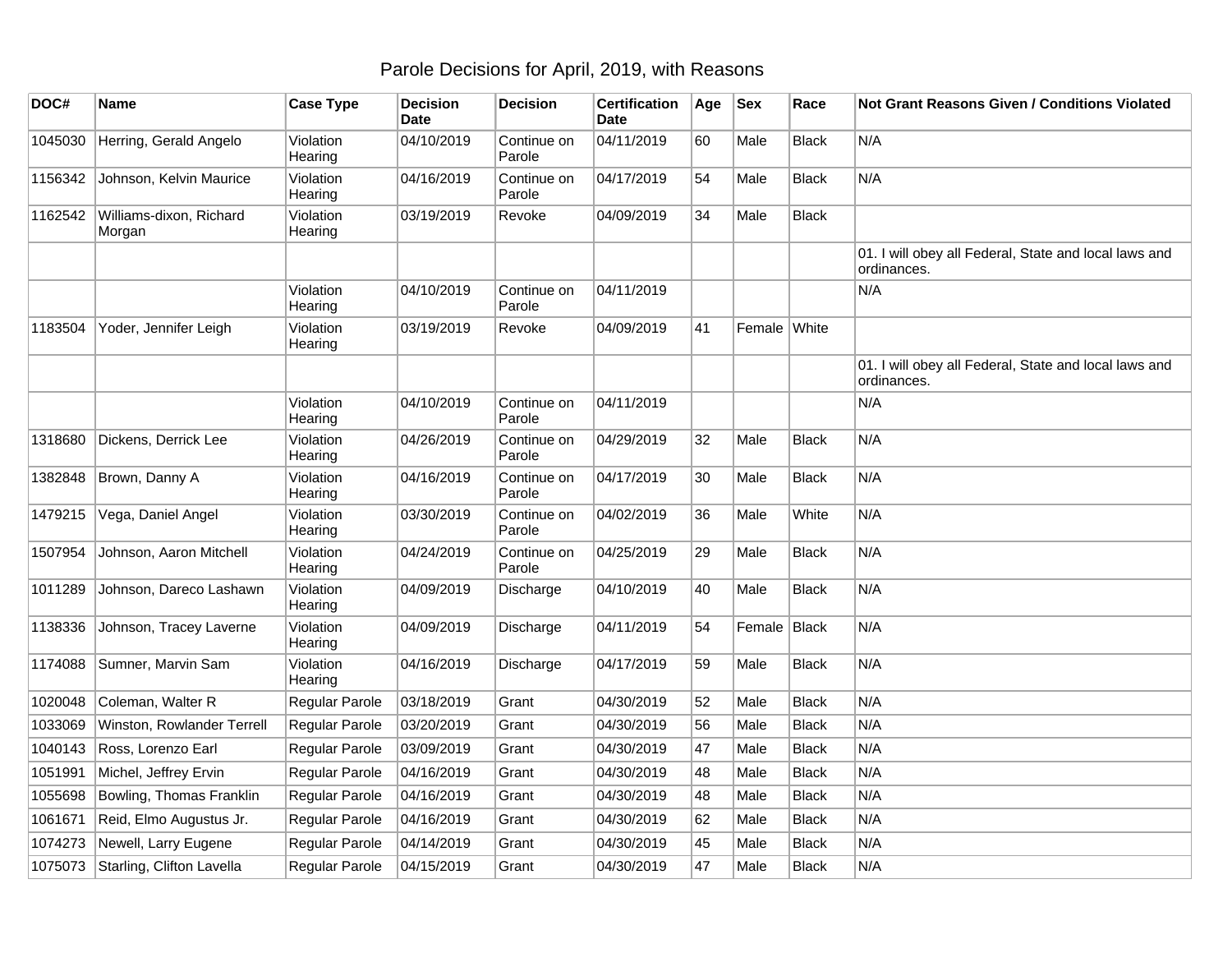| DOC#    | Name                              | <b>Case Type</b>      | <b>Decision</b><br>Date | <b>Decision</b> | <b>Certification</b><br>Date | Age | <b>Sex</b> | Race         | Not Grant Reasons Given / Conditions Violated                                                                                                               |
|---------|-----------------------------------|-----------------------|-------------------------|-----------------|------------------------------|-----|------------|--------------|-------------------------------------------------------------------------------------------------------------------------------------------------------------|
| 1096008 | Downey, Benjamin Ross             | Regular Parole        | 04/12/2019              | Grant           | 04/30/2019                   | 52  | Male       | Black        | N/A                                                                                                                                                         |
| 1096158 | Binns, Donald Mcneil              | Geriatric             | 04/14/2019              | Grant           | 04/30/2019                   | 60  | Male       | <b>Black</b> | N/A                                                                                                                                                         |
| 1097416 | Martin, Leon                      | Geriatric             | 04/16/2019              | Grant           | 04/30/2019                   | 64  | Male       | <b>Black</b> | N/A                                                                                                                                                         |
| 1105074 | Griffith, Mitchell Wayne          | Regular Parole        | 02/03/2019              | Grant           | 04/30/2019                   | 66  | Male       | <b>Black</b> | N/A                                                                                                                                                         |
| 1126946 | Clay, Robert Lewis                | Geriatric             | 02/20/2019              | Grant           | 04/30/2019                   | 71  | Male       | Black        | N/A                                                                                                                                                         |
| 1160886 | Napier, Charles                   | Regular Parole        | 02/14/2019              | Grant           | 04/30/2019                   | 58  | Male       | Black        | N/A                                                                                                                                                         |
| 1400493 | Stacy, Darrell                    | Geriatric             | 02/20/2019              | Grant           | 04/30/2019                   | 65  | Male       | White        | N/A                                                                                                                                                         |
| 1806311 | Sears, Quinten Donnell<br>Shyheem | <b>Board Review</b>   | 03/25/2019              | Grant           | 04/30/2019                   | 20  | Male       | Black        | N/A                                                                                                                                                         |
| 1868818 | Smith, Collin Paul                | Regular Parole        | 04/24/2019              | Grant           | 04/30/2019                   | 22  | Male       | White        | N/A                                                                                                                                                         |
| 1000589 | Jones, Brian Keith                | Regular Parole        | 04/22/2019              | Not Grant       | 04/25/2019                   | 50  | Male       | <b>Black</b> | Considering your offense and your institutional<br>records, the Board concludes that you should serve<br>more of your sentence before being paroled.        |
|         |                                   |                       |                         |                 |                              |     |            |              | Conviction of a new crime while incarcerated                                                                                                                |
|         |                                   |                       |                         |                 |                              |     |            |              | Extensive criminal record                                                                                                                                   |
|         |                                   |                       |                         |                 |                              |     |            |              | Serious nature and circumstances of your offense(s).                                                                                                        |
|         |                                   |                       |                         |                 |                              |     |            |              | You need further participation in institutional work<br>and/or educational programs to indicate your positive<br>progression towards re-entry into society. |
|         |                                   |                       |                         |                 |                              |     |            |              | You need to show a longer period of stable<br>adjustment.                                                                                                   |
| 1000635 | Richardson, Fredrick R            | <b>Regular Parole</b> | 03/30/2019              | Not Grant       | 04/01/2019                   | 62  | Male       | <b>Black</b> | Crimes committed - Homicide-1st Degree; Malicious<br>Wounding; Malicious Wounding                                                                           |
|         |                                   |                       |                         |                 |                              |     |            |              | Extensive criminal record                                                                                                                                   |
|         |                                   |                       |                         |                 |                              |     |            |              | Serious nature and circumstances of your offense(s).                                                                                                        |
|         |                                   |                       |                         |                 |                              |     |            |              | Your prior failure(s) and/or convictions while under<br>community supervision indicate that you are unlikely<br>to comply with conditions of release.       |
| 1002748 | Presley, Larry Darnell            | Regular Parole        | 04/18/2019              | Not Grant       | 04/22/2019                   | 61  | Male       | <b>Black</b> | Release at this time would diminish seriousness of<br>crime                                                                                                 |
|         |                                   |                       |                         |                 |                              |     |            |              | Serious nature and circumstances of your offense(s).                                                                                                        |
|         | 1002814 Seward, Tiocio G          | Regular Parole        | 04/18/2019              | Not Grant       | 04/22/2019                   | 42  | Male       | <b>Black</b> | Poor institutional adjustment (for example,<br>motivation/attitude, unfavorable reports, lack of<br>program involvement, etc.)                              |
|         |                                   |                       |                         |                 |                              |     |            |              | Release at this time would diminish seriousness of<br>crime                                                                                                 |
|         |                                   |                       |                         |                 |                              |     |            |              | Serious nature and circumstances of your offense(s).                                                                                                        |
|         |                                   |                       |                         |                 |                              |     |            |              | The Board considers you to be a risk to the<br>community.                                                                                                   |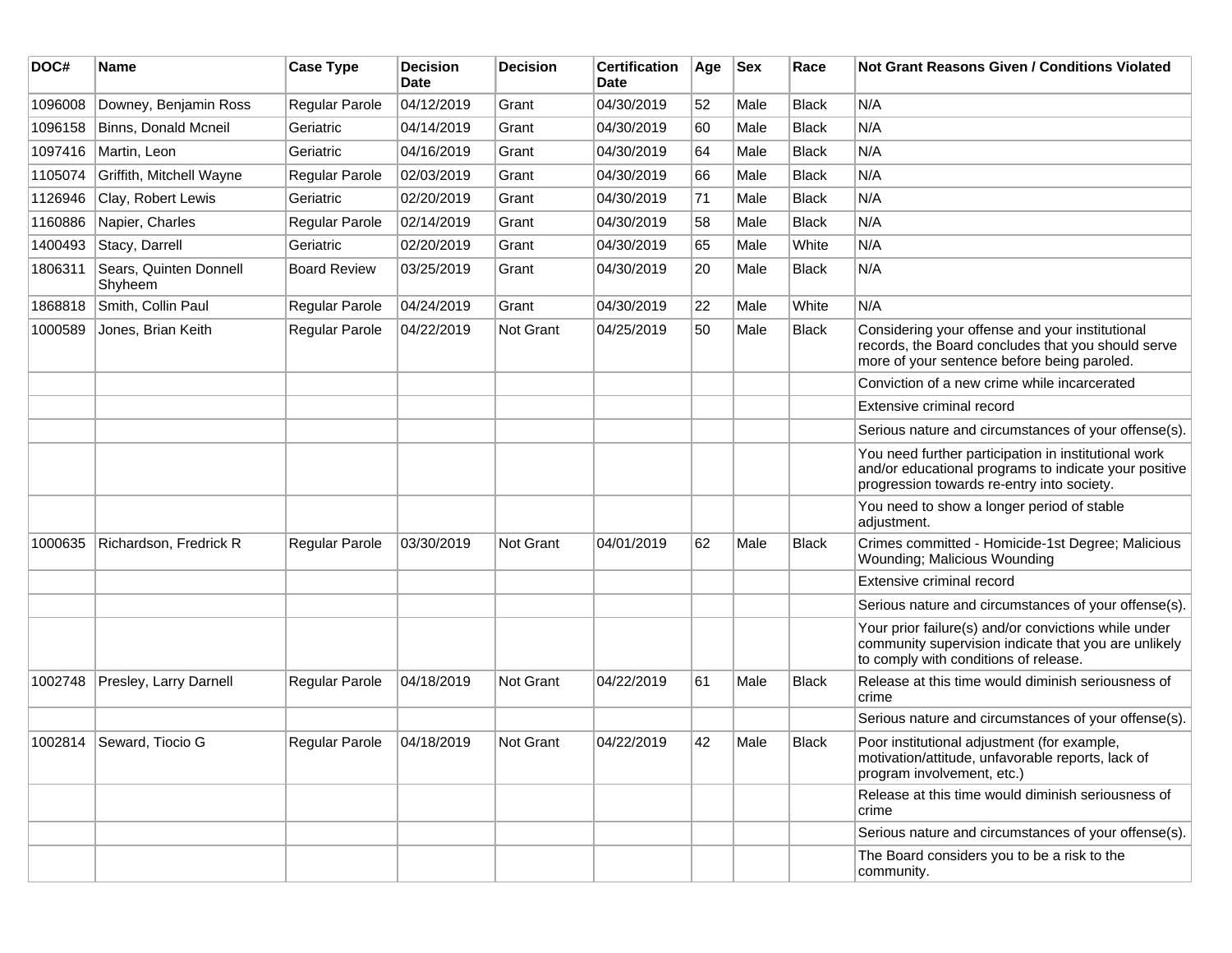| DOC#    | Name                      | <b>Case Type</b> | <b>Decision</b><br><b>Date</b> | <b>Decision</b>  | <b>Certification</b><br>Date | Age | <b>Sex</b> | Race         | Not Grant Reasons Given / Conditions Violated                                                                                                               |
|---------|---------------------------|------------------|--------------------------------|------------------|------------------------------|-----|------------|--------------|-------------------------------------------------------------------------------------------------------------------------------------------------------------|
| 1002932 | Lear, Clay Hugh           | Regular Parole   | 04/18/2019                     | <b>Not Grant</b> | 04/22/2019                   | 53  | Male       | White        | Release at this time would diminish seriousness of<br>crime                                                                                                 |
|         |                           |                  |                                |                  |                              |     |            |              | Serious nature and circumstances of your offense(s).                                                                                                        |
|         |                           |                  |                                |                  |                              |     |            |              | The Board concludes that you should serve more of<br>your sentence prior to release on parole.                                                              |
|         |                           |                  |                                |                  |                              |     |            |              | The Board considers you to be a risk to the<br>community.                                                                                                   |
| 1003338 | Reynolds, Richard Edwin   | Regular Parole   | 04/21/2019                     | <b>Not Grant</b> | 04/25/2019                   | 50  | Male       | White        | Crimes committed - Homicide-1st Degree; Robbery                                                                                                             |
|         |                           |                  |                                |                  |                              |     |            |              | History of violence.                                                                                                                                        |
|         |                           |                  |                                |                  |                              |     |            |              | Release at this time would diminish seriousness of<br>crime                                                                                                 |
|         |                           |                  |                                |                  |                              |     |            |              | The Board concludes that you should serve more of<br>your sentence prior to release on parole.                                                              |
|         |                           |                  |                                |                  |                              |     |            |              | The Board considers you to be a risk to the<br>community.                                                                                                   |
| 1003603 | Shabazz, Abdur B          | Regular Parole   | 04/27/2019                     | Not Grant        | 04/29/2019                   | 70  | Male       | <b>Black</b> | Crimes committed - Kidnap/Abduct; Obtain<br>Money/Etc: False Pretense, Larceny>=\$200;<br>Cocaine-Possess                                                   |
|         |                           |                  |                                |                  |                              |     |            |              | History of violence.                                                                                                                                        |
|         |                           |                  |                                |                  |                              |     |            |              | Serious nature and circumstances of your offense(s).                                                                                                        |
|         |                           |                  |                                |                  |                              |     |            |              | The Board concludes that you should serve more of<br>your sentence prior to release on parole.                                                              |
| 1004139 | Reardon, Donald Dean      | Geriatric        | 04/16/2019                     | <b>Not Grant</b> | 04/22/2019                   | 62  | Male       | White        | Crimes committed - Homicide-1st Degree; Sex<br>Assault, Rape; Controlled Drugs - Possession                                                                 |
|         |                           |                  |                                |                  |                              |     |            |              | Release at this time would diminish seriousness of<br>crime                                                                                                 |
|         |                           |                  |                                |                  |                              |     |            |              | Serious nature and circumstances of your offense(s).                                                                                                        |
|         |                           |                  |                                |                  |                              |     |            |              | The Board considers you to be a risk to the<br>community.                                                                                                   |
| 1005672 | Knight, Wilmer Jerome     | Regular Parole   | 04/18/2019                     | <b>Not Grant</b> | 04/22/2019                   | 48  | Male       | Black        | Extensive criminal record                                                                                                                                   |
|         |                           |                  |                                |                  |                              |     |            |              | You need further participation in institutional work<br>and/or educational programs to indicate your positive<br>progression towards re-entry into society. |
|         |                           |                  |                                |                  |                              |     |            |              | You need to show a longer period of stable<br>adjustment.                                                                                                   |
|         |                           |                  |                                |                  |                              |     |            |              | Your prior failure(s) and/or convictions while under<br>community supervision indicate that you are unlikely<br>to comply with conditions of release.       |
| 1005825 | Pierce, Mark Augustus Jr. | Regular Parole   | 04/26/2019                     | Not Grant        | 04/26/2019                   | 68  | Male       | Black        | Crimes committed - Homicide-1st Degree; Sex<br>Assault, Rape; Larc-Grand                                                                                    |
|         |                           |                  |                                |                  |                              |     |            |              | Serious nature and circumstances of your offense(s).                                                                                                        |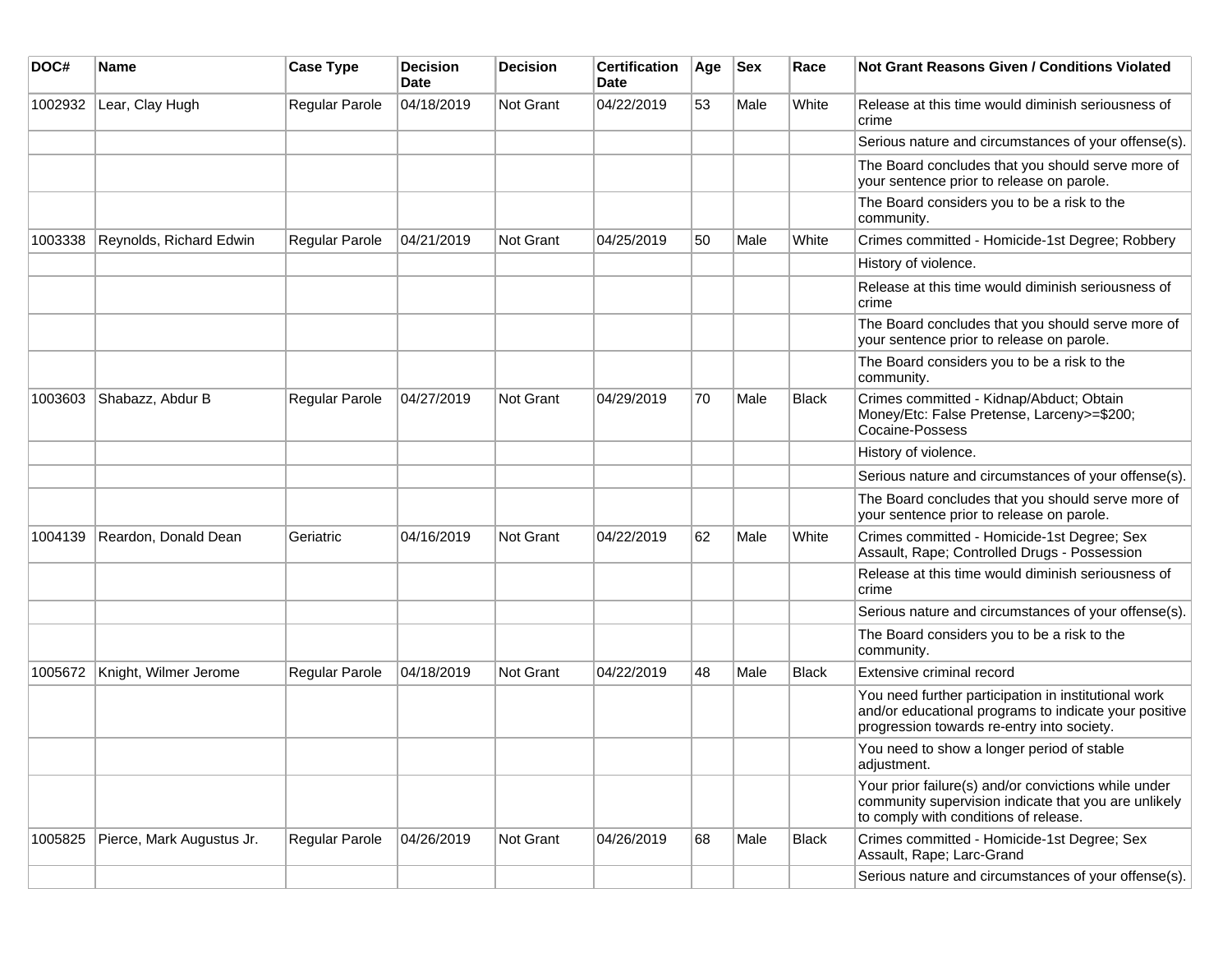| DOC#    | <b>Name</b>                                | <b>Case Type</b>    | <b>Decision</b><br>Date | <b>Decision</b>  | <b>Certification</b><br>Date | Age | <b>Sex</b> | Race         | <b>Not Grant Reasons Given / Conditions Violated</b>                                                                             |
|---------|--------------------------------------------|---------------------|-------------------------|------------------|------------------------------|-----|------------|--------------|----------------------------------------------------------------------------------------------------------------------------------|
| 1005825 | Pierce, Mark Augustus Jr.                  | Regular Parole      | 04/26/2019              | Not Grant        | 04/26/2019                   | 68  | Male       | <b>Black</b> | You need to show a longer period of stable<br>adjustment.                                                                        |
|         |                                            |                     |                         |                  |                              |     |            |              | Your record of institutional infractions indicates a<br>disregard for rules and that you are not ready to<br>conform to society. |
| 1006405 | Silvestri, Joseph A                        | Regular Parole      | 03/30/2019              | Not Grant        | 04/01/2019                   | 79  | Male       | White        | Release at this time would diminish seriousness of<br>crime                                                                      |
|         |                                            |                     |                         |                  |                              |     |            |              | Serious nature and circumstances of your offense(s).                                                                             |
|         |                                            |                     |                         |                  |                              |     |            |              | The Board considers you to be a risk to the<br>community.                                                                        |
| 1006988 | Thompson, Bobby Joe Jr.                    | Regular Parole      | 04/17/2019              | <b>Not Grant</b> | 04/22/2019                   | 53  | Male       | White        | History of violence.                                                                                                             |
|         |                                            |                     |                         |                  |                              |     |            |              | Release at this time would diminish seriousness of<br>crime                                                                      |
|         |                                            |                     |                         |                  |                              |     |            |              | Serious nature and circumstances of your offense(s).                                                                             |
| 1007874 | Newton, Douglas H                          | <b>Board Review</b> | 03/30/2019              | <b>Not Grant</b> | 04/01/2019                   | 55  | Male       | White        | Extensive criminal record                                                                                                        |
|         |                                            |                     |                         |                  |                              |     |            |              | History of substance abuse.                                                                                                      |
|         |                                            |                     |                         |                  |                              |     |            |              | Release at this time would diminish seriousness of<br>crime                                                                      |
|         |                                            |                     |                         |                  |                              |     |            |              | Serious nature and circumstances of your offense(s).                                                                             |
| 1007963 | Domio, Terrence Caliss                     | Regular Parole      | 04/18/2019              | <b>Not Grant</b> | 04/22/2019                   | 54  | Male       | Black        | Extensive criminal record                                                                                                        |
|         |                                            |                     |                         |                  |                              |     |            |              | Release at this time would diminish seriousness of<br>crime                                                                      |
|         |                                            |                     |                         |                  |                              |     |            |              | Serious nature and circumstances of your offense(s).                                                                             |
|         |                                            |                     |                         |                  |                              |     |            |              | The Board concludes that you should serve more of<br>your sentence prior to release on parole.                                   |
|         |                                            |                     |                         |                  |                              |     |            |              | The Board considers you to be a risk to the<br>community.                                                                        |
| 1008220 | Mayberry, Emmett Walker Jr. Regular Parole |                     | 04/15/2019              | Not Grant        | 04/16/2019                   | 62  | Male       | <b>Black</b> | Crimes committed - Homicide-Attempted; Abduct-No<br>Ransom Or Asslt; Sex Assault, Rape                                           |
|         |                                            |                     |                         |                  |                              |     |            |              | Extensive criminal record                                                                                                        |
|         |                                            |                     |                         |                  |                              |     |            |              | History of violence.                                                                                                             |
|         |                                            |                     |                         |                  |                              |     |            |              | Release at this time would diminish seriousness of<br>crime                                                                      |
|         |                                            |                     |                         |                  |                              |     |            |              | Serious nature and circumstances of your offense(s).                                                                             |
|         |                                            |                     |                         |                  |                              |     |            |              | The Board concludes that you should serve more of<br>your sentence prior to release on parole.                                   |
|         |                                            |                     |                         |                  |                              |     |            |              | The Board considers you to be a risk to the<br>community.                                                                        |
| 1008478 | Stone, David Lewis                         | Regular Parole      | 04/04/2019              | Not Grant        | 04/12/2019                   | 46  | Male       | White        | Release at this time would diminish seriousness of<br>crime                                                                      |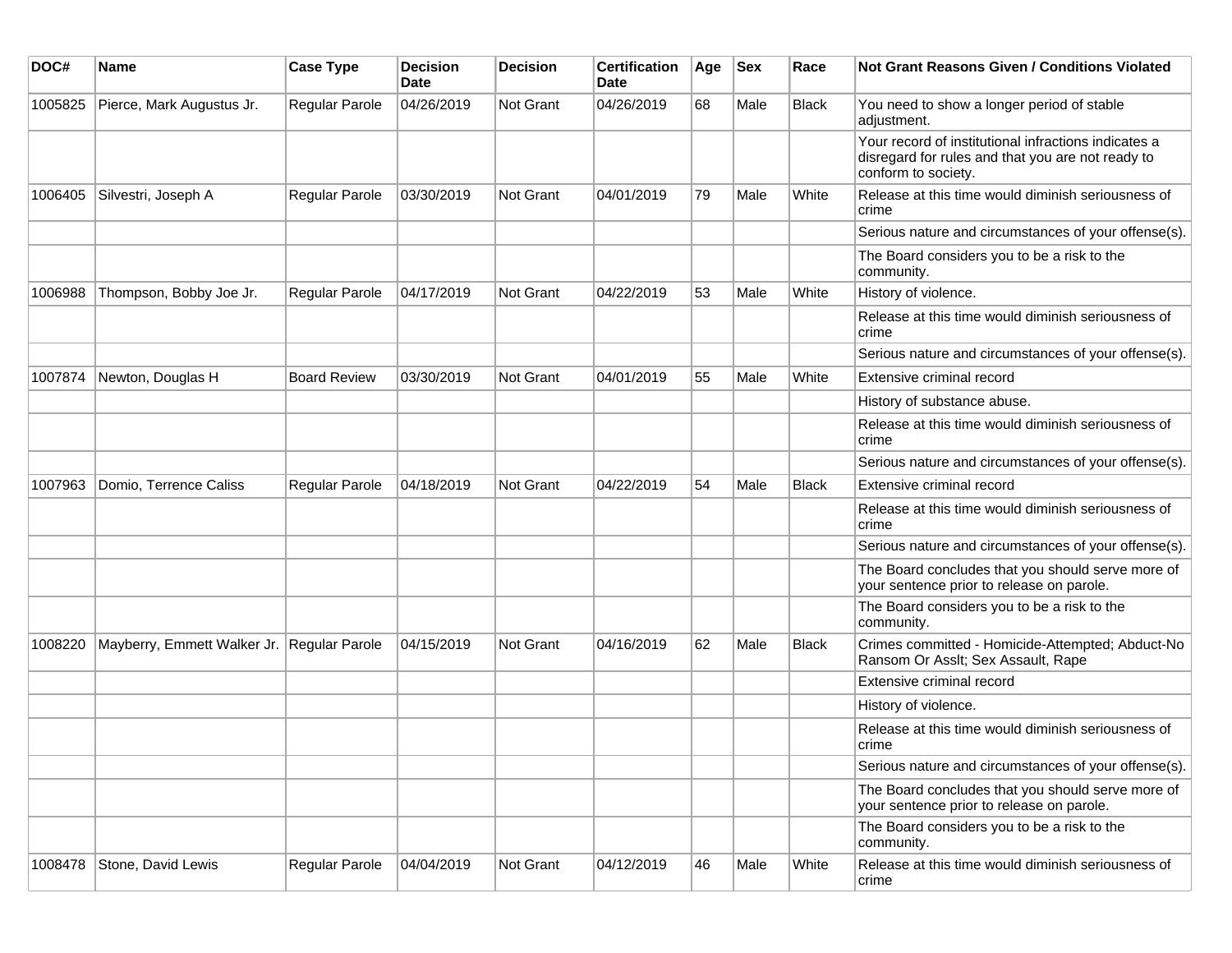| DOC#    | Name                  | <b>Case Type</b>      | <b>Decision</b><br>Date | <b>Decision</b>  | <b>Certification</b><br>Date | Age | <b>Sex</b> | Race         | <b>Not Grant Reasons Given / Conditions Violated</b>                                                                                                  |
|---------|-----------------------|-----------------------|-------------------------|------------------|------------------------------|-----|------------|--------------|-------------------------------------------------------------------------------------------------------------------------------------------------------|
| 1008478 | Stone, David Lewis    | Regular Parole        | 04/04/2019              | Not Grant        | 04/12/2019                   | 46  | Male       | White        | Serious nature and circumstances of your offense(s).                                                                                                  |
|         |                       |                       |                         |                  |                              |     |            |              | The Board concludes that you should serve more of<br>your sentence prior to release on parole.                                                        |
| 1009027 | Driver, Randy Scott   | <b>Regular Parole</b> | 04/15/2019              | Not Grant        | 04/16/2019                   | 53  | Male       | White        | Extensive criminal record                                                                                                                             |
|         |                       |                       |                         |                  |                              |     |            |              | Release at this time would diminish seriousness of<br>crime                                                                                           |
|         |                       |                       |                         |                  |                              |     |            |              | Serious nature and circumstances of your offense(s).                                                                                                  |
|         |                       |                       |                         |                  |                              |     |            |              | The Board considers you to be a risk to the<br>community.                                                                                             |
|         |                       |                       |                         |                  |                              |     |            |              | Your prior failure(s) and/or convictions while under<br>community supervision indicate that you are unlikely<br>to comply with conditions of release. |
| 1009439 | Brown, John Lewis Jr. | Regular Parole        | 04/04/2019              | <b>Not Grant</b> | 04/04/2019                   | 51  | Male       | <b>Black</b> | No Interest in Parole                                                                                                                                 |
| 1011008 | Williams, Thomas C    | Regular Parole        | 03/29/2019              | <b>Not Grant</b> | 04/01/2019                   | 48  | Male       | <b>Black</b> | Release at this time would diminish seriousness of<br>crime                                                                                           |
|         |                       |                       |                         |                  |                              |     |            |              | Serious nature and circumstances of your offense(s).                                                                                                  |
|         |                       |                       |                         |                  |                              |     |            |              | The Board concludes that you should serve more of<br>your sentence prior to release on parole.                                                        |
|         |                       |                       |                         |                  |                              |     |            |              | The Board considers you to be a risk to the<br>community.                                                                                             |
| 1012505 | White, Terry Ralph    | Regular Parole        | 04/16/2019              | Not Grant        | 04/22/2019                   | 55  | Male       | White        | Crimes committed - Robbery; Arson                                                                                                                     |
|         |                       |                       |                         |                  |                              |     |            |              | Release at this time would diminish seriousness of<br>crime                                                                                           |
|         |                       |                       |                         |                  |                              |     |            |              | The Board considers you to be a risk to the<br>community.                                                                                             |
| 1012519 | Brown, Kenneth Dwayne | Regular Parole        | 04/24/2019              | Not Grant        | 04/26/2019                   | 53  | Male       | <b>Black</b> | Considering your offense and your institutional<br>records, the Board concludes that you should serve<br>more of your sentence before being paroled.  |
|         |                       |                       |                         |                  |                              |     |            |              | Extensive criminal record                                                                                                                             |
|         |                       |                       |                         |                  |                              |     |            |              | History of violence.                                                                                                                                  |
|         |                       |                       |                         |                  |                              |     |            |              | Release at this time would diminish seriousness of<br>crime                                                                                           |
|         |                       |                       |                         |                  |                              |     |            |              | Serious nature and circumstances of your offense(s).                                                                                                  |
|         |                       |                       |                         |                  |                              |     |            |              | The Board considers you to be a risk to the<br>community.                                                                                             |
| 1014535 | Wood, Cecil Jr        | Geriatric             | 04/15/2019              | Not Grant        | 04/16/2019                   | 74  | Male       | <b>Black</b> | Conviction of a new crime while incarcerated                                                                                                          |
|         |                       |                       |                         |                  |                              |     |            |              | Crimes committed - Abduct-No Ransom Or Asslt;<br>Abduct-No Ransom Or Asslt; Sex Assault, Rape                                                         |
|         |                       |                       |                         |                  |                              |     |            |              | Extensive criminal record                                                                                                                             |
|         |                       |                       |                         |                  |                              |     |            |              | History of substance abuse.                                                                                                                           |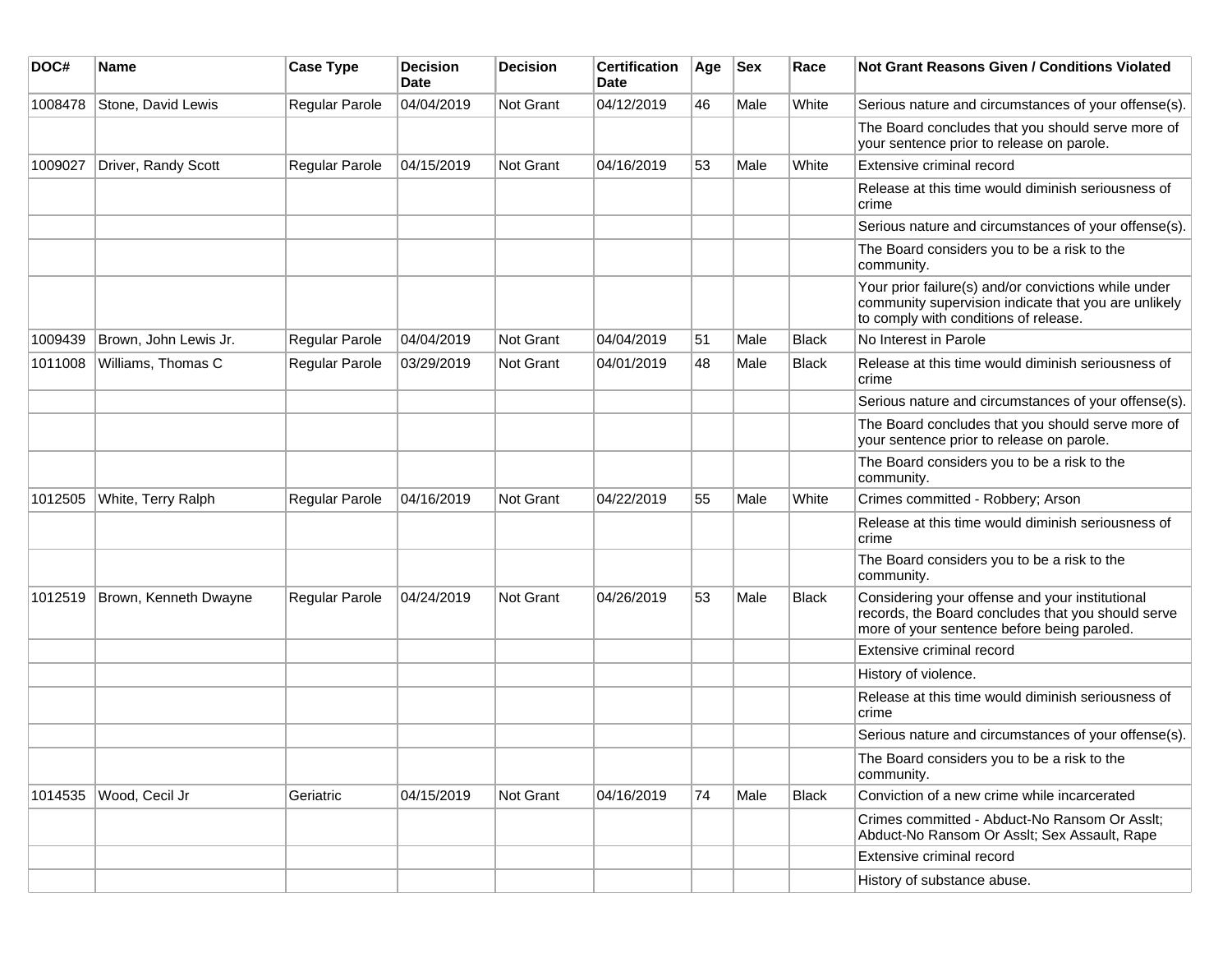| DOC#    | <b>Name</b>             | <b>Case Type</b>      | <b>Decision</b><br><b>Date</b> | <b>Decision</b>  | <b>Certification</b><br>Date | Age | <b>Sex</b> | Race         | <b>Not Grant Reasons Given / Conditions Violated</b>                                                                                                  |
|---------|-------------------------|-----------------------|--------------------------------|------------------|------------------------------|-----|------------|--------------|-------------------------------------------------------------------------------------------------------------------------------------------------------|
| 1014535 | Wood, Cecil Jr          | Geriatric             | 04/15/2019                     | <b>Not Grant</b> | 04/16/2019                   | 74  | Male       | <b>Black</b> | History of violence.                                                                                                                                  |
|         |                         |                       |                                |                  |                              |     |            |              | Other                                                                                                                                                 |
|         |                         |                       |                                |                  |                              |     |            |              | Serious nature and circumstances of your offense(s).                                                                                                  |
|         |                         |                       |                                |                  |                              |     |            |              | The Board considers you to be a risk to the<br>community.                                                                                             |
|         |                         |                       |                                |                  |                              |     |            |              | Your prior failure(s) and/or convictions while under<br>community supervision indicate that you are unlikely<br>to comply with conditions of release. |
| 1014818 | Holman, Earl W          | <b>Regular Parole</b> | 04/12/2019                     | <b>Not Grant</b> | 04/15/2019                   | 63  | Male       | <b>Black</b> | Extensive criminal record                                                                                                                             |
|         |                         |                       |                                |                  |                              |     |            |              | Release at this time would diminish seriousness of<br>crime                                                                                           |
|         |                         |                       |                                |                  |                              |     |            |              | Serious nature and circumstances of your offense(s).                                                                                                  |
| 1015001 | Briley, Anthony Ray     | Geriatric             | 04/05/2019                     | Not Grant        | 04/12/2019                   | 61  | Male       | <b>Black</b> | Extensive criminal record                                                                                                                             |
|         |                         |                       |                                |                  |                              |     |            |              | History of violence.                                                                                                                                  |
|         |                         |                       |                                |                  |                              |     |            |              | Release at this time would diminish seriousness of<br>crime                                                                                           |
|         |                         |                       |                                |                  |                              |     |            |              | Serious nature and circumstances of your offense(s).                                                                                                  |
| 1016760 | El-Shabazz, Mujib Nadic | <b>Regular Parole</b> | 04/24/2019                     | <b>Not Grant</b> | 04/26/2019                   | 46  | Male       | <b>Black</b> | Release at this time would diminish seriousness of<br>crime                                                                                           |
|         |                         |                       |                                |                  |                              |     |            |              | Serious nature and circumstances of your offense(s).                                                                                                  |
|         |                         |                       |                                |                  |                              |     |            |              | The Board concludes that you should serve more of<br>your sentence prior to release on parole.                                                        |
| 1017264 | Dixon, Mark Henry       | Regular Parole        | 03/28/2019                     | Not Grant        | 04/01/2019                   | 56  | Male       | <b>Black</b> | Release at this time would diminish seriousness of<br>crime                                                                                           |
|         |                         |                       |                                |                  |                              |     |            |              | Serious nature and circumstances of your offense(s).                                                                                                  |
|         |                         |                       |                                |                  |                              |     |            |              | The Board concludes that you should serve more of<br>your sentence prior to release on parole.                                                        |
| 1020190 | Rosa, Luis Angel        | <b>Regular Parole</b> | 03/30/2019                     | <b>Not Grant</b> | 04/01/2019                   | 59  | Male       | White        | Crimes committed - Sex Assault, Rape; Aggravated<br>Sexual Battery; Forcible Sodomy                                                                   |
|         |                         |                       |                                |                  |                              |     |            |              | Release at this time would diminish seriousness of<br>crime                                                                                           |
|         |                         |                       |                                |                  |                              |     |            |              | Serious nature and circumstances of your offense(s).                                                                                                  |
|         |                         |                       |                                |                  |                              |     |            |              | The Board considers you to be a risk to the<br>community.                                                                                             |
| 1023287 | Lawrence, Michael       | Geriatric             | 04/27/2019                     | Not Grant        | 04/29/2019                   | 61  | Male       | Black        | Crimes committed - Sex Assault, Rape; Breaking<br>And Entering; Larc-Petty                                                                            |
|         |                         |                       |                                |                  |                              |     |            |              | Extensive criminal record                                                                                                                             |
|         |                         |                       |                                |                  |                              |     |            |              | Poor institutional adjustment (for example,<br>motivation/attitude, unfavorable reports, lack of<br>program involvement, etc.)                        |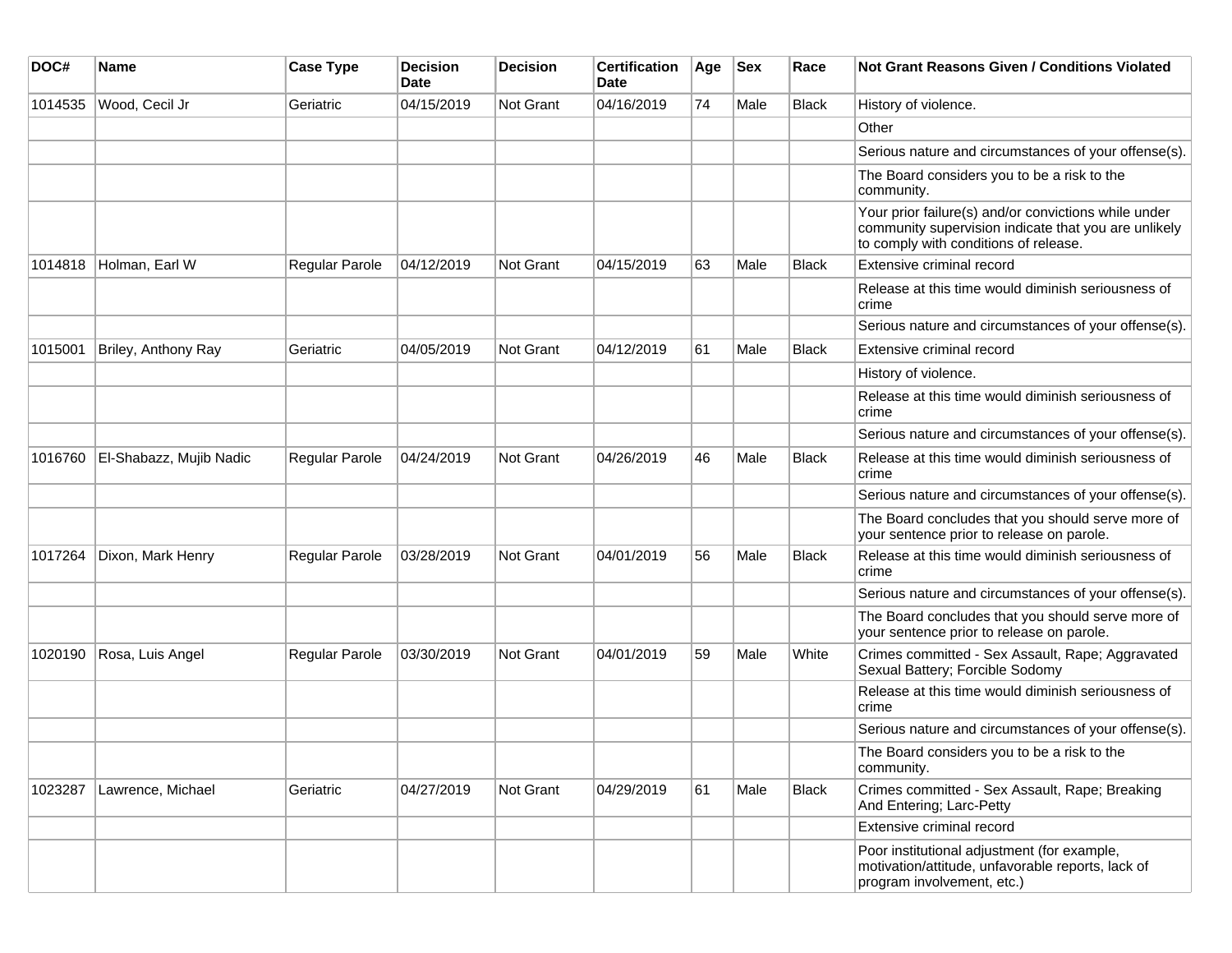| DOC#    | Name                   | <b>Case Type</b>      | <b>Decision</b><br><b>Date</b> | <b>Decision</b>  | <b>Certification</b><br><b>Date</b> | Age | <b>Sex</b> | Race         | Not Grant Reasons Given / Conditions Violated                                                                                                               |
|---------|------------------------|-----------------------|--------------------------------|------------------|-------------------------------------|-----|------------|--------------|-------------------------------------------------------------------------------------------------------------------------------------------------------------|
| 1023287 | Lawrence, Michael      | Geriatric             | 04/27/2019                     | <b>Not Grant</b> | 04/29/2019                          | 61  | Male       | <b>Black</b> | Serious nature and circumstances of your offense(s).                                                                                                        |
|         |                        |                       |                                |                  |                                     |     |            |              | The Board considers you to be a risk to the<br>community.                                                                                                   |
| 1023586 | Hinkle, Paul Bryan     | Geriatric             | 04/11/2019                     | <b>Not Grant</b> | 04/12/2019                          | 63  | Male       | White        | Crimes committed - Homicide-1st Degree; Robbery;<br>Malicious Wounding                                                                                      |
|         |                        |                       |                                |                  |                                     |     |            |              | History of violence.                                                                                                                                        |
|         |                        |                       |                                |                  |                                     |     |            |              | Release at this time would diminish seriousness of<br>crime                                                                                                 |
| 1025934 | Palmer, Thomas Troy    | <b>Regular Parole</b> | 04/21/2019                     | Not Grant        | 04/22/2019                          | 53  | Male       | White        | Release at this time would diminish seriousness of<br>crime                                                                                                 |
|         |                        |                       |                                |                  |                                     |     |            |              | Serious nature and circumstances of your offense(s).                                                                                                        |
|         |                        |                       |                                |                  |                                     |     |            |              | You need further participation in institutional work<br>and/or educational programs to indicate your positive<br>progression towards re-entry into society. |
| 1025957 | Harrison, Daniel Keith | <b>Regular Parole</b> | 04/24/2019                     | Not Grant        | 04/29/2019                          | 62  | Male       | White        | Considering your offense and your institutional<br>records, the Board concludes that you should serve<br>more of your sentence before being paroled.        |
|         |                        |                       |                                |                  |                                     |     |            |              | Extensive criminal record                                                                                                                                   |
|         |                        |                       |                                |                  |                                     |     |            |              | History of substance abuse.                                                                                                                                 |
|         |                        |                       |                                |                  |                                     |     |            |              | History of violence.                                                                                                                                        |
|         |                        |                       |                                |                  |                                     |     |            |              | Poor institutional adjustment (for example,<br>motivation/attitude, unfavorable reports, lack of<br>program involvement, etc.)                              |
|         |                        |                       |                                |                  |                                     |     |            |              | Release at this time would diminish seriousness of<br>crime                                                                                                 |
|         |                        |                       |                                |                  |                                     |     |            |              | Serious nature and circumstances of your offense(s).                                                                                                        |
|         |                        |                       |                                |                  |                                     |     |            |              | The Board considers you to be a risk to the<br>community.                                                                                                   |
| 1026717 | Boyd, Raphael J        | Regular Parole        | 04/22/2019                     | <b>Not Grant</b> | 04/25/2019                          | 58  | Male       | <b>Black</b> | Release at this time would diminish seriousness of<br>crime                                                                                                 |
|         |                        |                       |                                |                  |                                     |     |            |              | Serious nature and circumstances of your offense(s).                                                                                                        |
|         |                        |                       |                                |                  |                                     |     |            |              | The Board concludes that you should serve more of<br>your sentence prior to release on parole.                                                              |
|         |                        |                       |                                |                  |                                     |     |            |              | The Board considers you to be a risk to the<br>community.                                                                                                   |
| 1028090 | Mazyck, Gregory        | <b>Regular Parole</b> | 04/16/2019                     | Not Grant        | 04/18/2019                          | 43  | Male       | <b>Black</b> | Release at this time would diminish seriousness of<br>crime                                                                                                 |
|         |                        |                       |                                |                  |                                     |     |            |              | You need further participation in institutional work<br>and/or educational programs to indicate your positive<br>progression towards re-entry into society. |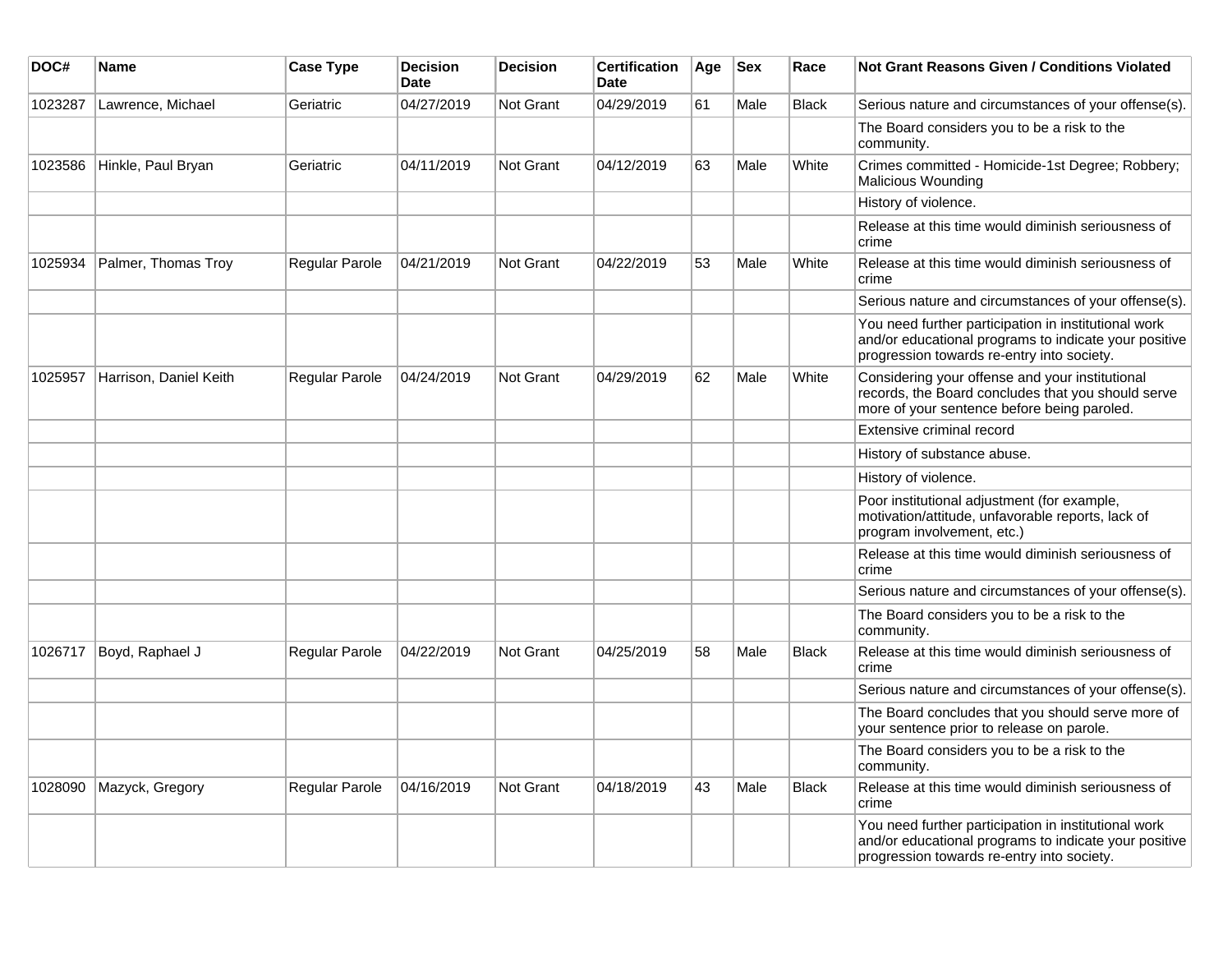| DOC#    | <b>Name</b>             | <b>Case Type</b> | <b>Decision</b><br><b>Date</b> | <b>Decision</b>  | <b>Certification</b><br><b>Date</b> | Age | <b>Sex</b> | Race         | Not Grant Reasons Given / Conditions Violated                                                                                                               |
|---------|-------------------------|------------------|--------------------------------|------------------|-------------------------------------|-----|------------|--------------|-------------------------------------------------------------------------------------------------------------------------------------------------------------|
| 1028090 | Mazyck, Gregory         | Regular Parole   | 04/16/2019                     | Not Grant        | 04/18/2019                          | 43  | Male       | <b>Black</b> | Your prior failure(s) and/or convictions while under<br>community supervision indicate that you are unlikely<br>to comply with conditions of release.       |
| 1028856 | Steppe, Tony E          | Geriatric        | 04/17/2019                     | Not Grant        | 04/22/2019                          | 65  | Male       | <b>Black</b> | Release at this time would diminish seriousness of<br>crime                                                                                                 |
|         |                         |                  |                                |                  |                                     |     |            |              | Serious nature and circumstances of your offense(s).                                                                                                        |
| 1030295 | Frankie, Edward Thomas  | Regular Parole   | 04/24/2019                     | <b>Not Grant</b> | 04/26/2019                          | 69  | Male       | White        | Crimes committed - Sex Assault, Rape; Sex Assault,<br>Rape; Burglary                                                                                        |
|         |                         |                  |                                |                  |                                     |     |            |              | Extensive criminal record                                                                                                                                   |
|         |                         |                  |                                |                  |                                     |     |            |              | History of violence.                                                                                                                                        |
|         |                         |                  |                                |                  |                                     |     |            |              | Release at this time would diminish seriousness of<br>crime                                                                                                 |
|         |                         |                  |                                |                  |                                     |     |            |              | Serious nature and circumstances of your offense(s).                                                                                                        |
|         |                         |                  |                                |                  |                                     |     |            |              | The Board concludes that you should serve more of<br>your sentence prior to release on parole.                                                              |
|         |                         |                  |                                |                  |                                     |     |            |              | The Board considers you to be a risk to the<br>community.                                                                                                   |
| 1030751 | Cornell, Robert Phillip | Regular Parole   | 04/22/2019                     | <b>Not Grant</b> | 04/25/2019                          | 58  | Male       | White        | Extensive criminal record                                                                                                                                   |
|         |                         |                  |                                |                  |                                     |     |            |              | The Board concludes that you should serve more of<br>your sentence prior to release on parole.                                                              |
|         |                         |                  |                                |                  |                                     |     |            |              | You need to show a longer period of stable<br>adjustment.                                                                                                   |
|         |                         |                  |                                |                  |                                     |     |            |              | Your prior failure(s) and/or convictions while under<br>community supervision indicate that you are unlikely<br>to comply with conditions of release.       |
|         |                         |                  |                                |                  |                                     |     |            |              | Your record indicates a serious disregard for the<br>property rights of others.                                                                             |
| 1031943 | Donawa, Terrance Lamont | Regular Parole   | 04/16/2019                     | <b>Not Grant</b> | 04/16/2019                          | 49  | Male       | <b>Black</b> | Crimes committed - Homicide-1st Degree; Homicide-<br>Attempted; Solicit For A Felony                                                                        |
|         |                         |                  |                                |                  |                                     |     |            |              | Release at this time would diminish seriousness of<br>crime                                                                                                 |
|         |                         |                  |                                |                  |                                     |     |            |              | Serious nature and circumstances of your offense(s).                                                                                                        |
|         |                         |                  |                                |                  |                                     |     |            |              | The Board concludes that you should serve more of<br>your sentence prior to release on parole.                                                              |
| 1033034 | Collins, Maurice        | Regular Parole   | 04/14/2019                     | <b>Not Grant</b> | 04/16/2019                          | 59  | Male       | <b>Black</b> | History of substance abuse.                                                                                                                                 |
|         |                         |                  |                                |                  |                                     |     |            |              | The Board concludes that you should serve more of<br>your sentence prior to release on parole.                                                              |
|         |                         |                  |                                |                  |                                     |     |            |              | You need further participation in institutional work<br>and/or educational programs to indicate your positive<br>progression towards re-entry into society. |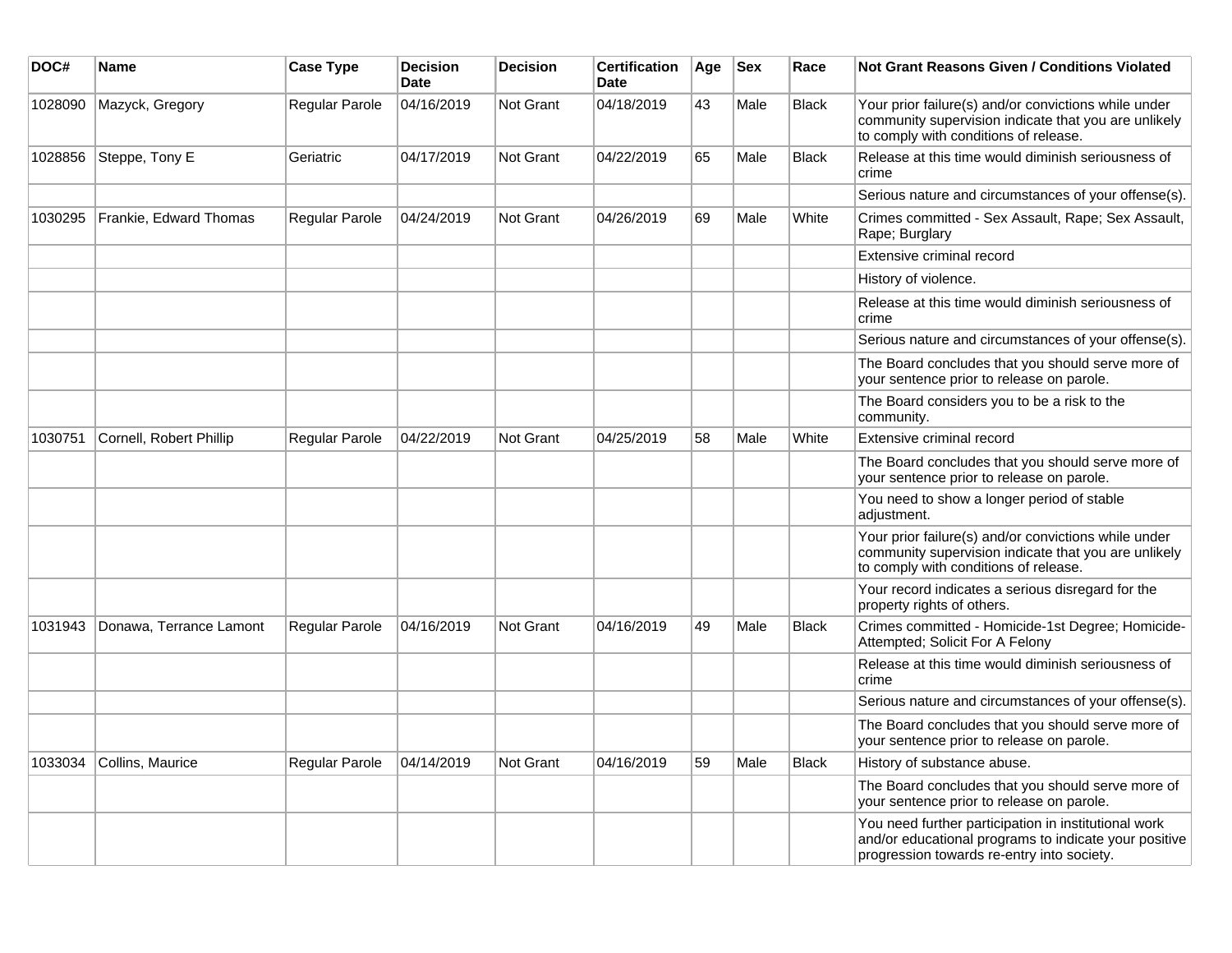| DOC#    | <b>Name</b>              | <b>Case Type</b>      | <b>Decision</b><br><b>Date</b> | <b>Decision</b> | <b>Certification</b><br>Date | Age | <b>Sex</b> | Race         | <b>Not Grant Reasons Given / Conditions Violated</b>                                                                                                        |
|---------|--------------------------|-----------------------|--------------------------------|-----------------|------------------------------|-----|------------|--------------|-------------------------------------------------------------------------------------------------------------------------------------------------------------|
| 1033034 | Collins, Maurice         | Regular Parole        | 04/14/2019                     | Not Grant       | 04/16/2019                   | 59  | Male       | <b>Black</b> | Your prior failure(s) and/or convictions while under<br>community supervision indicate that you are unlikely<br>to comply with conditions of release.       |
| 1033199 | Chandler, Linwood Earl   | Regular Parole        | 04/19/2019                     | Not Grant       | 04/22/2019                   | 70  | Male       | <b>Black</b> | Crimes committed - Homicide-1st Degree; Larc-<br>Grand-From Bank Inst; Use Of Firearm In Felony                                                             |
|         |                          |                       |                                |                 |                              |     |            |              | Extensive criminal record                                                                                                                                   |
|         |                          |                       |                                |                 |                              |     |            |              | History of violence.                                                                                                                                        |
|         |                          |                       |                                |                 |                              |     |            |              | Release at this time would diminish seriousness of<br>crime                                                                                                 |
|         |                          |                       |                                |                 |                              |     |            |              | The Board concludes that you should serve more of<br>your sentence prior to release on parole.                                                              |
|         |                          |                       |                                |                 |                              |     |            |              | Your prior failure(s) and/or convictions while under<br>community supervision indicate that you are unlikely<br>to comply with conditions of release.       |
| 1033483 | Laliberte, Richard Peter | Geriatric             | 04/18/2019                     | Not Grant       | 04/22/2019                   | 60  | Male       | White        | Crimes committed - Sex Assault, Rape; Penetrate<br>W/Inanimate Object; Sodomy                                                                               |
|         |                          |                       |                                |                 |                              |     |            |              | History of substance abuse.                                                                                                                                 |
|         |                          |                       |                                |                 |                              |     |            |              | Release at this time would diminish seriousness of<br>crime                                                                                                 |
|         |                          |                       |                                |                 |                              |     |            |              | Serious nature and circumstances of your offense(s).                                                                                                        |
|         |                          |                       |                                |                 |                              |     |            |              | The Board concludes that you should serve more of<br>your sentence prior to release on parole.                                                              |
|         |                          |                       |                                |                 |                              |     |            |              | The Board considers you to be a risk to the<br>community.                                                                                                   |
| 1033929 | Thorpe, William          | Geriatric             | 04/24/2019                     | Not Grant       | 04/26/2019                   | 62  | Male       | <b>Black</b> | Conviction of a new crime while incarcerated                                                                                                                |
|         |                          |                       |                                |                 |                              |     |            |              | History of violence.                                                                                                                                        |
|         |                          |                       |                                |                 |                              |     |            |              | Poor institutional adjustment (for example,<br>motivation/attitude, unfavorable reports, lack of<br>program involvement, etc.)                              |
|         |                          |                       |                                |                 |                              |     |            |              | Serious nature and circumstances of your offense(s).                                                                                                        |
|         |                          |                       |                                |                 |                              |     |            |              | The Board considers you to be a risk to the<br>community.                                                                                                   |
|         |                          |                       |                                |                 |                              |     |            |              | You need further participation in institutional work<br>and/or educational programs to indicate your positive<br>progression towards re-entry into society. |
|         |                          |                       |                                |                 |                              |     |            |              | Your prior failure(s) and/or convictions while under<br>community supervision indicate that you are unlikely<br>to comply with conditions of release.       |
| 1034070 | Johnson, Charles Jeff    | <b>Regular Parole</b> | 04/26/2019                     | Not Grant       | 04/29/2019                   | 61  | Male       | White        | Release at this time would diminish seriousness of<br>crime                                                                                                 |
|         |                          |                       |                                |                 |                              |     |            |              | Serious nature and circumstances of your offense(s).                                                                                                        |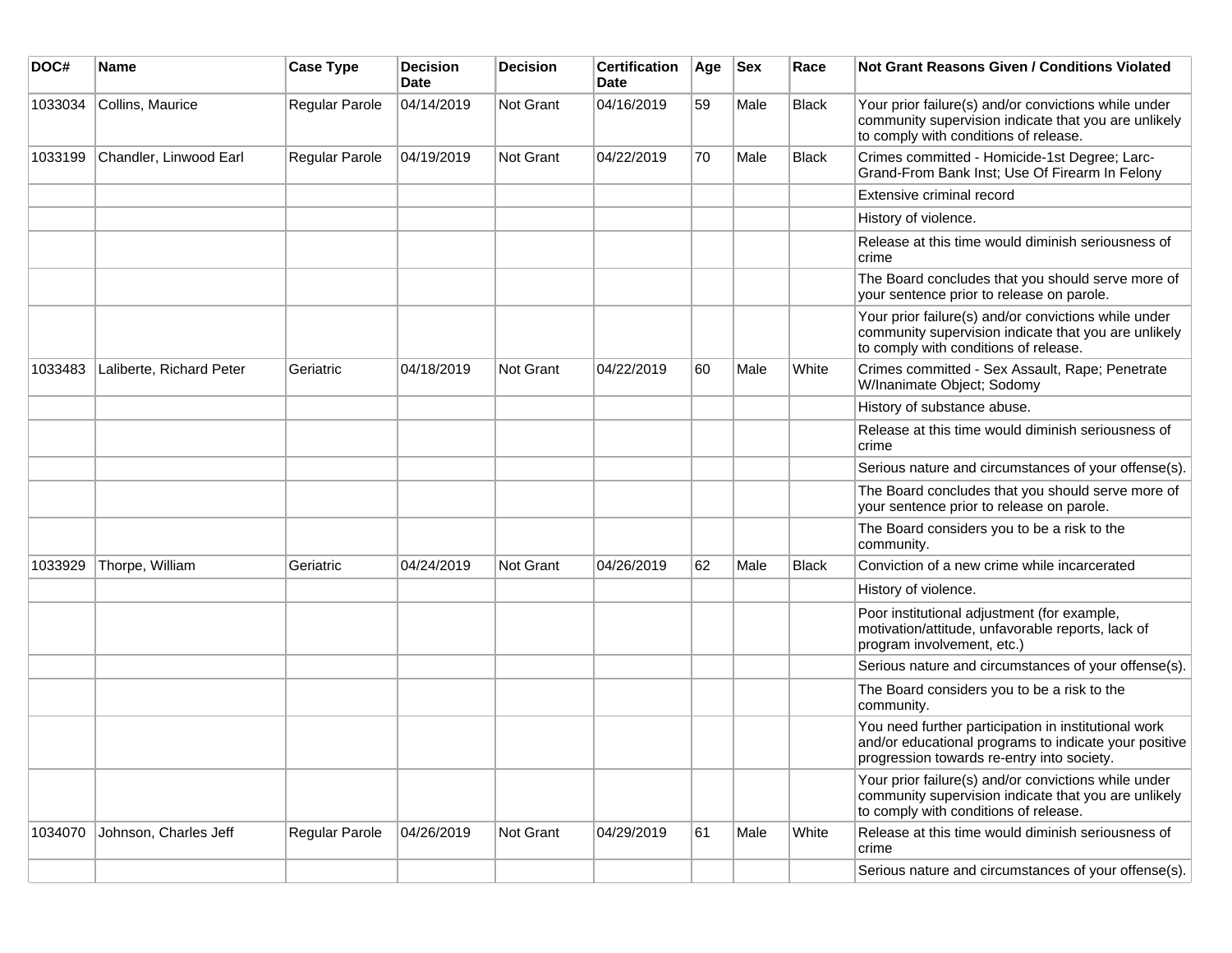| DOC#    | Name                                        | <b>Case Type</b>      | <b>Decision</b><br><b>Date</b> | <b>Decision</b>  | <b>Certification</b><br>Date | Age | <b>Sex</b> | Race         | Not Grant Reasons Given / Conditions Violated                                                                                                               |
|---------|---------------------------------------------|-----------------------|--------------------------------|------------------|------------------------------|-----|------------|--------------|-------------------------------------------------------------------------------------------------------------------------------------------------------------|
| 1034070 | Johnson, Charles Jeff                       | <b>Regular Parole</b> | 04/26/2019                     | Not Grant        | 04/29/2019                   | 61  | Male       | White        | The Board concludes that you should serve more of<br>your sentence prior to release on parole.                                                              |
| 1034503 | Patterson-El, Ronald Antonio Regular Parole |                       | 04/16/2019                     | <b>Not Grant</b> | 04/22/2019                   | 54  | Male       | <b>Black</b> | Crimes committed - Sex Assault, Rape; Sex Assault,<br>Rape; Aggravated Sexual Battery                                                                       |
|         |                                             |                       |                                |                  |                              |     |            |              | Release at this time would diminish seriousness of<br>crime                                                                                                 |
|         |                                             |                       |                                |                  |                              |     |            |              | Serious nature and circumstances of your offense(s).                                                                                                        |
| 1034560 | Wilkins, Michael Douglas                    | <b>Regular Parole</b> | 04/19/2019                     | <b>Not Grant</b> | 04/22/2019                   | 59  | Male       | White        | History of violence.                                                                                                                                        |
|         |                                             |                       |                                |                  |                              |     |            |              | Release at this time would diminish seriousness of<br>crime                                                                                                 |
|         |                                             |                       |                                |                  |                              |     |            |              | Serious nature and circumstances of your offense(s).                                                                                                        |
|         |                                             |                       |                                |                  |                              |     |            |              | The Board concludes that you should serve more of<br>your sentence prior to release on parole.                                                              |
|         |                                             |                       |                                |                  |                              |     |            |              | Your prior failure(s) and/or convictions while under<br>community supervision indicate that you are unlikely<br>to comply with conditions of release.       |
| 1035335 | Layne, Roscoe                               | Regular Parole        | 04/15/2019                     | Not Grant        | 04/22/2019                   | 67  | Male       | White        | Other                                                                                                                                                       |
|         |                                             |                       |                                |                  |                              |     |            |              | Serious nature and circumstances of your offense(s).                                                                                                        |
|         |                                             |                       |                                |                  |                              |     |            |              | The Board concludes that you should serve more of<br>your sentence prior to release on parole.                                                              |
| 1037060 | Martinson, Steven G                         | Regular Parole        | 04/04/2019                     | Not Grant        | 04/12/2019                   | 54  | Male       | White        | Crimes committed - Forcible Sodomy; Forcible<br>Sodomy; Larc-Grand                                                                                          |
|         |                                             |                       |                                |                  |                              |     |            |              | Release at this time would diminish seriousness of<br>crime                                                                                                 |
|         |                                             |                       |                                |                  |                              |     |            |              | Serious nature and circumstances of your offense(s).                                                                                                        |
| 1037372 | Easterling, Andrew                          | Regular Parole        | 04/01/2019                     | <b>Not Grant</b> | 04/01/2019                   | 63  | Male       | <b>Black</b> | No Interest in Parole                                                                                                                                       |
| 1039496 | Robinson, Clarence                          | Regular Parole        | 04/21/2019                     | Not Grant        | 04/25/2019                   | 65  | Male       | <b>Black</b> | History of substance abuse.                                                                                                                                 |
|         |                                             |                       |                                |                  |                              |     |            |              | Release at this time would diminish seriousness of<br>crime                                                                                                 |
|         |                                             |                       |                                |                  |                              |     |            |              | Serious nature and circumstances of your offense(s).                                                                                                        |
|         |                                             |                       |                                |                  |                              |     |            |              | You need further participation in institutional work<br>and/or educational programs to indicate your positive<br>progression towards re-entry into society. |
|         |                                             |                       |                                |                  |                              |     |            |              | You need to show a longer period of stable<br>adjustment.                                                                                                   |
|         |                                             |                       |                                |                  |                              |     |            |              | Your record of institutional infractions indicates a<br>disregard for rules and that you are not ready to<br>conform to society.                            |
|         | 1040142   Dupree, Willis Earl               | Geriatric             | 04/16/2019                     | Not Grant        | 04/22/2019                   | 67  | Male       | White        | History of violence.                                                                                                                                        |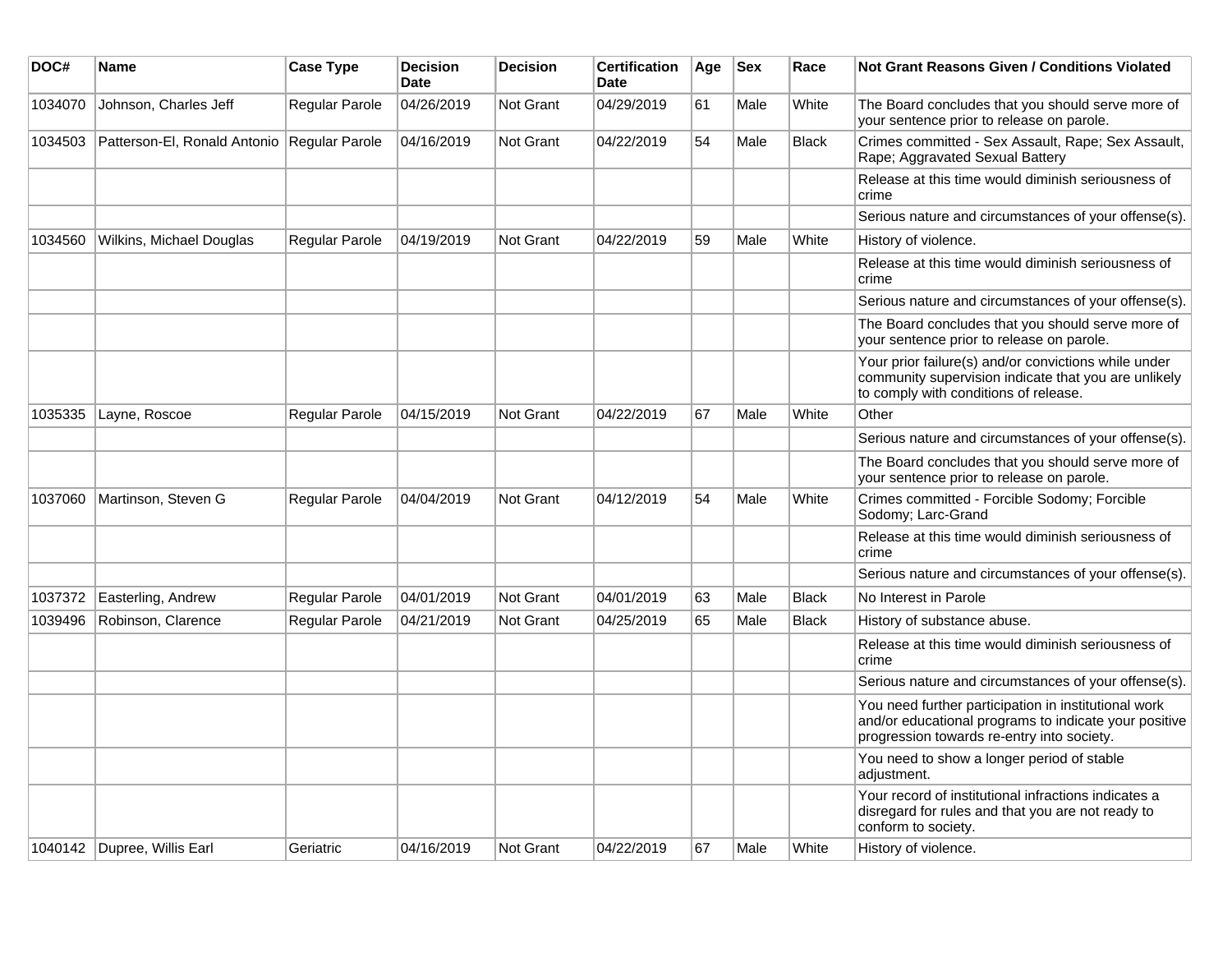| DOC#    | <b>Name</b>              | <b>Case Type</b>      | <b>Decision</b><br>Date | <b>Decision</b> | <b>Certification</b><br>Date | Age | <b>Sex</b> | Race         | Not Grant Reasons Given / Conditions Violated                                                                                                         |
|---------|--------------------------|-----------------------|-------------------------|-----------------|------------------------------|-----|------------|--------------|-------------------------------------------------------------------------------------------------------------------------------------------------------|
| 1040142 | Dupree, Willis Earl      | Geriatric             | 04/16/2019              | Not Grant       | 04/22/2019                   | 67  | Male       | White        | Release at this time would diminish seriousness of<br>crime                                                                                           |
|         |                          |                       |                         |                 |                              |     |            |              | Serious nature and circumstances of your offense(s).                                                                                                  |
|         |                          |                       |                         |                 |                              |     |            |              | The Board concludes that you should serve more of<br>your sentence prior to release on parole.                                                        |
|         |                          |                       |                         |                 |                              |     |            |              | The Board considers you to be a risk to the<br>community.                                                                                             |
| 1040588 | Foster, Darian Marcellu  | Regular Parole        | 04/08/2019              | Not Grant       | 04/12/2019                   | 58  | Male       | <b>Black</b> | Crimes committed - Abduct-No Ransom Or Asslt;<br>Sex Assault, Rape; Robbery                                                                           |
|         |                          |                       |                         |                 |                              |     |            |              | Extensive criminal record                                                                                                                             |
|         |                          |                       |                         |                 |                              |     |            |              | Serious nature and circumstances of your offense(s).                                                                                                  |
|         |                          |                       |                         |                 |                              |     |            |              | The Board concludes that you should serve more of<br>your sentence prior to release on parole.                                                        |
|         |                          |                       |                         |                 |                              |     |            |              | The Board considers you to be a risk to the<br>community.                                                                                             |
| 1041832 | Sirry, James William     | <b>Regular Parole</b> | 04/15/2019              | Not Grant       | 04/16/2019                   | 61  | Male       | White        | Extensive criminal record                                                                                                                             |
|         |                          |                       |                         |                 |                              |     |            |              | Release at this time would diminish seriousness of<br>crime                                                                                           |
|         |                          |                       |                         |                 |                              |     |            |              | Serious nature and circumstances of your offense(s).                                                                                                  |
|         |                          |                       |                         |                 |                              |     |            |              | The Board concludes that you should serve more of<br>your sentence prior to release on parole.                                                        |
|         |                          |                       |                         |                 |                              |     |            |              | Your prior failure(s) and/or convictions while under<br>community supervision indicate that you are unlikely<br>to comply with conditions of release. |
| 1042040 | Thompson, David P        | Regular Parole        | 03/30/2019              | Not Grant       | 04/01/2019                   | 64  | Male       | <b>Black</b> | Crimes committed - Homicide-Capital; Homicide-1st<br>Degree; Homicide-1st Degree                                                                      |
|         |                          |                       |                         |                 |                              |     |            |              | Extensive criminal record                                                                                                                             |
|         |                          |                       |                         |                 |                              |     |            |              | Release at this time would diminish seriousness of<br>crime                                                                                           |
|         |                          |                       |                         |                 |                              |     |            |              | Serious nature and circumstances of your offense(s).                                                                                                  |
| 1042212 | Noah, Melchizedek Elijah | Geriatric             | 04/18/2019              | Not Grant       | 04/22/2019                   | 63  | Male       | <b>Black</b> | Extensive criminal record                                                                                                                             |
|         |                          |                       |                         |                 |                              |     |            |              | History of substance abuse.                                                                                                                           |
|         |                          |                       |                         |                 |                              |     |            |              | History of violence.                                                                                                                                  |
|         |                          |                       |                         |                 |                              |     |            |              | Release at this time would diminish seriousness of<br>crime                                                                                           |
|         |                          |                       |                         |                 |                              |     |            |              | The Board considers you to be a risk to the<br>community.                                                                                             |
| 1042521 | Sekou, Kala Attiim       | Regular Parole        | 04/27/2019              | Not Grant       | 04/29/2019                   | 48  | Male       | <b>Black</b> | Crimes committed - Robbery; Robbery - Attempted;<br><b>Malicious Wounding</b>                                                                         |
|         |                          |                       |                         |                 |                              |     |            |              | History of violence.                                                                                                                                  |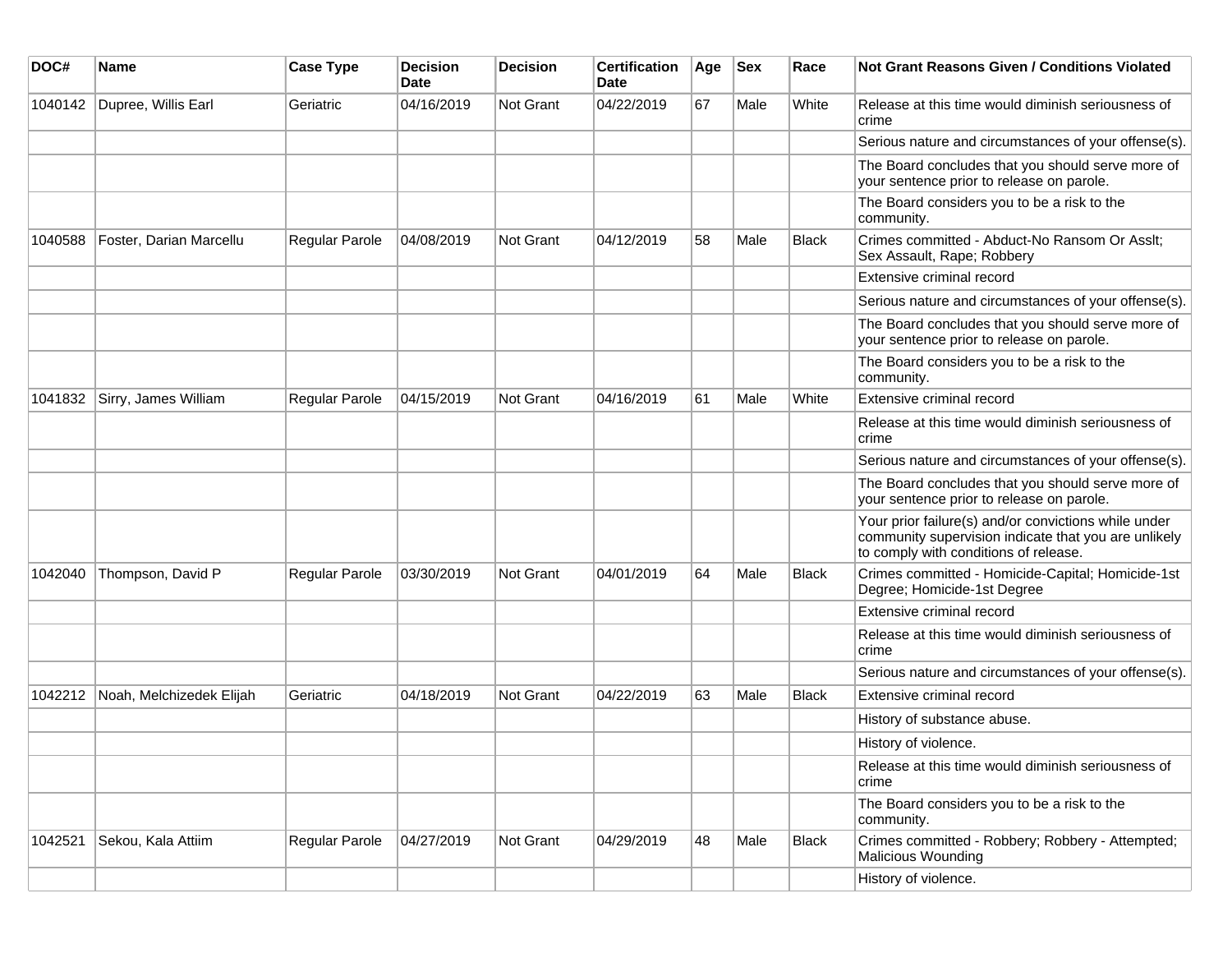| DOC#    | Name                   | <b>Case Type</b>      | <b>Decision</b><br>Date | <b>Decision</b>  | <b>Certification</b><br>Date | Age | <b>Sex</b> | Race         | <b>Not Grant Reasons Given / Conditions Violated</b>                                                                                                  |
|---------|------------------------|-----------------------|-------------------------|------------------|------------------------------|-----|------------|--------------|-------------------------------------------------------------------------------------------------------------------------------------------------------|
| 1042521 | Sekou, Kala Attiim     | <b>Regular Parole</b> | 04/27/2019              | Not Grant        | 04/29/2019                   | 48  | Male       | <b>Black</b> | Serious nature and circumstances of your offense(s).                                                                                                  |
|         |                        |                       |                         |                  |                              |     |            |              | The Board concludes that you should serve more of<br>your sentence prior to release on parole.                                                        |
|         |                        |                       |                         |                  |                              |     |            |              | Your prior failure(s) and/or convictions while under<br>community supervision indicate that you are unlikely<br>to comply with conditions of release. |
| 1045118 | Burns, James Herbert   | Regular Parole        | 04/26/2019              | Not Grant        | 04/29/2019                   | 48  | Male       | White        | History of violence.                                                                                                                                  |
|         |                        |                       |                         |                  |                              |     |            |              | Release at this time would diminish seriousness of<br>crime                                                                                           |
|         |                        |                       |                         |                  |                              |     |            |              | Serious nature and circumstances of your offense(s).                                                                                                  |
|         |                        |                       |                         |                  |                              |     |            |              | The Board concludes that you should serve more of<br>your sentence prior to release on parole.                                                        |
|         |                        |                       |                         |                  |                              |     |            |              | The Board considers you to be a risk to the<br>community.                                                                                             |
| 1047026 | Jones, James L         | Regular Parole        | 04/20/2019              | Not Grant        | 04/25/2019                   | 52  | Male       | <b>Black</b> | Crimes committed - Homicide-1st Degree; Cocaine-<br>Sell; Obstruct Police                                                                             |
|         |                        |                       |                         |                  |                              |     |            |              | Extensive criminal record                                                                                                                             |
|         |                        |                       |                         |                  |                              |     |            |              | History of substance abuse.                                                                                                                           |
|         |                        |                       |                         |                  |                              |     |            |              | History of violence.                                                                                                                                  |
|         |                        |                       |                         |                  |                              |     |            |              | Release at this time would diminish seriousness of<br>crime                                                                                           |
|         |                        |                       |                         |                  |                              |     |            |              | Serious nature and circumstances of your offense(s).                                                                                                  |
| 1047777 | Seibert, Douglas Bruce | Geriatric             | 04/21/2019              | <b>Not Grant</b> | 04/25/2019                   | 69  | Male       | White        | Crimes committed - Aggravated Sexual Battery;<br>Aggravated Sexual Battery; Aggravated Sexual<br><b>Battery</b>                                       |
|         |                        |                       |                         |                  |                              |     |            |              | Release at this time would diminish seriousness of<br>crime                                                                                           |
|         |                        |                       |                         |                  |                              |     |            |              | Serious nature and circumstances of your offense(s).                                                                                                  |
| 1048043 | Gonzales, Alvarez E    | Geriatric             | 04/26/2019              | <b>Not Grant</b> | 04/29/2019                   | 60  | Male       | <b>Black</b> | Crimes committed - Abduct-No Ransom Or Asslt;<br>Malicious Wounding; Indecent Liberties                                                               |
|         |                        |                       |                         |                  |                              |     |            |              | History of violence.                                                                                                                                  |
|         |                        |                       |                         |                  |                              |     |            |              | Poor institutional adjustment (for example,<br>motivation/attitude, unfavorable reports, lack of<br>program involvement, etc.)                        |
|         |                        |                       |                         |                  |                              |     |            |              | Release at this time would diminish seriousness of<br>crime                                                                                           |
|         |                        |                       |                         |                  |                              |     |            |              | Serious nature and circumstances of your offense(s).                                                                                                  |
|         |                        |                       |                         |                  |                              |     |            |              | The Board concludes that you should serve more of<br>your sentence prior to release on parole.                                                        |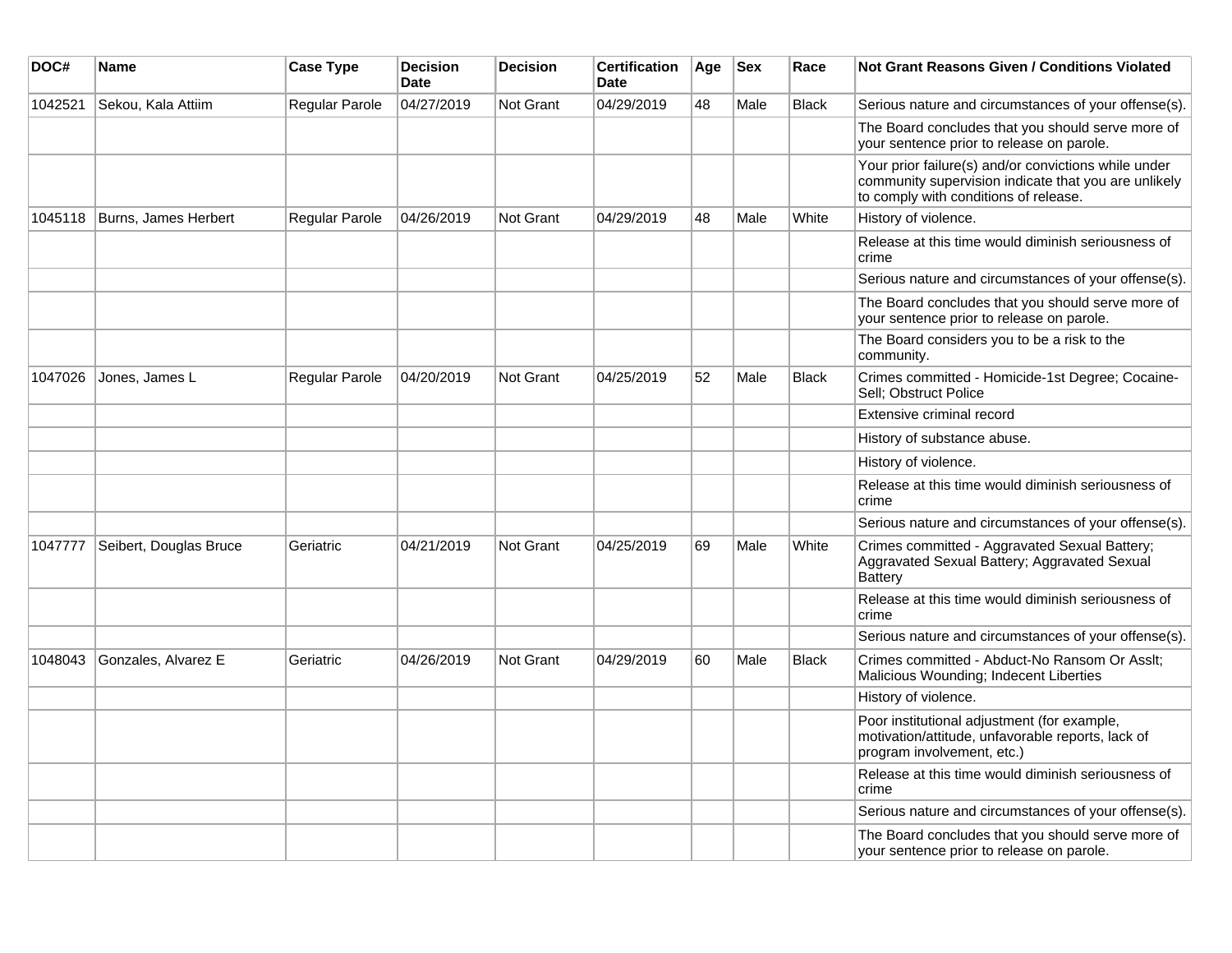| DOC#    | Name                       | <b>Case Type</b>      | <b>Decision</b><br><b>Date</b> | <b>Decision</b> | <b>Certification</b><br><b>Date</b> | Age | <b>Sex</b> | Race         | <b>Not Grant Reasons Given / Conditions Violated</b>                                                                                                            |
|---------|----------------------------|-----------------------|--------------------------------|-----------------|-------------------------------------|-----|------------|--------------|-----------------------------------------------------------------------------------------------------------------------------------------------------------------|
| 1048043 | Gonzales, Alvarez E        | Geriatric             | 04/26/2019                     | Not Grant       | 04/29/2019                          | 60  | Male       | <b>Black</b> | You need to show a longer period of stable<br>adjustment.                                                                                                       |
| 1048283 | Mcarthur, Jeffery C        | Regular Parole        | 04/18/2019                     | Not Grant       | 04/22/2019                          | 53  | Male       | White        | Extensive criminal record                                                                                                                                       |
|         |                            |                       |                                |                 |                                     |     |            |              | History of substance abuse.                                                                                                                                     |
|         |                            |                       |                                |                 |                                     |     |            |              | History of violence.                                                                                                                                            |
|         |                            |                       |                                |                 |                                     |     |            |              | Serious nature and circumstances of your offense(s).                                                                                                            |
|         |                            |                       |                                |                 |                                     |     |            |              | The Board concludes that you should serve more of<br>your sentence prior to release on parole.                                                                  |
|         |                            |                       |                                |                 |                                     |     |            |              | Your prior failure(s) and/or convictions while under<br>community supervision indicate that you are unlikely<br>to comply with conditions of release.           |
| 1048997 | Fields, Lewis Edward       | Regular Parole        | 04/12/2019                     | Not Grant       | 04/15/2019                          | 46  | Male       | White        | Crimes committed - Assault & Battery - Family<br>Member; Assault & Battery - Family Member, 3rd+<br>Offense; Assault & Battery - Family Member, 3rd+<br>Offense |
|         |                            |                       |                                |                 |                                     |     |            |              | Extensive criminal record                                                                                                                                       |
|         |                            |                       |                                |                 |                                     |     |            |              | History of violence.                                                                                                                                            |
|         |                            |                       |                                |                 |                                     |     |            |              | Poor institutional adjustment (for example,<br>motivation/attitude, unfavorable reports, lack of<br>program involvement, etc.)                                  |
| 1049021 | Rowley, John Thomas Jr.    | Regular Parole        | 04/26/2019                     | Not Grant       | 04/29/2019                          | 48  | Male       | White        | Extensive criminal record                                                                                                                                       |
|         |                            |                       |                                |                 |                                     |     |            |              | History of substance abuse.                                                                                                                                     |
|         |                            |                       |                                |                 |                                     |     |            |              | Serious nature and circumstances of your offense(s).                                                                                                            |
|         |                            |                       |                                |                 |                                     |     |            |              | You need further participation in institutional work<br>and/or educational programs to indicate your positive<br>progression towards re-entry into society.     |
|         |                            |                       |                                |                 |                                     |     |            |              | Your prior failure(s) and/or convictions while under<br>community supervision indicate that you are unlikely<br>to comply with conditions of release.           |
| 1049145 | Gentry, Joel David         | Regular Parole        | 04/15/2019                     | Not Grant       | 04/22/2019                          | 57  | Male       | White        | Release at this time would diminish seriousness of<br>crime                                                                                                     |
|         |                            |                       |                                |                 |                                     |     |            |              | Serious nature and circumstances of your offense(s).                                                                                                            |
|         |                            |                       |                                |                 |                                     |     |            |              | The Board concludes that you should serve more of<br>your sentence prior to release on parole.                                                                  |
| 1051617 | Daughtry, William Fitzgera | <b>Regular Parole</b> | 04/05/2019                     | Not Grant       | 04/12/2019                          | 55  | Male       | <b>Black</b> | Conviction of a new crime while incarcerated                                                                                                                    |
|         |                            |                       |                                |                 |                                     |     |            |              | Serious nature and circumstances of your offense(s).                                                                                                            |
|         |                            |                       |                                |                 |                                     |     |            |              | You need to show a longer period of stable<br>adjustment.                                                                                                       |
|         |                            |                       |                                |                 |                                     |     |            |              | Your prior failure(s) and/or convictions while under<br>community supervision indicate that you are unlikely<br>to comply with conditions of release.           |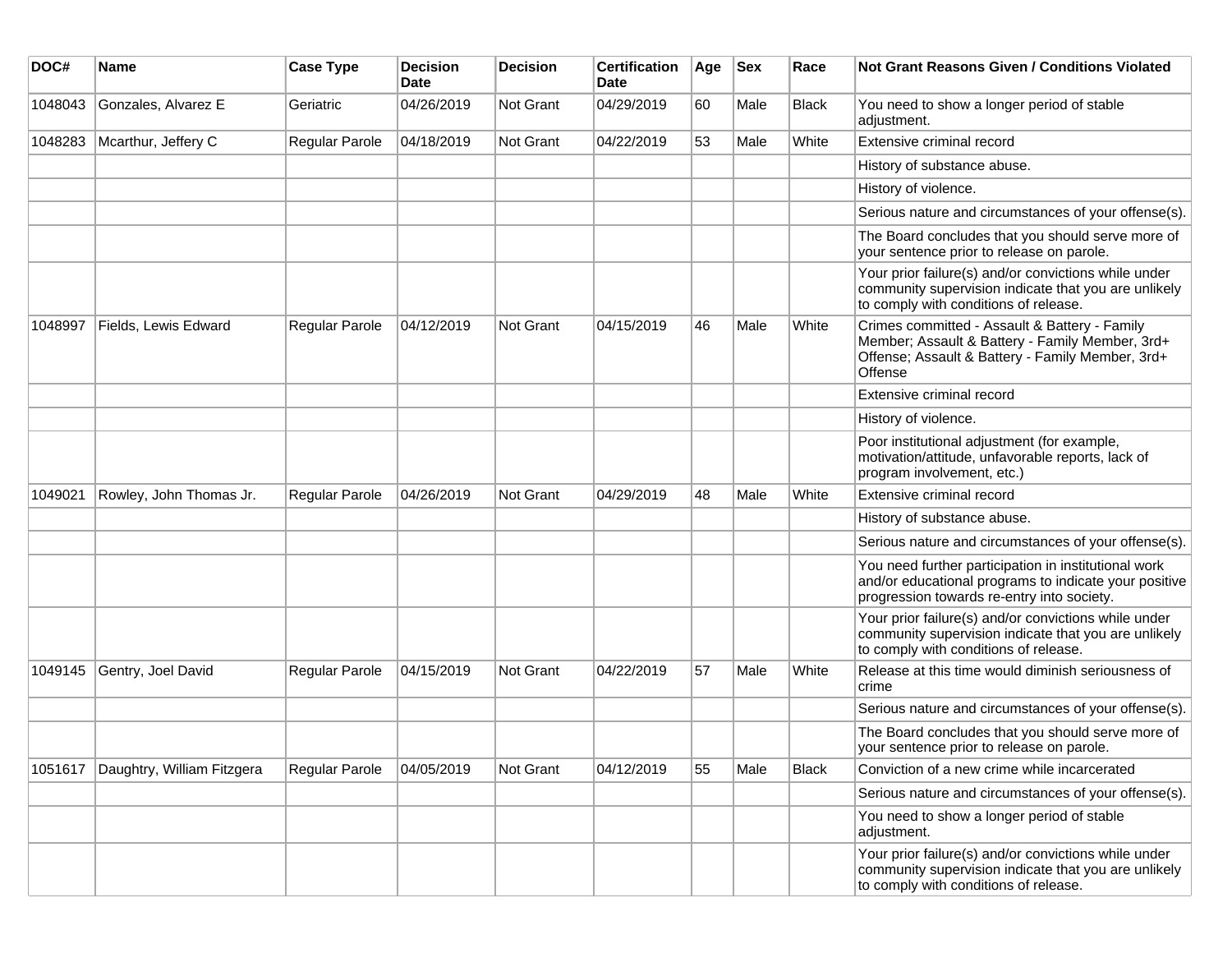| DOC#    | <b>Name</b>                | <b>Case Type</b>      | <b>Decision</b><br><b>Date</b> | <b>Decision</b>  | <b>Certification</b><br>Date | Age | <b>Sex</b> | Race                            | <b>Not Grant Reasons Given / Conditions Violated</b>                                                                                                        |
|---------|----------------------------|-----------------------|--------------------------------|------------------|------------------------------|-----|------------|---------------------------------|-------------------------------------------------------------------------------------------------------------------------------------------------------------|
| 1052211 | Jacobs, Duwon Maurice      | Regular Parole        | 04/15/2019                     | <b>Not Grant</b> | 04/17/2019                   | 47  | Male       | Black                           | Release at this time would diminish seriousness of<br>crime                                                                                                 |
|         |                            |                       |                                |                  |                              |     |            |                                 | Serious nature and circumstances of your offense(s).                                                                                                        |
|         |                            |                       |                                |                  |                              |     |            |                                 | The Board concludes that you should serve more of<br>your sentence prior to release on parole.                                                              |
|         |                            |                       |                                |                  |                              |     |            |                                 | The Board considers you to be a risk to the<br>community.                                                                                                   |
| 1053113 | Whetzel, Lloyd Raymond     | <b>Regular Parole</b> | 04/13/2019                     | <b>Not Grant</b> | 04/15/2019                   | 66  | Male       | White                           | Crimes committed - Homicide-1st Degree                                                                                                                      |
|         |                            |                       |                                |                  |                              |     |            |                                 | History of substance abuse.                                                                                                                                 |
|         |                            |                       |                                |                  |                              |     |            |                                 | History of violence.                                                                                                                                        |
|         |                            |                       |                                |                  |                              |     |            |                                 | Serious nature and circumstances of your offense(s).                                                                                                        |
| 1054001 | Moore, Oscar Allen         | Geriatric             | 04/12/2019                     | <b>Not Grant</b> | 04/15/2019                   | 62  | Male       | <b>Black</b>                    | Extensive criminal record                                                                                                                                   |
|         |                            |                       |                                |                  |                              |     |            |                                 | You need further participation in institutional work<br>and/or educational programs to indicate your positive<br>progression towards re-entry into society. |
|         |                            |                       |                                |                  |                              |     |            |                                 | You need to show a longer period of stable<br>adjustment.                                                                                                   |
|         |                            |                       |                                |                  |                              |     |            |                                 | Your prior failure(s) and/or convictions while under<br>community supervision indicate that you are unlikely<br>to comply with conditions of release.       |
| 1054042 | Hoggard, John William III  | <b>Regular Parole</b> | 04/15/2019                     | <b>Not Grant</b> | 04/18/2019                   | 64  | Male       | White                           | Extensive criminal record                                                                                                                                   |
|         |                            |                       |                                |                  |                              |     |            |                                 | History of violence.                                                                                                                                        |
|         |                            |                       |                                |                  |                              |     |            |                                 | Release at this time would diminish seriousness of<br>crime                                                                                                 |
|         |                            |                       |                                |                  |                              |     |            |                                 | Serious nature and circumstances of your offense(s).                                                                                                        |
|         |                            |                       |                                |                  |                              |     |            |                                 | The Board considers you to be a risk to the<br>community.                                                                                                   |
|         |                            |                       |                                |                  |                              |     |            |                                 | Your prior failure(s) and/or convictions while under<br>community supervision indicate that you are unlikely<br>to comply with conditions of release.       |
| 1054067 | Sato, John Arador          | <b>Board Review</b>   | 04/06/2019                     | <b>Not Grant</b> | 04/12/2019                   | 50  | Male       | Asian or<br>Pacific<br>Islander | Crimes committed - Aggravated Sexual Battery;<br>Forcible Sodomy; Sodomy: Victim <13 Yrs                                                                    |
|         |                            |                       |                                |                  |                              |     |            |                                 | Your prior failure(s) and/or convictions while under<br>community supervision indicate that you are unlikely<br>to comply with conditions of release.       |
| 1054437 | Abdul-Malik, Nasir Al-Amin | Regular Parole        | 04/18/2019                     | Not Grant        | 04/22/2019                   | 56  | Male       | Black                           | Crimes committed - Aggravated Sexual Battery;<br>Penetrate W/Inanimate Object; Object Sexual<br>Penetration: By Force Or Helpless                           |
|         |                            |                       |                                |                  |                              |     |            |                                 | History of violence.                                                                                                                                        |
|         |                            |                       |                                |                  |                              |     |            |                                 | Serious nature and circumstances of your offense(s).                                                                                                        |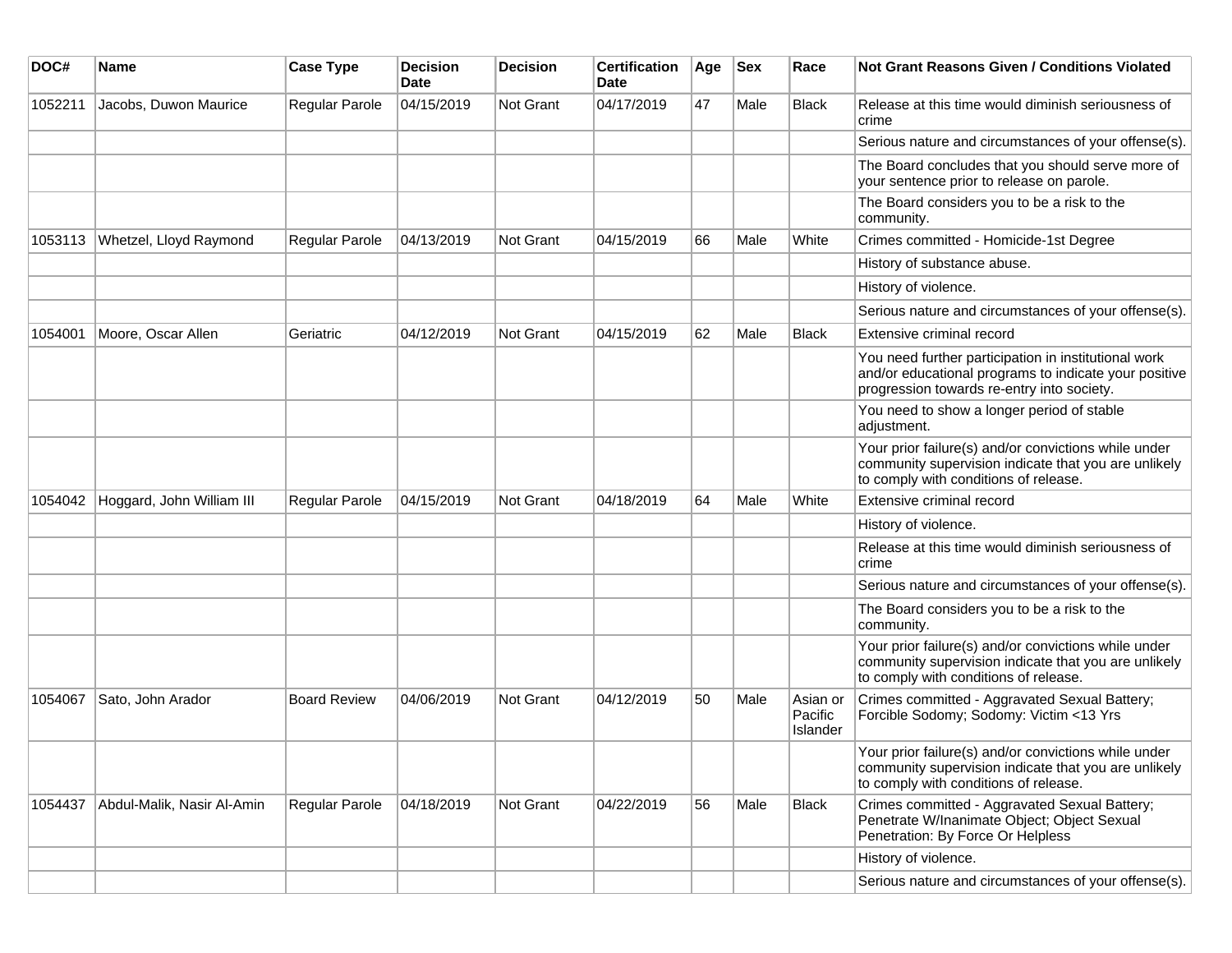| DOC#    | <b>Name</b>                | <b>Case Type</b> | Decision<br><b>Date</b> | <b>Decision</b>  | <b>Certification</b><br><b>Date</b> | Age | <b>Sex</b> | Race         | Not Grant Reasons Given / Conditions Violated                                                                                                                              |
|---------|----------------------------|------------------|-------------------------|------------------|-------------------------------------|-----|------------|--------------|----------------------------------------------------------------------------------------------------------------------------------------------------------------------------|
| 1054437 | Abdul-Malik, Nasir Al-Amin | Regular Parole   | 04/18/2019              | Not Grant        | 04/22/2019                          | 56  | Male       | Black        | The Board concludes that you should serve more of<br>your sentence prior to release on parole.                                                                             |
|         |                            |                  |                         |                  |                                     |     |            |              | The Board considers you to be a risk to the<br>community.                                                                                                                  |
|         |                            |                  |                         |                  |                                     |     |            |              | You need to show a longer period of stable<br>adjustment.                                                                                                                  |
| 1057337 | Wilkins, James Edward      | Geriatric        | 03/30/2019              | Not Grant        | 04/01/2019                          | 65  | Male       | Black        | Conviction of a new crime while incarcerated                                                                                                                               |
|         |                            |                  |                         |                  |                                     |     |            |              | Crimes committed - (Attempted)Capital Murder:<br>During Rape, Sodomy, Etc.; Abduction: Of Person<br>W/ Intent To Defile; Rape: Intercourse By<br>Force/Threat/Intimidation |
|         |                            |                  |                         |                  |                                     |     |            |              | Extensive criminal record                                                                                                                                                  |
|         |                            |                  |                         |                  |                                     |     |            |              | History of substance abuse.                                                                                                                                                |
|         |                            |                  |                         |                  |                                     |     |            |              | History of violence.                                                                                                                                                       |
|         |                            |                  |                         |                  |                                     |     |            |              | Release at this time would diminish seriousness of<br>crime                                                                                                                |
|         |                            |                  |                         |                  |                                     |     |            |              | Serious nature and circumstances of your offense(s).                                                                                                                       |
|         |                            |                  |                         |                  |                                     |     |            |              | The Board considers you to be a risk to the<br>community.                                                                                                                  |
|         |                            |                  |                         |                  |                                     |     |            |              | You need further participation in institutional work<br>and/or educational programs to indicate your positive<br>progression towards re-entry into society.                |
| 1058964 | Spurell, Calvin Mcneal     | Regular Parole   | 04/26/2019              | Not Grant        | 04/29/2019                          | 59  | Male       | <b>Black</b> | Conviction of a new crime while incarcerated                                                                                                                               |
|         |                            |                  |                         |                  |                                     |     |            |              | Release at this time would diminish seriousness of<br>crime                                                                                                                |
|         |                            |                  |                         |                  |                                     |     |            |              | Serious nature and circumstances of your offense(s).                                                                                                                       |
|         |                            |                  |                         |                  |                                     |     |            |              | The Board concludes that you should serve more of<br>your sentence prior to release on parole.                                                                             |
|         |                            |                  |                         |                  |                                     |     |            |              | The Board considers you to be a risk to the<br>community.                                                                                                                  |
| 1059068 | Prizzi, Michael Vincent    | Regular Parole   | 04/20/2019              | <b>Not Grant</b> | 04/22/2019                          | 60  | Male       | White        | Crimes committed - Robbery; Robbery; Robbery -<br>Attempted                                                                                                                |
|         |                            |                  |                         |                  |                                     |     |            |              | Extensive criminal record                                                                                                                                                  |
|         |                            |                  |                         |                  |                                     |     |            |              | History of substance abuse.                                                                                                                                                |
|         |                            |                  |                         |                  |                                     |     |            |              | History of violence.                                                                                                                                                       |
|         |                            |                  |                         |                  |                                     |     |            |              | Release at this time would diminish seriousness of<br>crime                                                                                                                |
|         |                            |                  |                         |                  |                                     |     |            |              | Your prior failure(s) and/or convictions while under<br>community supervision indicate that you are unlikely<br>to comply with conditions of release.                      |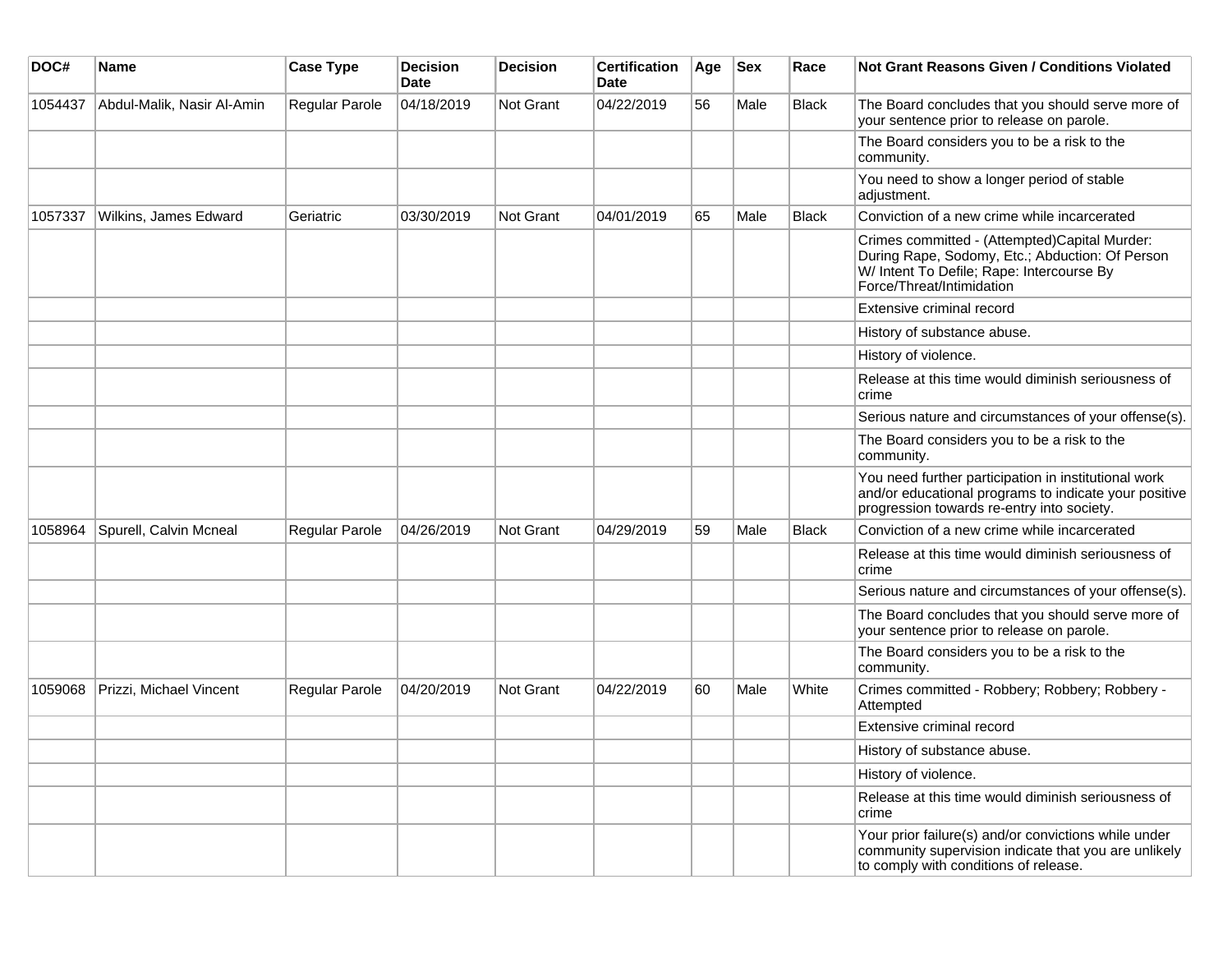| DOC#    | <b>Name</b>              | <b>Case Type</b>      | <b>Decision</b><br><b>Date</b> | Decision  | <b>Certification</b><br><b>Date</b> | Age | <b>Sex</b>   | Race         | <b>Not Grant Reasons Given / Conditions Violated</b>                                                                                                  |
|---------|--------------------------|-----------------------|--------------------------------|-----------|-------------------------------------|-----|--------------|--------------|-------------------------------------------------------------------------------------------------------------------------------------------------------|
| 1059469 | Hicklin, Alexander James | Regular Parole        | 04/26/2019                     | Not Grant | 04/29/2019                          | 58  | Male         | <b>Black</b> | Considering your offense and your institutional<br>records, the Board concludes that you should serve<br>more of your sentence before being paroled.  |
|         |                          |                       |                                |           |                                     |     |              |              | Conviction of a new crime while incarcerated                                                                                                          |
|         |                          |                       |                                |           |                                     |     |              |              | Extensive criminal record                                                                                                                             |
|         |                          |                       |                                |           |                                     |     |              |              | Serious nature and circumstances of your offense(s).                                                                                                  |
|         |                          |                       |                                |           |                                     |     |              |              | The Board considers you to be a risk to the<br>community.                                                                                             |
|         |                          |                       |                                |           |                                     |     |              |              | You need to show a longer period of stable<br>adjustment.                                                                                             |
|         |                          |                       |                                |           |                                     |     |              |              | Your prior failure(s) and/or convictions while under<br>community supervision indicate that you are unlikely<br>to comply with conditions of release. |
| 1059680 | Keever, Thad Bryson      | Geriatric             | 04/17/2019                     | Not Grant | 04/22/2019                          | 76  | Male         | White        | Crimes committed -                                                                                                                                    |
|         |                          |                       |                                |           |                                     |     |              |              | Release at this time would diminish seriousness of<br>crime                                                                                           |
|         |                          |                       |                                |           |                                     |     |              |              | The Board considers you to be a risk to the<br>community.                                                                                             |
|         |                          |                       |                                |           |                                     |     |              |              | Your prior failure(s) and/or convictions while under<br>community supervision indicate that you are unlikely<br>to comply with conditions of release. |
| 1061058 | Wiggins, Michael Dwaine  | <b>Regular Parole</b> | 04/22/2019                     | Not Grant | 04/25/2019                          | 57  | Male         | <b>Black</b> | Extensive criminal record                                                                                                                             |
|         |                          |                       |                                |           |                                     |     |              |              | Release at this time would diminish seriousness of<br>crime                                                                                           |
|         |                          |                       |                                |           |                                     |     |              |              | Serious nature and circumstances of your offense(s).                                                                                                  |
|         |                          |                       |                                |           |                                     |     |              |              | The Board concludes that you should serve more of<br>your sentence prior to release on parole.                                                        |
| 1061805 | Looney, William O        | Geriatric             | 04/11/2019                     | Not Grant | 04/12/2019                          | 72  | Male         | White        | Crimes committed - Sex Assault, Rape; Sex Assault,<br>Rape; Sex Assault, Rape                                                                         |
|         |                          |                       |                                |           |                                     |     |              |              | Release at this time would diminish seriousness of<br>crime                                                                                           |
|         |                          |                       |                                |           |                                     |     |              |              | Serious nature and circumstances of your offense(s).                                                                                                  |
|         |                          |                       |                                |           |                                     |     |              |              | The Board concludes that you should serve more of<br>your sentence prior to release on parole.                                                        |
|         |                          |                       |                                |           |                                     |     |              |              | The Board considers you to be a risk to the<br>community.                                                                                             |
| 1063108 | Sanders, Lynn Hatcher    | Geriatric             | 04/29/2019                     | Not Grant | 04/29/2019                          | 63  | Female White |              | Crimes committed - Homicide-1st Degree; Arson                                                                                                         |
|         |                          |                       |                                |           |                                     |     |              |              | Release at this time would diminish seriousness of<br>crime                                                                                           |
|         |                          |                       |                                |           |                                     |     |              |              | Serious nature and circumstances of your offense(s).                                                                                                  |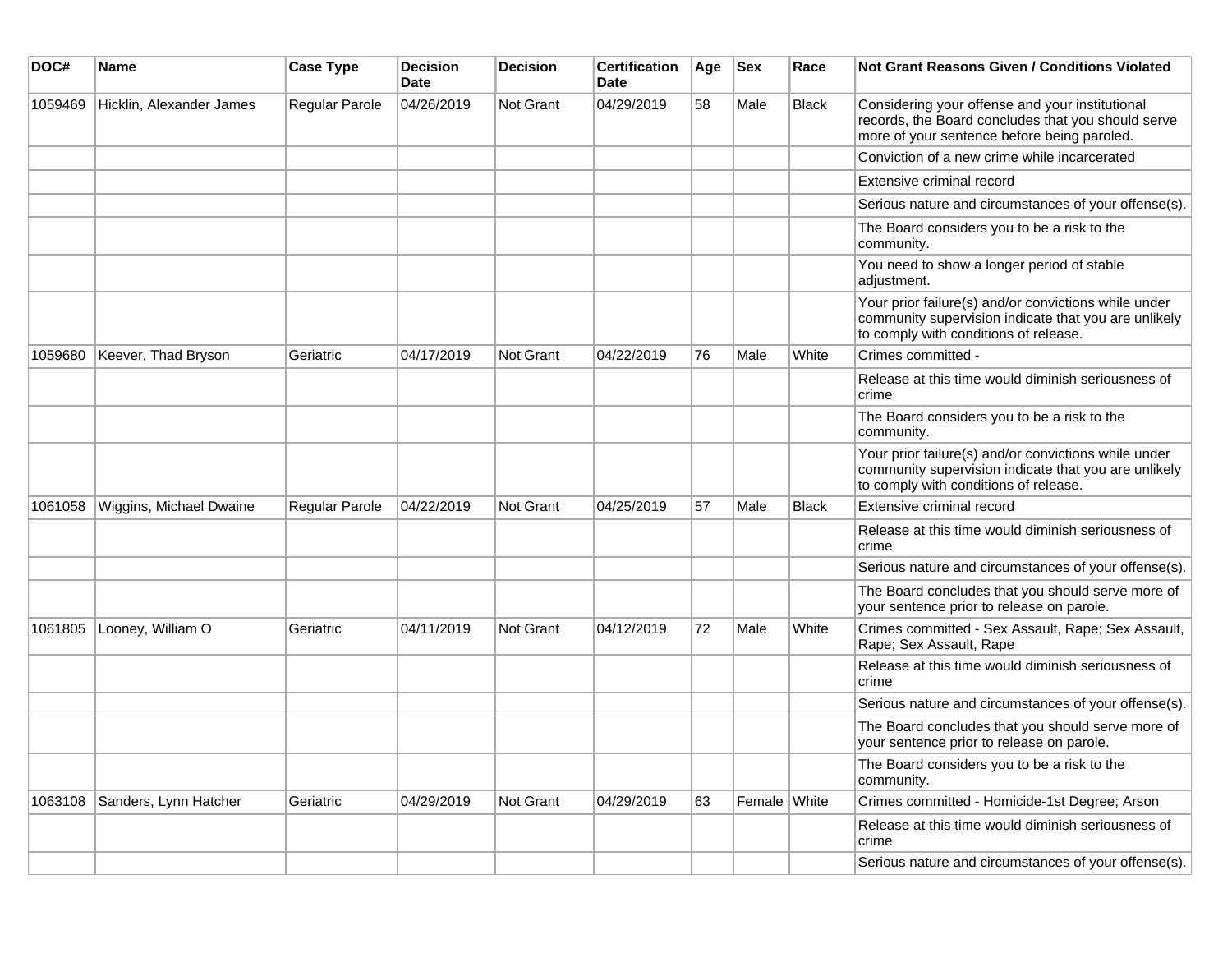| DOC#    | <b>Name</b>              | <b>Case Type</b> | <b>Decision</b><br><b>Date</b> | <b>Decision</b>  | <b>Certification</b><br>Date | Age | <b>Sex</b> | Race                                  | <b>Not Grant Reasons Given / Conditions Violated</b>                                                                    |
|---------|--------------------------|------------------|--------------------------------|------------------|------------------------------|-----|------------|---------------------------------------|-------------------------------------------------------------------------------------------------------------------------|
| 1063376 | Carpitcher, Aleck Jacob  | Geriatric        | 04/15/2019                     | <b>Not Grant</b> | 04/15/2019                   | 62  | Male       | Indian or<br>Alaskan<br><b>Native</b> | American Crimes committed - Aggravated Sexual Battery;<br>Penetrate W/Inanimate Object; Penetrate<br>W/Inanimate Object |
|         |                          |                  |                                |                  |                              |     |            |                                       | Release at this time would diminish seriousness of<br>crime                                                             |
|         |                          |                  |                                |                  |                              |     |            |                                       | Serious nature and circumstances of your offense(s).                                                                    |
|         |                          |                  |                                |                  |                              |     |            |                                       | The Board concludes that you should serve more of<br>your sentence prior to release on parole.                          |
|         |                          |                  |                                |                  |                              |     |            |                                       | The Board considers you to be a risk to the<br>community.                                                               |
| 1063522 | Smith, Henry Vann Jr.    | Regular Parole   | 04/26/2019                     | <b>Not Grant</b> | 04/29/2019                   | 51  | Male       | Black                                 | No Interest in Parole                                                                                                   |
| 1065068 | Elamin, Vernon Fateen    | Regular Parole   | 04/15/2019                     | Not Grant        | 04/17/2019                   | 70  | Male       | <b>Black</b>                          | Crimes committed - Homicide-1st Degree; Homicide-<br>1st Degree; Homicide-1st Degree                                    |
|         |                          |                  |                                |                  |                              |     |            |                                       | History of violence.                                                                                                    |
|         |                          |                  |                                |                  |                              |     |            |                                       | Release at this time would diminish seriousness of<br>crime                                                             |
|         |                          |                  |                                |                  |                              |     |            |                                       | Serious nature and circumstances of your offense(s).                                                                    |
|         |                          |                  |                                |                  |                              |     |            |                                       | The Board concludes that you should serve more of<br>your sentence prior to release on parole.                          |
| 1067985 | Smith, Robert Lee        | Regular Parole   | 03/30/2019                     | Not Grant        | 04/01/2019                   | 64  | Male       | <b>Black</b>                          | Crimes committed - Sex Assault, Rape; Sex Asslt-<br>Attempted Rape; Robbery                                             |
|         |                          |                  |                                |                  |                              |     |            |                                       | Extensive criminal record                                                                                               |
|         |                          |                  |                                |                  |                              |     |            |                                       | Release at this time would diminish seriousness of<br>crime                                                             |
|         |                          |                  |                                |                  |                              |     |            |                                       | Serious nature and circumstances of your offense(s).                                                                    |
|         |                          |                  |                                |                  |                              |     |            |                                       | The Board concludes that you should serve more of<br>your sentence prior to release on parole.                          |
| 1068321 | Palmer, Nathaniel        | Geriatric        | 04/11/2019                     | <b>Not Grant</b> | 04/12/2019                   | 70  | Male       | Black                                 | No Interest in Parole                                                                                                   |
| 1068794 | Turner, Robert Allen Sr. | Geriatric        | 04/17/2019                     | Not Grant        | 04/22/2019                   | 62  | Male       | White                                 | Crimes committed - Rape: Intercourse W/ Victim <13<br>Yrs; Sodomy: Victim <13 Yrs                                       |
|         |                          |                  |                                |                  |                              |     |            |                                       | Extensive criminal record                                                                                               |
|         |                          |                  |                                |                  |                              |     |            |                                       | History of substance abuse.                                                                                             |
|         |                          |                  |                                |                  |                              |     |            |                                       | Release at this time would diminish seriousness of<br>crime                                                             |
|         |                          |                  |                                |                  |                              |     |            |                                       | Serious nature and circumstances of your offense(s).                                                                    |
|         |                          |                  |                                |                  |                              |     |            |                                       | The Board concludes that you should serve more of<br>your sentence prior to release on parole.                          |
|         |                          |                  |                                |                  |                              |     |            |                                       | The Board considers you to be a risk to the<br>community.                                                               |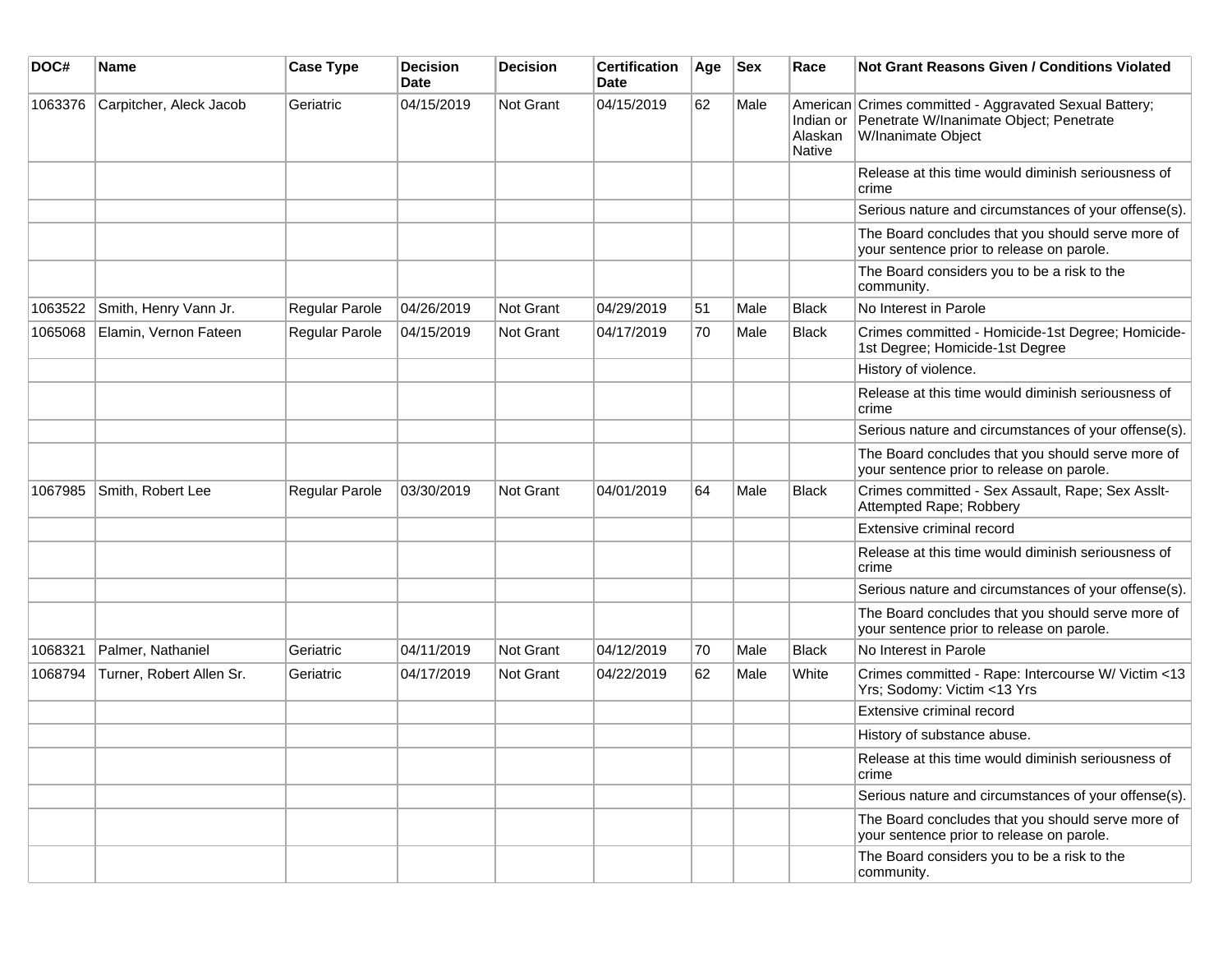| DOC#    | <b>Name</b>                | <b>Case Type</b>      | <b>Decision</b><br><b>Date</b> | Decision         | <b>Certification</b><br>Date | Age | <b>Sex</b> | Race         | Not Grant Reasons Given / Conditions Violated                                                                                                               |
|---------|----------------------------|-----------------------|--------------------------------|------------------|------------------------------|-----|------------|--------------|-------------------------------------------------------------------------------------------------------------------------------------------------------------|
| 1068794 | Turner, Robert Allen Sr.   | Geriatric             | 04/17/2019                     | Not Grant        | 04/22/2019                   | 62  | Male       | White        | Your prior failure(s) and/or convictions while under<br>community supervision indicate that you are unlikely<br>to comply with conditions of release.       |
|         |                            |                       |                                |                  |                              |     |            |              | Your record indicates a serious disregard for the<br>property rights of others.                                                                             |
|         |                            |                       |                                |                  |                              |     |            |              | Your record of institutional infractions indicates a<br>disregard for rules and that you are not ready to<br>conform to society.                            |
| 1070562 | Smith, Robert Lee          | Regular Parole        | 04/10/2019                     | Not Grant        | 04/12/2019                   | 62  | Male       | <b>Black</b> | Extensive criminal record                                                                                                                                   |
|         |                            |                       |                                |                  |                              |     |            |              | Release at this time would diminish seriousness of<br>crime                                                                                                 |
|         |                            |                       |                                |                  |                              |     |            |              | Serious nature and circumstances of your offense(s).                                                                                                        |
|         |                            |                       |                                |                  |                              |     |            |              | The Board considers you to be a risk to the<br>community.                                                                                                   |
| 1072119 | Anderson, Kenneth Edward   | Regular Parole        | 04/04/2019                     | Not Grant        | 04/04/2019                   | 45  | Male       | <b>Black</b> | No Interest in Parole                                                                                                                                       |
| 1072924 | Aswad, Auguss              | Geriatric             | 04/19/2019                     | <b>Not Grant</b> | 04/22/2019                   | 61  | Male       | <b>Black</b> | Release at this time would diminish seriousness of<br>crime                                                                                                 |
|         |                            |                       |                                |                  |                              |     |            |              | Serious nature and circumstances of your offense(s).                                                                                                        |
|         |                            |                       |                                |                  |                              |     |            |              | The Board concludes that you should serve more of<br>your sentence prior to release on parole.                                                              |
| 1073868 | Stephens, Paul Myron       | <b>Regular Parole</b> | 04/20/2019                     | Not Grant        | 04/22/2019                   | 60  | Male       | White        | Crimes committed - Homicide/Murder;<br>Homicide/Murder; Sex Assault, Rape                                                                                   |
|         |                            |                       |                                |                  |                              |     |            |              | Poor institutional adjustment (for example,<br>motivation/attitude, unfavorable reports, lack of<br>program involvement, etc.)                              |
|         |                            |                       |                                |                  |                              |     |            |              | The Board considers you to be a risk to the<br>community.                                                                                                   |
| 1074774 | Walker, Frankie James      | <b>Regular Parole</b> | 04/10/2019                     | Not Grant        | 04/12/2019                   | 49  | Male       | <b>Black</b> | Considering your offense and your institutional<br>records, the Board concludes that you should serve<br>more of your sentence before being paroled.        |
|         |                            |                       |                                |                  |                              |     |            |              | Extensive criminal record                                                                                                                                   |
|         |                            |                       |                                |                  |                              |     |            |              | Serious nature and circumstances of your offense(s).                                                                                                        |
|         |                            |                       |                                |                  |                              |     |            |              | The Board concludes that you should serve more of<br>your sentence prior to release on parole.                                                              |
|         |                            |                       |                                |                  |                              |     |            |              | You need further participation in institutional work<br>and/or educational programs to indicate your positive<br>progression towards re-entry into society. |
|         |                            |                       |                                |                  |                              |     |            |              | You need to show a longer period of stable<br>adjustment.                                                                                                   |
| 1074975 | Jones, Freddie Douglas Jr. | Geriatric             | 03/30/2019                     | Not Grant        | 04/01/2019                   | 60  | Male       | Black        | Crimes committed - Sex Assault, Rape; Assault And<br><b>Battery</b>                                                                                         |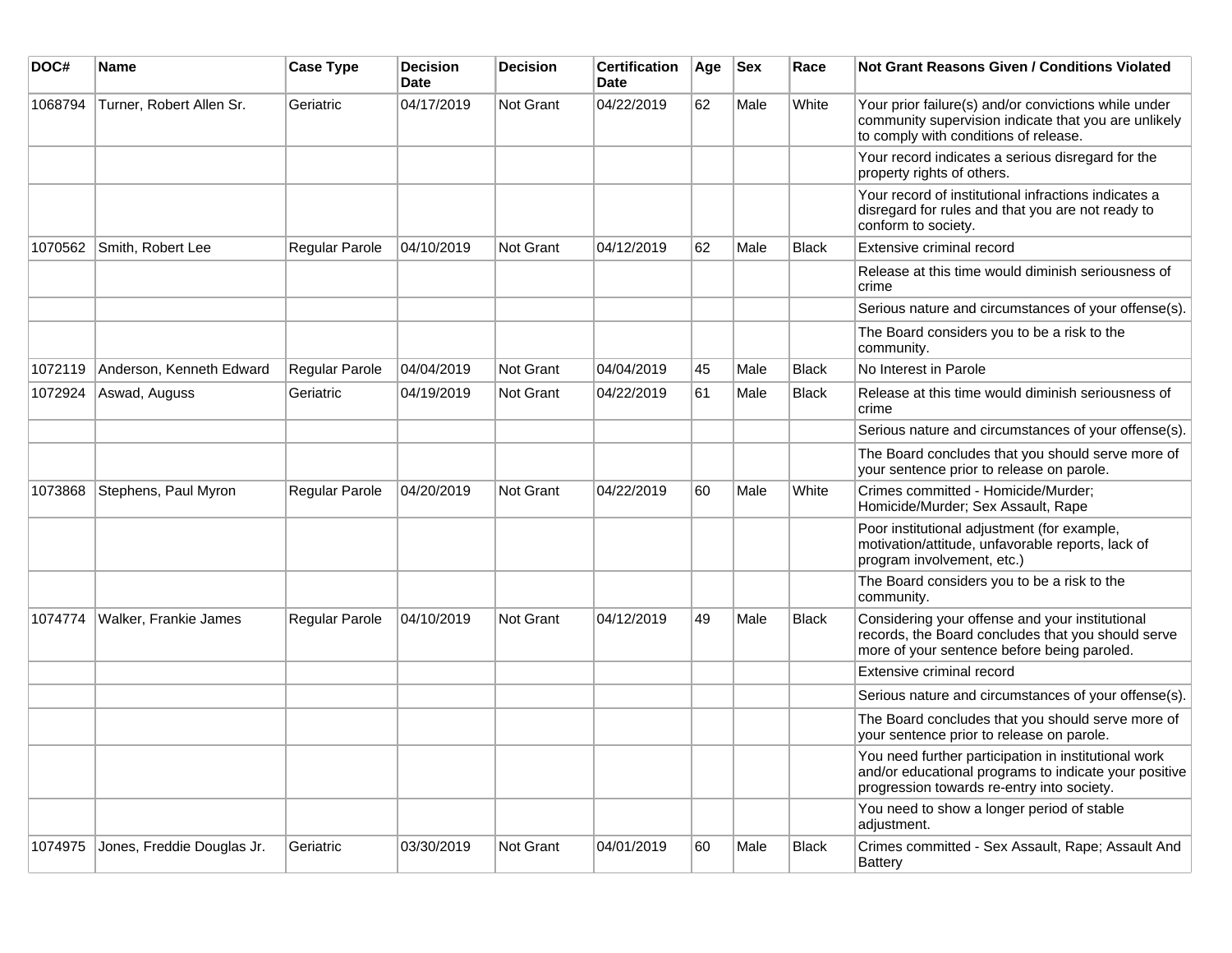| DOC#    | <b>Name</b>                | <b>Case Type</b> | <b>Decision</b><br><b>Date</b> | <b>Decision</b> | <b>Certification</b><br>Date | Age | <b>Sex</b> | Race         | <b>Not Grant Reasons Given / Conditions Violated</b>                                                                                                        |
|---------|----------------------------|------------------|--------------------------------|-----------------|------------------------------|-----|------------|--------------|-------------------------------------------------------------------------------------------------------------------------------------------------------------|
| 1074975 | Jones, Freddie Douglas Jr. | Geriatric        | 03/30/2019                     | Not Grant       | 04/01/2019                   | 60  | Male       | Black        | Extensive criminal record                                                                                                                                   |
|         |                            |                  |                                |                 |                              |     |            |              | Release at this time would diminish seriousness of<br>crime                                                                                                 |
|         |                            |                  |                                |                 |                              |     |            |              | Serious nature and circumstances of your offense(s).                                                                                                        |
| 1076488 | Kellam, Lloyd Alonza       | Regular Parole   | 04/16/2019                     | Not Grant       | 04/18/2019                   | 66  | Male       | <b>Black</b> | Release at this time would diminish seriousness of<br>crime                                                                                                 |
|         |                            |                  |                                |                 |                              |     |            |              | Serious nature and circumstances of your offense(s).                                                                                                        |
|         |                            |                  |                                |                 |                              |     |            |              | The Board concludes that you should serve more of<br>your sentence prior to release on parole.                                                              |
|         |                            |                  |                                |                 |                              |     |            |              | You need further participation in institutional work<br>and/or educational programs to indicate your positive<br>progression towards re-entry into society. |
|         |                            |                  |                                |                 |                              |     |            |              | You need to show a longer period of stable<br>adjustment.                                                                                                   |
| 1076682 | Smith, Tobias Anthony      | Geriatric        | 03/30/2019                     | Not Grant       | 04/01/2019                   | 61  | Male       | <b>Black</b> | Crimes committed - Abduction: Of Person W/ Intent<br>To Defile; Abduction: Of Person W/ Intent To Defile;<br>Rape: Intercourse By Force/Threat/Intimidation |
|         |                            |                  |                                |                 |                              |     |            |              | Extensive criminal record                                                                                                                                   |
|         |                            |                  |                                |                 |                              |     |            |              | History of violence.                                                                                                                                        |
|         |                            |                  |                                |                 |                              |     |            |              | Release at this time would diminish seriousness of<br>crime                                                                                                 |
|         |                            |                  |                                |                 |                              |     |            |              | Serious nature and circumstances of your offense(s).                                                                                                        |
|         |                            |                  |                                |                 |                              |     |            |              | The Board considers you to be a risk to the<br>community.                                                                                                   |
|         |                            |                  |                                |                 |                              |     |            |              | Your prior failure(s) and/or convictions while under<br>community supervision indicate that you are unlikely<br>to comply with conditions of release.       |
| 1077383 | Culp, Robert John          | Regular Parole   | 04/18/2019                     | Not Grant       | 04/22/2019                   | 53  | Male       | White        | Crimes committed - Robbery; Robbery; Sodomy - No<br>Force                                                                                                   |
|         |                            |                  |                                |                 |                              |     |            |              | Extensive criminal record                                                                                                                                   |
|         |                            |                  |                                |                 |                              |     |            |              | History of substance abuse.                                                                                                                                 |
|         |                            |                  |                                |                 |                              |     |            |              | History of violence.                                                                                                                                        |
|         |                            |                  |                                |                 |                              |     |            |              | Release at this time would diminish seriousness of<br>crime                                                                                                 |
|         |                            |                  |                                |                 |                              |     |            |              | Serious nature and circumstances of your offense(s).                                                                                                        |
|         |                            |                  |                                |                 |                              |     |            |              | The Board concludes that you should serve more of<br>your sentence prior to release on parole.                                                              |
|         |                            |                  |                                |                 |                              |     |            |              | The Board considers you to be a risk to the<br>community.                                                                                                   |
| 1077499 | Cain, Leroy Dexter         | Regular Parole   | 04/13/2019                     | Not Grant       | 04/15/2019                   | 50  | Male       | <b>Black</b> | History of violence.                                                                                                                                        |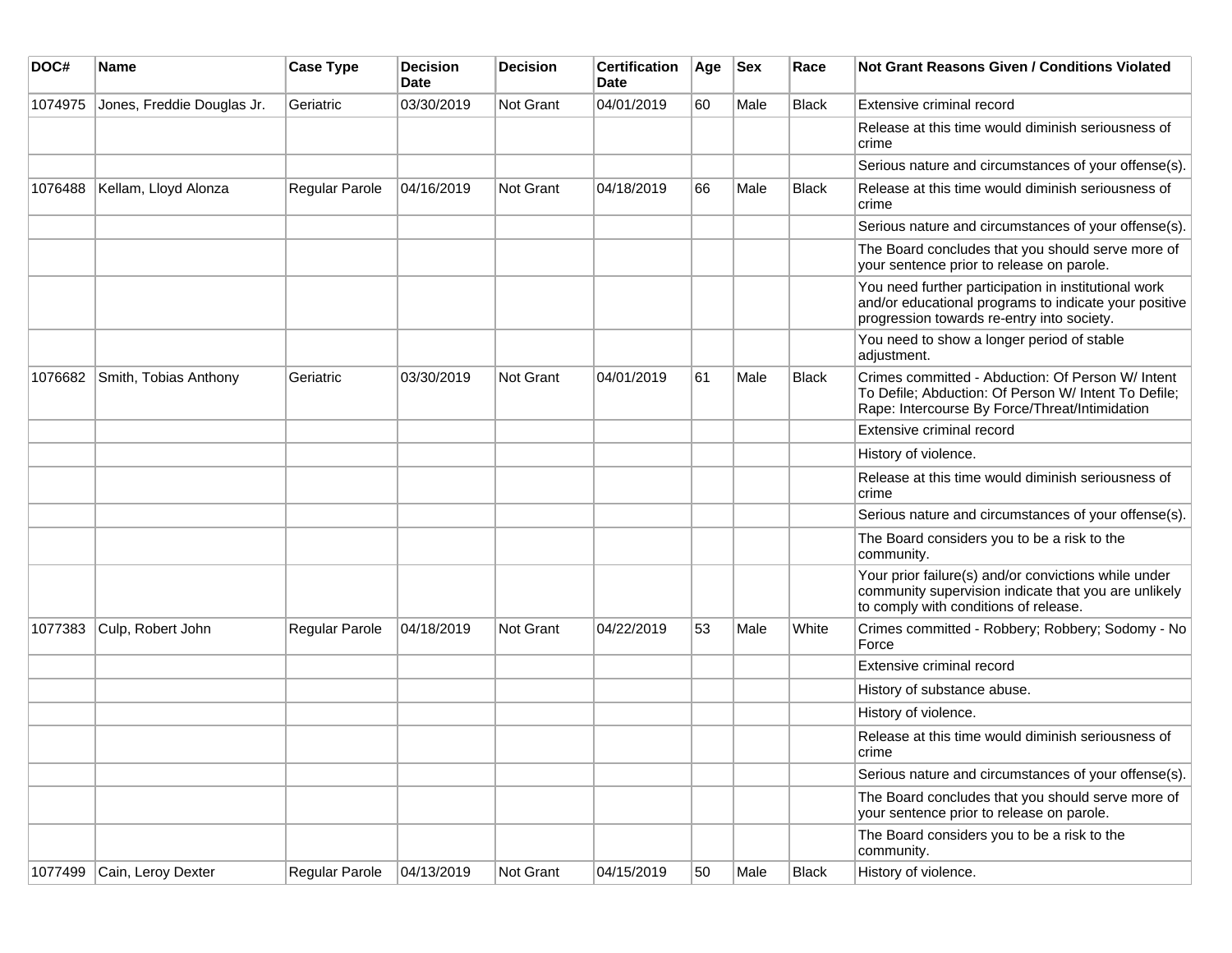| DOC#    | Name                            | <b>Case Type</b> | <b>Decision</b><br><b>Date</b> | <b>Decision</b> | <b>Certification</b><br>Date | Age | <b>Sex</b> | Race         | <b>Not Grant Reasons Given / Conditions Violated</b>                                                                                                  |
|---------|---------------------------------|------------------|--------------------------------|-----------------|------------------------------|-----|------------|--------------|-------------------------------------------------------------------------------------------------------------------------------------------------------|
| 1077499 | Cain, Leroy Dexter              | Regular Parole   | 04/13/2019                     | Not Grant       | 04/15/2019                   | 50  | Male       | <b>Black</b> | Release at this time would diminish seriousness of<br>crime                                                                                           |
|         |                                 |                  |                                |                 |                              |     |            |              | The Board concludes that you should serve more of<br>your sentence prior to release on parole.                                                        |
|         |                                 |                  |                                |                 |                              |     |            |              | Your prior failure(s) and/or convictions while under<br>community supervision indicate that you are unlikely<br>to comply with conditions of release. |
|         |                                 |                  |                                |                 |                              |     |            |              | Your record indicates a serious disregard for the<br>property rights of others.                                                                       |
| 1077537 | Davis, Leon Wesley              | Regular Parole   | 03/30/2019                     | Not Grant       | 04/01/2019                   | 55  | Male       | <b>Black</b> | History of violence.                                                                                                                                  |
|         |                                 |                  |                                |                 |                              |     |            |              | Release at this time would diminish seriousness of<br>crime                                                                                           |
|         |                                 |                  |                                |                 |                              |     |            |              | Serious nature and circumstances of your offense(s).                                                                                                  |
|         |                                 |                  |                                |                 |                              |     |            |              | The Board concludes that you should serve more of<br>your sentence prior to release on parole.                                                        |
|         |                                 |                  |                                |                 |                              |     |            |              | The Board considers you to be a risk to the<br>community.                                                                                             |
| 1078555 | Green, William                  | Geriatric        | 04/10/2019                     | Not Grant       | 04/12/2019                   | 67  | Male       | Black        | Extensive criminal record                                                                                                                             |
|         |                                 |                  |                                |                 |                              |     |            |              | Release at this time would diminish seriousness of<br>crime                                                                                           |
|         |                                 |                  |                                |                 |                              |     |            |              | Serious nature and circumstances of your offense(s).                                                                                                  |
|         |                                 |                  |                                |                 |                              |     |            |              | The Board concludes that you should serve more of<br>your sentence prior to release on parole.                                                        |
|         |                                 |                  |                                |                 |                              |     |            |              | The Board considers you to be a risk to the<br>community.                                                                                             |
| 1079050 | King, Leroy                     | Regular Parole   | 04/15/2019                     | Not Grant       | 04/17/2019                   | 56  | Male       | <b>Black</b> | Extensive criminal record                                                                                                                             |
|         |                                 |                  |                                |                 |                              |     |            |              | History of substance abuse.                                                                                                                           |
|         |                                 |                  |                                |                 |                              |     |            |              | History of violence.                                                                                                                                  |
|         |                                 |                  |                                |                 |                              |     |            |              | Release at this time would diminish seriousness of<br>crime                                                                                           |
|         |                                 |                  |                                |                 |                              |     |            |              | Serious nature and circumstances of your offense(s).                                                                                                  |
|         |                                 |                  |                                |                 |                              |     |            |              | The Board considers you to be a risk to the<br>community.                                                                                             |
| 1080888 | Muhammad, Malik Khabir<br>Musib | Regular Parole   | 04/19/2019                     | ∣Not Grant      | 04/22/2019                   | 49  | Male       | Black        | Serious nature and circumstances of your offense(s).                                                                                                  |
|         |                                 |                  |                                |                 |                              |     |            |              | The Board concludes that you should serve more of<br>your sentence prior to release on parole.                                                        |
| 1082232 | Oliver, Anthony Louis           | Regular Parole   | 04/16/2019                     | Not Grant       | 04/22/2019                   | 55  | Male       | White        | History of violence.                                                                                                                                  |
|         |                                 |                  |                                |                 |                              |     |            |              | The Board concludes that you should serve more of<br>your sentence prior to release on parole.                                                        |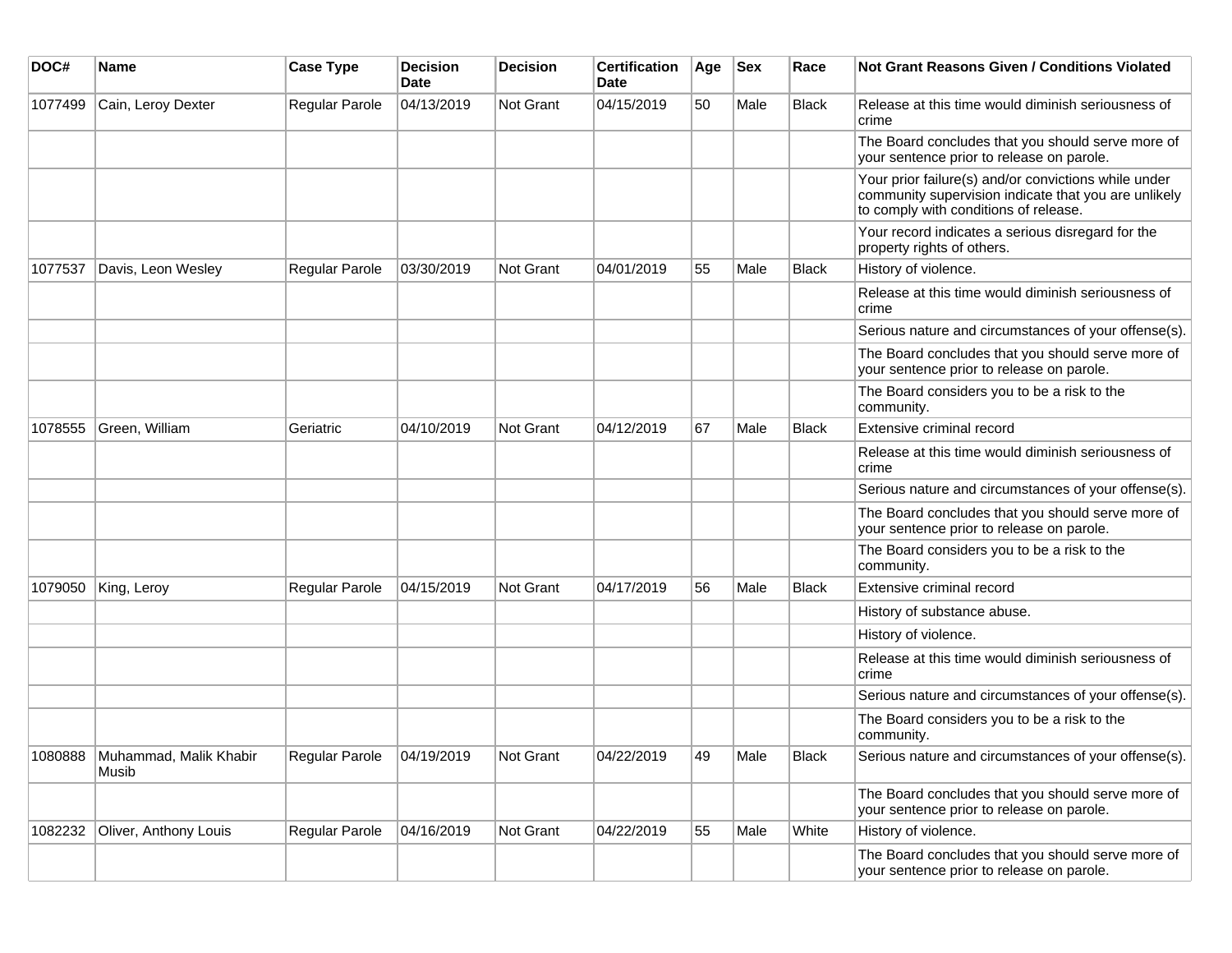| DOC#    | <b>Name</b>            | <b>Case Type</b>      | <b>Decision</b><br><b>Date</b> | <b>Decision</b>  | <b>Certification</b><br><b>Date</b> | Age | <b>Sex</b> | Race         | Not Grant Reasons Given / Conditions Violated                                                                                                               |
|---------|------------------------|-----------------------|--------------------------------|------------------|-------------------------------------|-----|------------|--------------|-------------------------------------------------------------------------------------------------------------------------------------------------------------|
| 1082232 | Oliver, Anthony Louis  | <b>Regular Parole</b> | 04/16/2019                     | Not Grant        | 04/22/2019                          | 55  | Male       | White        | You need further participation in institutional work<br>and/or educational programs to indicate your positive<br>progression towards re-entry into society. |
|         |                        |                       |                                |                  |                                     |     |            |              | Your prior failure(s) and/or convictions while under<br>community supervision indicate that you are unlikely<br>to comply with conditions of release.       |
| 1083205 | Grigsby, Jerry Lee     | <b>Regular Parole</b> | 04/04/2019                     | Not Grant        | 04/12/2019                          | 75  | Male       | White        | Extensive criminal record                                                                                                                                   |
|         |                        |                       |                                |                  |                                     |     |            |              | History of violence.                                                                                                                                        |
|         |                        |                       |                                |                  |                                     |     |            |              | Release at this time would diminish seriousness of<br>crime                                                                                                 |
|         |                        |                       |                                |                  |                                     |     |            |              | Serious nature and circumstances of your offense(s).                                                                                                        |
|         |                        |                       |                                |                  |                                     |     |            |              | The Board concludes that you should serve more of<br>your sentence prior to release on parole.                                                              |
| 1084048 | Willis, Darrell W      | Regular Parole        | 04/15/2019                     | Not Grant        | 04/22/2019                          | 64  | Male       | White        | Crimes committed - Penetrate W/Inanimate Object;<br>Forcible Sodomy; Breaking And Entering                                                                  |
|         |                        |                       |                                |                  |                                     |     |            |              | Extensive criminal record                                                                                                                                   |
|         |                        |                       |                                |                  |                                     |     |            |              | History of violence.                                                                                                                                        |
|         |                        |                       |                                |                  |                                     |     |            |              | Release at this time would diminish seriousness of<br>crime                                                                                                 |
|         |                        |                       |                                |                  |                                     |     |            |              | Serious nature and circumstances of your offense(s).                                                                                                        |
| 1085060 | Hairston, Ralph        | <b>Regular Parole</b> | 04/18/2019                     | <b>Not Grant</b> | 04/22/2019                          | 65  | Male       | <b>Black</b> | Crimes committed - Homicide/Murder;<br>Homicide/Murder; Robbery                                                                                             |
|         |                        |                       |                                |                  |                                     |     |            |              | Extensive criminal record                                                                                                                                   |
|         |                        |                       |                                |                  |                                     |     |            |              | History of violence.                                                                                                                                        |
|         |                        |                       |                                |                  |                                     |     |            |              | Release at this time would diminish seriousness of<br>crime                                                                                                 |
|         |                        |                       |                                |                  |                                     |     |            |              | Serious nature and circumstances of your offense(s).                                                                                                        |
| 1088830 | Crews, George Kelly    | Geriatric             | 04/15/2019                     | <b>Not Grant</b> | 04/16/2019                          | 62  | Male       | White        | Crimes committed - Homicide-2Nd-Degree;<br>Malicious Wounding; Malicious Wounding                                                                           |
|         |                        |                       |                                |                  |                                     |     |            |              | History of substance abuse.                                                                                                                                 |
|         |                        |                       |                                |                  |                                     |     |            |              | History of violence.                                                                                                                                        |
|         |                        |                       |                                |                  |                                     |     |            |              | Release at this time would diminish seriousness of<br>crime                                                                                                 |
|         |                        |                       |                                |                  |                                     |     |            |              | Serious nature and circumstances of your offense(s).                                                                                                        |
| 1089542 | Wimbush, Paul Michael  | Regular Parole        | 04/12/2019                     | <b>Not Grant</b> | 04/15/2019                          | 62  | Male       | <b>Black</b> | Release at this time would diminish seriousness of<br>crime                                                                                                 |
|         |                        |                       |                                |                  |                                     |     |            |              | Serious nature and circumstances of your offense(s).                                                                                                        |
| 1092187 | Gooch, Edwin Allen III | <b>Regular Parole</b> | 04/05/2019                     | Not Grant        | 04/12/2019                          | 66  | Male       | White        | Crimes committed - Homicide/Murder                                                                                                                          |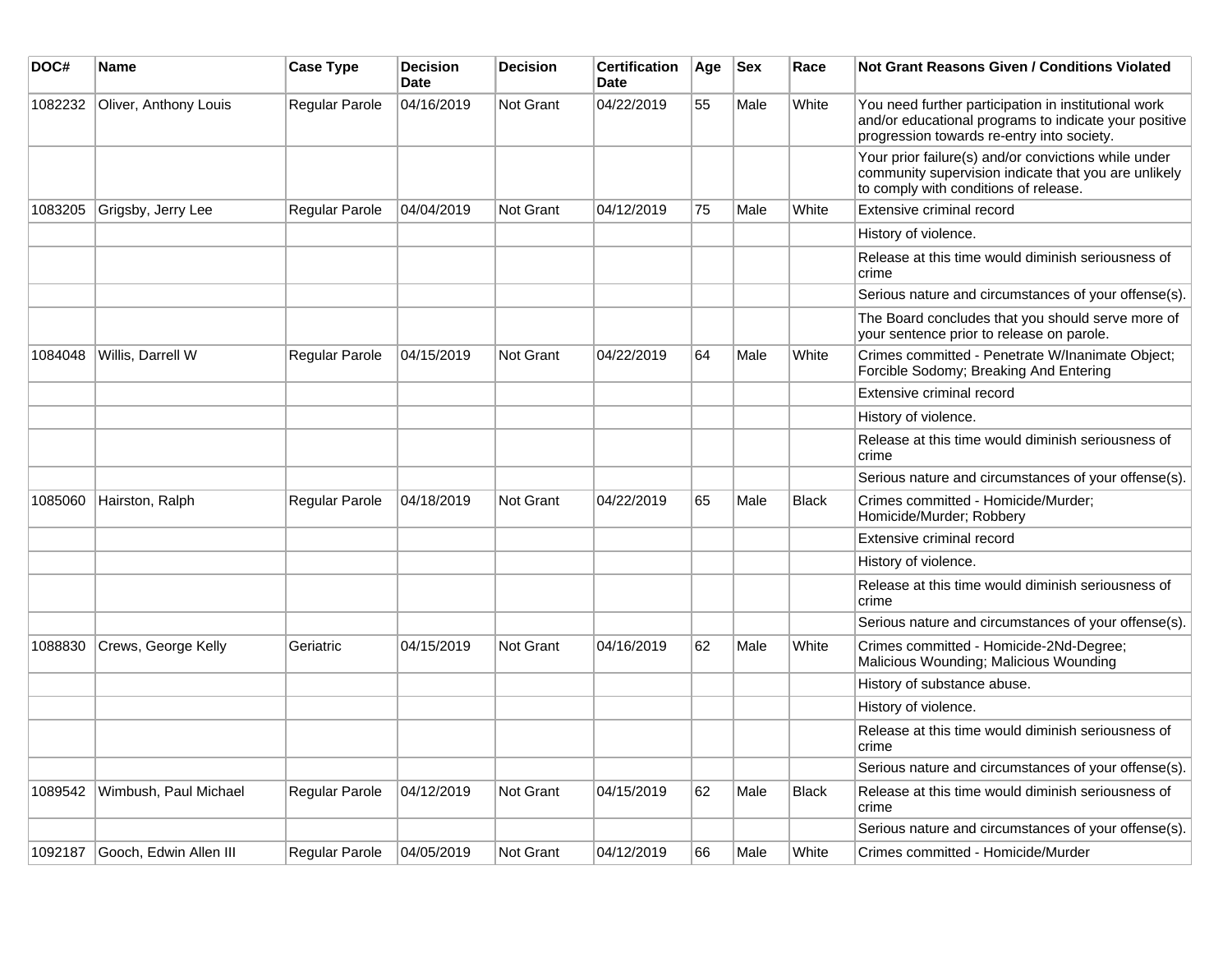| DOC#    | <b>Name</b>                  | <b>Case Type</b> | <b>Decision</b><br><b>Date</b> | <b>Decision</b>  | <b>Certification</b><br>Date | Age | <b>Sex</b> | Race         | <b>Not Grant Reasons Given / Conditions Violated</b>                                                                                                 |
|---------|------------------------------|------------------|--------------------------------|------------------|------------------------------|-----|------------|--------------|------------------------------------------------------------------------------------------------------------------------------------------------------|
| 1092187 | Gooch, Edwin Allen III       | Regular Parole   | 04/05/2019                     | Not Grant        | 04/12/2019                   | 66  | Male       | White        | Release at this time would diminish seriousness of<br>crime                                                                                          |
|         |                              |                  |                                |                  |                              |     |            |              | Serious nature and circumstances of your offense(s).                                                                                                 |
| 1093427 | Tribble, Granville Lloyd Jr. | Geriatric        | 04/15/2019                     | <b>Not Grant</b> | 04/16/2019                   | 65  | Male       | White        | Crimes committed - Rape: Intercourse By<br>Force/Threat/Intimidation; Lic Revoked: Habitual Off<br>Dr W/O Lic, Not Endanger                          |
|         |                              |                  |                                |                  |                              |     |            |              | Extensive criminal record                                                                                                                            |
|         |                              |                  |                                |                  |                              |     |            |              | Release at this time would diminish seriousness of<br>crime                                                                                          |
|         |                              |                  |                                |                  |                              |     |            |              | The Board concludes that you should serve more of<br>your sentence prior to release on parole.                                                       |
|         |                              |                  |                                |                  |                              |     |            |              | The Board considers you to be a risk to the<br>community.                                                                                            |
| 1094738 | Taylor, Lemuel O             | Regular Parole   | 04/22/2019                     | <b>Not Grant</b> | 04/22/2019                   | 44  | Male       | Black        | Crimes committed - Homicide-Attempted;<br>Kidnap/Abduct; Kidnap/Abduct                                                                               |
|         |                              |                  |                                |                  |                              |     |            |              | Extensive criminal record                                                                                                                            |
|         |                              |                  |                                |                  |                              |     |            |              | History of substance abuse.                                                                                                                          |
|         |                              |                  |                                |                  |                              |     |            |              | History of violence.                                                                                                                                 |
|         |                              |                  |                                |                  |                              |     |            |              | Poor institutional adjustment (for example,<br>motivation/attitude, unfavorable reports, lack of<br>program involvement, etc.)                       |
|         |                              |                  |                                |                  |                              |     |            |              | Release at this time would diminish seriousness of<br>crime                                                                                          |
| 1095074 | Reid, Luchion                | Regular Parole   | 04/24/2019                     | Not Grant        | 04/29/2019                   | 55  | Male       | Black        | Considering your offense and your institutional<br>records, the Board concludes that you should serve<br>more of your sentence before being paroled. |
|         |                              |                  |                                |                  |                              |     |            |              | Release at this time would diminish seriousness of<br>crime                                                                                          |
|         |                              |                  |                                |                  |                              |     |            |              | Serious nature and circumstances of your offense(s).                                                                                                 |
| 1096299 | Wright, Robert W Jr.         | Regular Parole   | 04/19/2019                     | <b>Not Grant</b> | 04/22/2019                   | 57  | Male       | <b>Black</b> | Crimes committed - Sex Assault, Rape; Arson; Arson                                                                                                   |
|         |                              |                  |                                |                  |                              |     |            |              | History of substance abuse.                                                                                                                          |
|         |                              |                  |                                |                  |                              |     |            |              | Release at this time would diminish seriousness of<br>crime                                                                                          |
|         |                              |                  |                                |                  |                              |     |            |              | Serious nature and circumstances of your offense(s).                                                                                                 |
|         |                              |                  |                                |                  |                              |     |            |              | The Board concludes that you should serve more of<br>your sentence prior to release on parole.                                                       |
|         |                              |                  |                                |                  |                              |     |            |              | The Board considers you to be a risk to the<br>community.                                                                                            |
| 1097229 | Martin, Harold Timothy       | Regular Parole   | 04/17/2019                     | Not Grant        | 04/22/2019                   | 58  | Male       | <b>Black</b> | Crimes committed - Homicide-Attempted; Sex<br>Assault, Rape; Sex Assault, Rape                                                                       |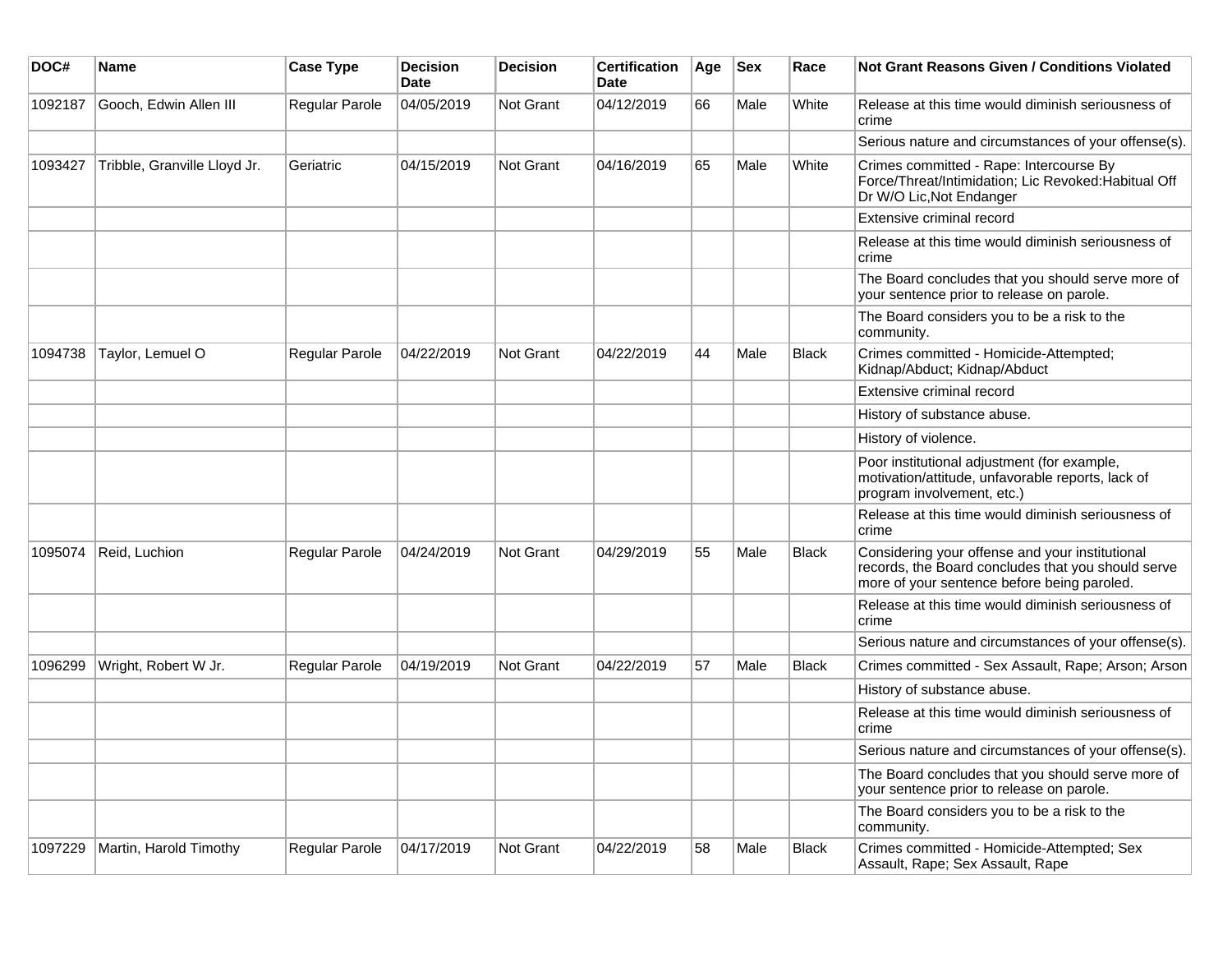| DOC#    | Name                   | <b>Case Type</b>    | <b>Decision</b><br>Date | <b>Decision</b>  | <b>Certification</b><br>Date | Age | <b>Sex</b> | Race         | Not Grant Reasons Given / Conditions Violated                                                                                                               |
|---------|------------------------|---------------------|-------------------------|------------------|------------------------------|-----|------------|--------------|-------------------------------------------------------------------------------------------------------------------------------------------------------------|
| 1097229 | Martin, Harold Timothy | Regular Parole      | 04/17/2019              | Not Grant        | 04/22/2019                   | 58  | Male       | <b>Black</b> | Release at this time would diminish seriousness of<br>crime                                                                                                 |
|         |                        |                     |                         |                  |                              |     |            |              | Serious nature and circumstances of your offense(s).                                                                                                        |
|         |                        |                     |                         |                  |                              |     |            |              | The Board concludes that you should serve more of<br>your sentence prior to release on parole.                                                              |
|         |                        |                     |                         |                  |                              |     |            |              | The Board considers you to be a risk to the<br>community.                                                                                                   |
| 1099997 | Smith, Raymond Jr      | <b>Board Review</b> | 04/20/2019              | Not Grant        | 04/22/2019                   | 69  | Male       | <b>Black</b> | History of substance abuse.                                                                                                                                 |
|         |                        |                     |                         |                  |                              |     |            |              | The Board concludes that you should serve more of<br>your sentence prior to release on parole.                                                              |
|         |                        |                     |                         |                  |                              |     |            |              | You need further participation in institutional work<br>and/or educational programs to indicate your positive<br>progression towards re-entry into society. |
| 1100828 | Joyner, Anthony Glen   | Regular Parole      | 04/15/2019              | Not Grant        | 04/17/2019                   | 63  | Male       | <b>Black</b> | Crimes committed - Robbery - Attempted; Robbery -<br>Attempted; Malicious Wounding                                                                          |
|         |                        |                     |                         |                  |                              |     |            |              | Extensive criminal record                                                                                                                                   |
|         |                        |                     |                         |                  |                              |     |            |              | History of violence.                                                                                                                                        |
|         |                        |                     |                         |                  |                              |     |            |              | Serious nature and circumstances of your offense(s).                                                                                                        |
|         |                        |                     |                         |                  |                              |     |            |              | The Board considers you to be a risk to the<br>community.                                                                                                   |
|         |                        |                     |                         |                  |                              |     |            |              | You need further participation in institutional work<br>and/or educational programs to indicate your positive<br>progression towards re-entry into society. |
|         |                        |                     |                         |                  |                              |     |            |              | Your prior failure(s) and/or convictions while under<br>community supervision indicate that you are unlikely<br>to comply with conditions of release.       |
|         |                        |                     |                         |                  |                              |     |            |              | Your record indicates a serious disregard for the<br>property rights of others.                                                                             |
| 1101279 | White, Thomas Mccray   | Regular Parole      | 04/22/2019              | <b>Not Grant</b> | 04/25/2019                   | 56  | Male       | Black        | Extensive criminal record                                                                                                                                   |
|         |                        |                     |                         |                  |                              |     |            |              | History of violence.                                                                                                                                        |
|         |                        |                     |                         |                  |                              |     |            |              | Release at this time would diminish seriousness of<br>crime                                                                                                 |
|         |                        |                     |                         |                  |                              |     |            |              | Serious nature and circumstances of your offense(s).                                                                                                        |
|         |                        |                     |                         |                  |                              |     |            |              | Your prior failure(s) and/or convictions while under<br>community supervision indicate that you are unlikely<br>to comply with conditions of release.       |
|         |                        |                     |                         |                  |                              |     |            |              | Your record indicates a serious disregard for the<br>property rights of others.                                                                             |
|         | 1103412 Knox, Ronald B | Regular Parole      | 04/19/2019              | Not Grant        | 04/22/2019                   | 70  | Male       | White        | Extensive criminal record                                                                                                                                   |
|         |                        |                     |                         |                  |                              |     |            |              | History of violence.                                                                                                                                        |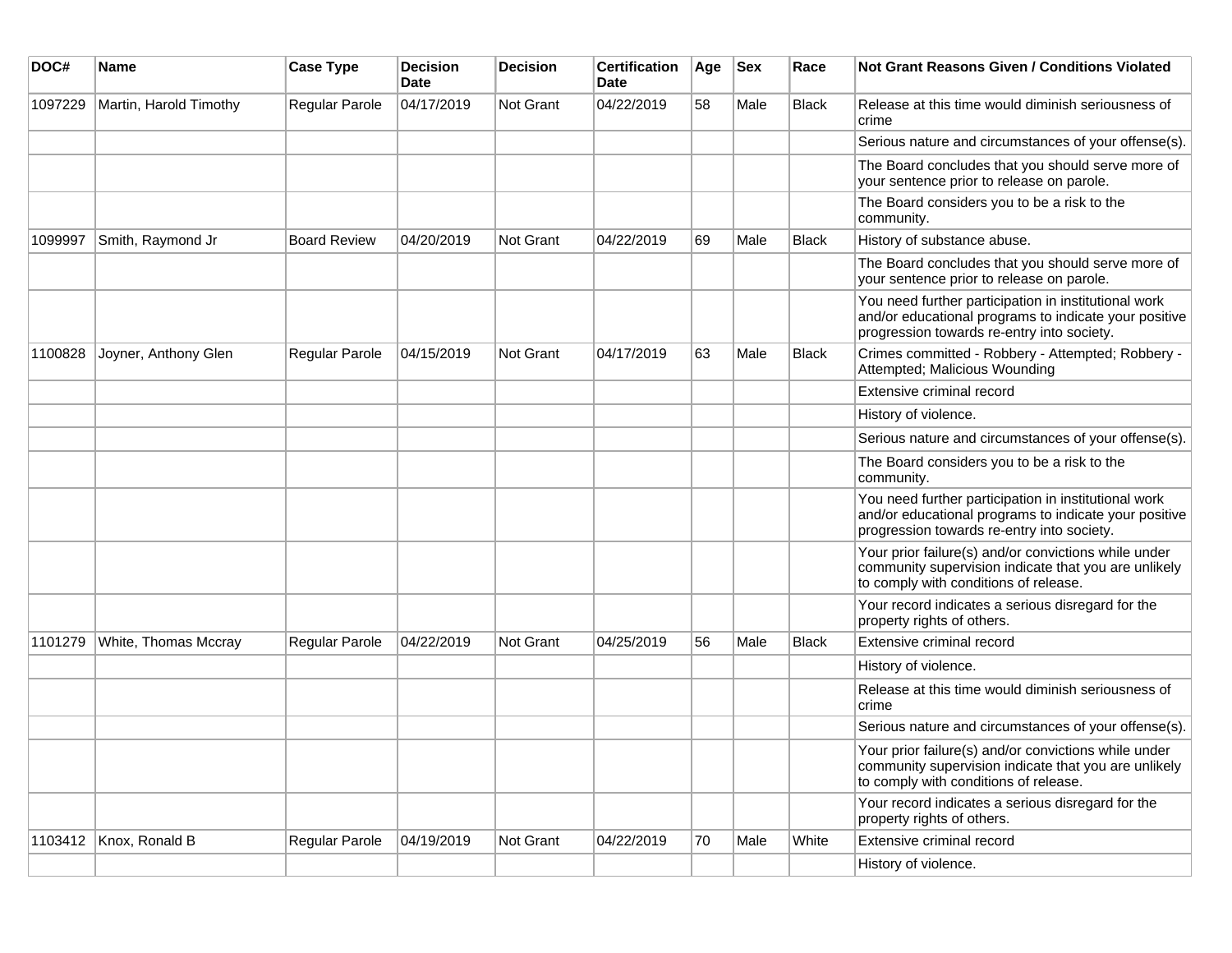| DOC#    | <b>Name</b>            | <b>Case Type</b> | <b>Decision</b><br><b>Date</b> | <b>Decision</b>  | <b>Certification</b><br>Date | Age | <b>Sex</b> | Race         | <b>Not Grant Reasons Given / Conditions Violated</b>                                                                                                  |
|---------|------------------------|------------------|--------------------------------|------------------|------------------------------|-----|------------|--------------|-------------------------------------------------------------------------------------------------------------------------------------------------------|
| 1103412 | Knox, Ronald B         | Regular Parole   | 04/19/2019                     | <b>Not Grant</b> | 04/22/2019                   | 70  | Male       | White        | Release at this time would diminish seriousness of<br>crime                                                                                           |
|         |                        |                  |                                |                  |                              |     |            |              | Serious nature and circumstances of your offense(s).                                                                                                  |
| 1104477 | Tyler, Robert Ernest   | Regular Parole   | 04/04/2019                     | <b>Not Grant</b> | 04/12/2019                   | 74  | Male       | <b>Black</b> | Crimes committed - Homicide-Capital; Homicide-1st<br>Degree; Weapon Offense                                                                           |
|         |                        |                  |                                |                  |                              |     |            |              | Extensive criminal record                                                                                                                             |
|         |                        |                  |                                |                  |                              |     |            |              | History of substance abuse.                                                                                                                           |
|         |                        |                  |                                |                  |                              |     |            |              | History of violence.                                                                                                                                  |
|         |                        |                  |                                |                  |                              |     |            |              | Release at this time would diminish seriousness of<br>crime                                                                                           |
|         |                        |                  |                                |                  |                              |     |            |              | Serious nature and circumstances of your offense(s).                                                                                                  |
|         |                        |                  |                                |                  |                              |     |            |              | The Board considers you to be a risk to the<br>community.                                                                                             |
|         |                        |                  |                                |                  |                              |     |            |              | Your prior failure(s) and/or convictions while under<br>community supervision indicate that you are unlikely<br>to comply with conditions of release. |
| 1104706 | Downer, Barry Eugene   | Regular Parole   | 04/04/2019                     | Not Grant        | 04/12/2019                   | 59  | Male       | White        | Crimes committed - Penetrate W/Inanimate Object;<br>Forcible Sodomy; Mayhem/Maiming                                                                   |
|         |                        |                  |                                |                  |                              |     |            |              | Release at this time would diminish seriousness of<br>crime                                                                                           |
|         |                        |                  |                                |                  |                              |     |            |              | Serious nature and circumstances of your offense(s).                                                                                                  |
| 1105052 | Dixon, Richard Antonio | Regular Parole   | 04/14/2019                     | Not Grant        | 04/16/2019                   | 49  | Male       | Black        | Release at this time would diminish seriousness of<br>crime                                                                                           |
|         |                        |                  |                                |                  |                              |     |            |              | Serious nature and circumstances of your offense(s).                                                                                                  |
|         |                        |                  |                                |                  |                              |     |            |              | The Board concludes that you should serve more of<br>your sentence prior to release on parole.                                                        |
|         |                        |                  |                                |                  |                              |     |            |              | Your prior failure(s) and/or convictions while under<br>community supervision indicate that you are unlikely<br>to comply with conditions of release. |
| 1106000 | Ballance, Kevin Marvin | Regular Parole   | 04/24/2019                     | <b>Not Grant</b> | 04/26/2019                   | 52  | Male       | White        | Crimes committed - Kidnap/Abduct; Aggravated<br>Sexual Battery; Aggravated Sexual Battery                                                             |
|         |                        |                  |                                |                  |                              |     |            |              | Poor institutional adjustment (for example,<br>motivation/attitude, unfavorable reports, lack of<br>program involvement, etc.)                        |
|         |                        |                  |                                |                  |                              |     |            |              | Serious nature and circumstances of your offense(s).                                                                                                  |
| 1106095 | Mcclain, Dennis        | Regular Parole   | 04/19/2019                     | Not Grant        | 04/22/2019                   | 48  | Male       | Black        | Considering your offense and your institutional<br>records, the Board concludes that you should serve<br>more of your sentence before being paroled.  |
|         |                        |                  |                                |                  |                              |     |            |              | Crimes committed - Homicide/Murder; Robbery;<br>Burglary                                                                                              |
|         |                        |                  |                                |                  |                              |     |            |              | Extensive criminal record                                                                                                                             |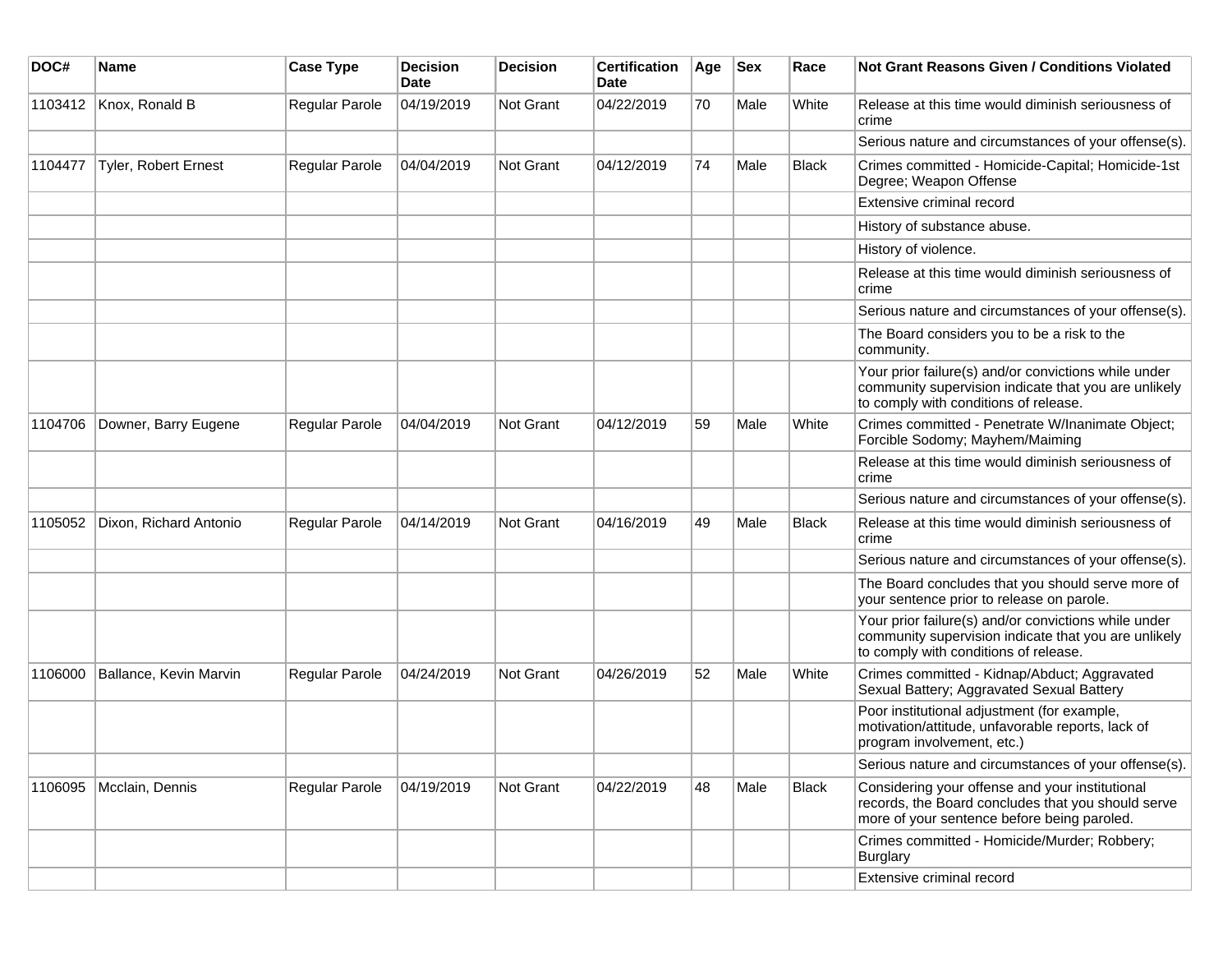| DOC#    | Name                       | <b>Case Type</b> | <b>Decision</b><br><b>Date</b> | <b>Decision</b> | <b>Certification</b><br><b>Date</b> | Age | <b>Sex</b> | Race         | Not Grant Reasons Given / Conditions Violated                                                                                                        |
|---------|----------------------------|------------------|--------------------------------|-----------------|-------------------------------------|-----|------------|--------------|------------------------------------------------------------------------------------------------------------------------------------------------------|
| 1106095 | Mcclain, Dennis            | Regular Parole   | 04/19/2019                     | Not Grant       | 04/22/2019                          | 48  | Male       | <b>Black</b> | History of violence.                                                                                                                                 |
|         |                            |                  |                                |                 |                                     |     |            |              | Serious nature and circumstances of your offense(s).                                                                                                 |
|         |                            |                  |                                |                 |                                     |     |            |              | The Board concludes that you should serve more of<br>your sentence prior to release on parole.                                                       |
|         |                            |                  |                                |                 |                                     |     |            |              | The Board considers you to be a risk to the<br>community.                                                                                            |
|         |                            |                  |                                |                 |                                     |     |            |              | Your record of institutional infractions indicates a<br>disregard for rules and that you are not ready to<br>conform to society.                     |
| 1106134 | Utterback, John Wesley Jr. | Regular Parole   | 04/09/2019                     | Not Grant       | 04/12/2019                          | 61  | Male       | White        | Considering your offense and your institutional<br>records, the Board concludes that you should serve<br>more of your sentence before being paroled. |
|         |                            |                  |                                |                 |                                     |     |            |              | Conviction of a new crime while incarcerated                                                                                                         |
|         |                            |                  |                                |                 |                                     |     |            |              | Crimes committed - Homicide-Capital; Robbery;<br>Malicious Wounding                                                                                  |
|         |                            |                  |                                |                 |                                     |     |            |              | Extensive criminal record                                                                                                                            |
|         |                            |                  |                                |                 |                                     |     |            |              | History of violence.                                                                                                                                 |
|         |                            |                  |                                |                 |                                     |     |            |              | Poor institutional adjustment (for example,<br>motivation/attitude, unfavorable reports, lack of<br>program involvement, etc.)                       |
|         |                            |                  |                                |                 |                                     |     |            |              | Release at this time would diminish seriousness of<br>crime                                                                                          |
|         |                            |                  |                                |                 |                                     |     |            |              | Serious nature and circumstances of your offense(s).                                                                                                 |
|         |                            |                  |                                |                 |                                     |     |            |              | The Board considers you to be a risk to the<br>community.                                                                                            |
|         |                            |                  |                                |                 |                                     |     |            |              | You need to show a longer period of stable<br>adjustment.                                                                                            |
|         |                            |                  |                                |                 |                                     |     |            |              | Your record indicates a serious disregard for the<br>property rights of others.                                                                      |
|         |                            |                  |                                |                 |                                     |     |            |              | Your record of institutional infractions indicates a<br>disregard for rules and that you are not ready to<br>conform to society.                     |
| 1106182 | Stacey, James Eric         | Regular Parole   | 04/15/2019                     | Not Grant       | 04/16/2019                          | 53  | Male       | <b>Black</b> | Considering your offense and your institutional<br>records, the Board concludes that you should serve<br>more of your sentence before being paroled. |
|         |                            |                  |                                |                 |                                     |     |            |              | Release at this time would diminish seriousness of<br>crime                                                                                          |
|         |                            |                  |                                |                 |                                     |     |            |              | Serious nature and circumstances of your offense(s).                                                                                                 |
|         |                            |                  |                                |                 |                                     |     |            |              | The Board concludes that you should serve more of<br>your sentence prior to release on parole.                                                       |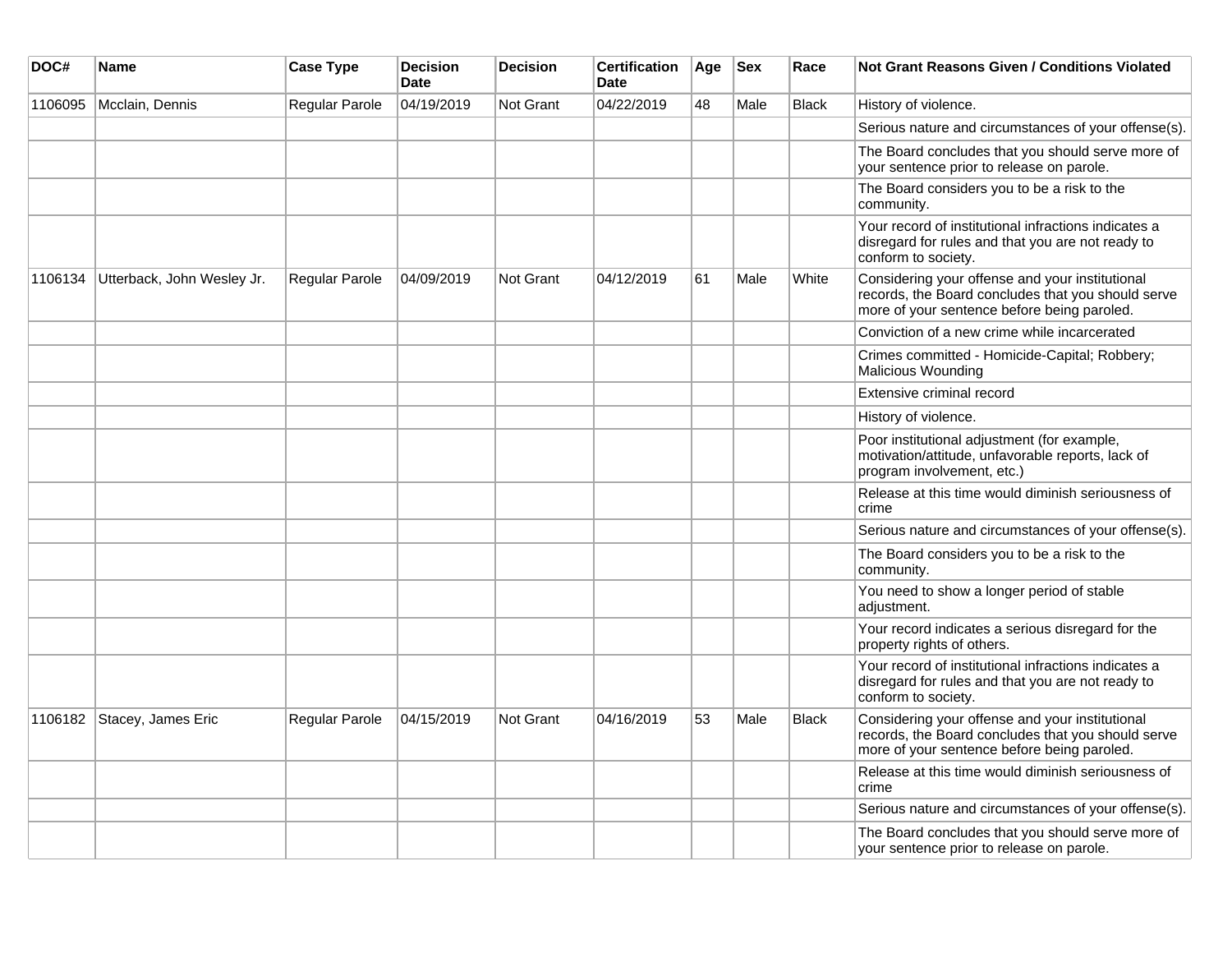| DOC#    | <b>Name</b>         | <b>Case Type</b> | <b>Decision</b><br><b>Date</b> | <b>Decision</b>  | <b>Certification</b><br><b>Date</b> | Age | <b>Sex</b> | Race         | <b>Not Grant Reasons Given / Conditions Violated</b>                                                                                                  |
|---------|---------------------|------------------|--------------------------------|------------------|-------------------------------------|-----|------------|--------------|-------------------------------------------------------------------------------------------------------------------------------------------------------|
| 1106182 | Stacey, James Eric  | Regular Parole   | 04/15/2019                     | Not Grant        | 04/16/2019                          | 53  | Male       | <b>Black</b> | You need to show a longer period of stable<br>adjustment.                                                                                             |
|         |                     |                  |                                |                  |                                     |     |            |              | Your record of institutional infractions indicates a<br>disregard for rules and that you are not ready to<br>conform to society.                      |
| 1108013 | Simpson, John David | Regular Parole   | 03/29/2019                     | <b>Not Grant</b> | 04/01/2019                          | 77  | Male       | <b>Black</b> | Crimes committed - Kidnap/Abduct; Kidnap/Abduct;<br>Sex Assault, Rape                                                                                 |
|         |                     |                  |                                |                  |                                     |     |            |              | Release at this time would diminish seriousness of<br>crime                                                                                           |
|         |                     |                  |                                |                  |                                     |     |            |              | Serious nature and circumstances of your offense(s).                                                                                                  |
| 1108726 | Lawson, Craig Jay   | Regular Parole   | 04/18/2019                     | Not Grant        | 04/22/2019                          | 67  | Male       | White        | History of substance abuse.                                                                                                                           |
|         |                     |                  |                                |                  |                                     |     |            |              | Release at this time would diminish seriousness of<br>crime                                                                                           |
|         |                     |                  |                                |                  |                                     |     |            |              | Serious nature and circumstances of your offense(s).                                                                                                  |
|         |                     |                  |                                |                  |                                     |     |            |              | The Board considers you to be a risk to the<br>community.                                                                                             |
| 1110773 | Canady, Marlon      | Geriatric        | 04/19/2019                     | Not Grant        | 04/22/2019                          | 60  | Male       | <b>Black</b> | Crimes committed - Sex Assault, Rape; Aggravated<br>Sexual Battery; Aggravated Sexual Battery                                                         |
|         |                     |                  |                                |                  |                                     |     |            |              | Extensive criminal record                                                                                                                             |
|         |                     |                  |                                |                  |                                     |     |            |              | History of violence.                                                                                                                                  |
|         |                     |                  |                                |                  |                                     |     |            |              | Release at this time would diminish seriousness of<br>crime                                                                                           |
|         |                     |                  |                                |                  |                                     |     |            |              | Serious nature and circumstances of your offense(s).                                                                                                  |
|         |                     |                  |                                |                  |                                     |     |            |              | The Board considers you to be a risk to the<br>community.                                                                                             |
|         |                     |                  |                                |                  |                                     |     |            |              | Your prior failure(s) and/or convictions while under<br>community supervision indicate that you are unlikely<br>to comply with conditions of release. |
| 1111503 | Jennings, Thomas E  | Regular Parole   | 04/21/2019                     | Not Grant        | 04/25/2019                          | 50  | Male       | <b>Black</b> | Extensive criminal record                                                                                                                             |
|         |                     |                  |                                |                  |                                     |     |            |              | History of violence.                                                                                                                                  |
|         |                     |                  |                                |                  |                                     |     |            |              | Serious nature and circumstances of your offense(s).                                                                                                  |
|         |                     |                  |                                |                  |                                     |     |            |              | You need to show a longer period of stable<br>adjustment.                                                                                             |
|         |                     |                  |                                |                  |                                     |     |            |              | Your prior failure(s) and/or convictions while under<br>community supervision indicate that you are unlikely<br>to comply with conditions of release. |
|         |                     |                  |                                |                  |                                     |     |            |              | Your record of institutional infractions indicates a<br>disregard for rules and that you are not ready to<br>conform to society.                      |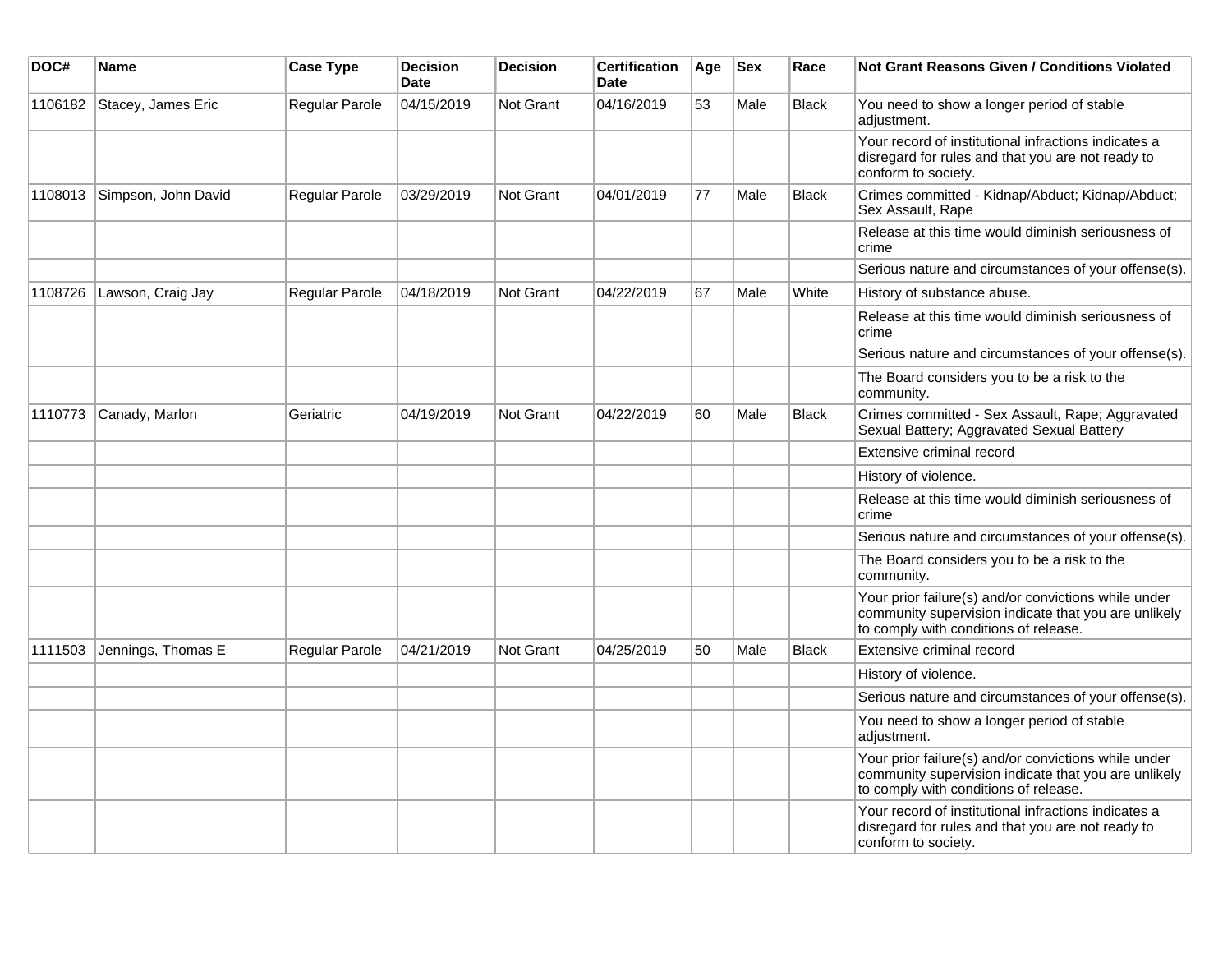| DOC#    | Name                  | <b>Case Type</b> | <b>Decision</b><br><b>Date</b> | <b>Decision</b> | <b>Certification</b><br>Date | Age | <b>Sex</b> | Race                            | Not Grant Reasons Given / Conditions Violated                                                                                                               |
|---------|-----------------------|------------------|--------------------------------|-----------------|------------------------------|-----|------------|---------------------------------|-------------------------------------------------------------------------------------------------------------------------------------------------------------|
| 1113005 | Khan, Nadeem Ahmed    | Regular Parole   | 04/25/2019                     | Not Grant       | 04/29/2019                   | 50  | Male       | Asian or<br>Pacific<br>Islander | Crimes committed - Sex Assault, Rape; Aggravated<br>Sexual Battery: Victim Injury, Force; Robbery                                                           |
|         |                       |                  |                                |                 |                              |     |            |                                 | Release at this time would diminish seriousness of<br>crime                                                                                                 |
|         |                       |                  |                                |                 |                              |     |            |                                 | Serious nature and circumstances of your offense(s).                                                                                                        |
|         |                       |                  |                                |                 |                              |     |            |                                 | The Board concludes that you should serve more of<br>your sentence prior to release on parole.                                                              |
|         |                       |                  |                                |                 |                              |     |            |                                 | The Board considers you to be a risk to the<br>community.                                                                                                   |
| 1113548 | Foster, Darryl Eugene | Regular Parole   | 04/16/2019                     | Not Grant       | 04/17/2019                   | 53  | Male       | <b>Black</b>                    | Extensive criminal record                                                                                                                                   |
|         |                       |                  |                                |                 |                              |     |            |                                 | Release at this time would diminish seriousness of<br>crime                                                                                                 |
|         |                       |                  |                                |                 |                              |     |            |                                 | Serious nature and circumstances of your offense(s).                                                                                                        |
|         |                       |                  |                                |                 |                              |     |            |                                 | The Board concludes that you should serve more of<br>your sentence prior to release on parole.                                                              |
|         |                       |                  |                                |                 |                              |     |            |                                 | You need further participation in institutional work<br>and/or educational programs to indicate your positive<br>progression towards re-entry into society. |
| 1113925 | Creasy, Richard O     | Regular Parole   | 04/08/2019                     | Not Grant       | 04/12/2019                   | 53  | Male       | White                           | Release at this time would diminish seriousness of<br>crime                                                                                                 |
|         |                       |                  |                                |                 |                              |     |            |                                 | Serious nature and circumstances of your offense(s).                                                                                                        |
|         |                       |                  |                                |                 |                              |     |            |                                 | The Board considers you to be a risk to the<br>community.                                                                                                   |
| 1115065 | Hayes, Jimmy Lee      | Regular Parole   | 04/12/2019                     | Not Grant       | 04/15/2019                   | 46  | Male       | <b>Black</b>                    | Extensive criminal record                                                                                                                                   |
|         |                       |                  |                                |                 |                              |     |            |                                 | Poor institutional adjustment (for example,<br>motivation/attitude, unfavorable reports, lack of<br>program involvement, etc.)                              |
|         |                       |                  |                                |                 |                              |     |            |                                 | Release at this time would diminish seriousness of<br>crime                                                                                                 |
|         |                       |                  |                                |                 |                              |     |            |                                 | The Board concludes that you should serve more of<br>your sentence prior to release on parole.                                                              |
|         |                       |                  |                                |                 |                              |     |            |                                 | You need further participation in institutional work<br>and/or educational programs to indicate your positive<br>progression towards re-entry into society. |
|         |                       |                  |                                |                 |                              |     |            |                                 | You need to show a longer period of stable<br>adjustment.                                                                                                   |
| 1117658 | Anderson, Corey       | Regular Parole   | 04/24/2019                     | Not Grant       | 04/29/2019                   | 49  | Male       | <b>Black</b>                    | Considering your offense and your institutional<br>records, the Board concludes that you should serve<br>more of your sentence before being paroled.        |
|         |                       |                  |                                |                 |                              |     |            |                                 | History of violence.                                                                                                                                        |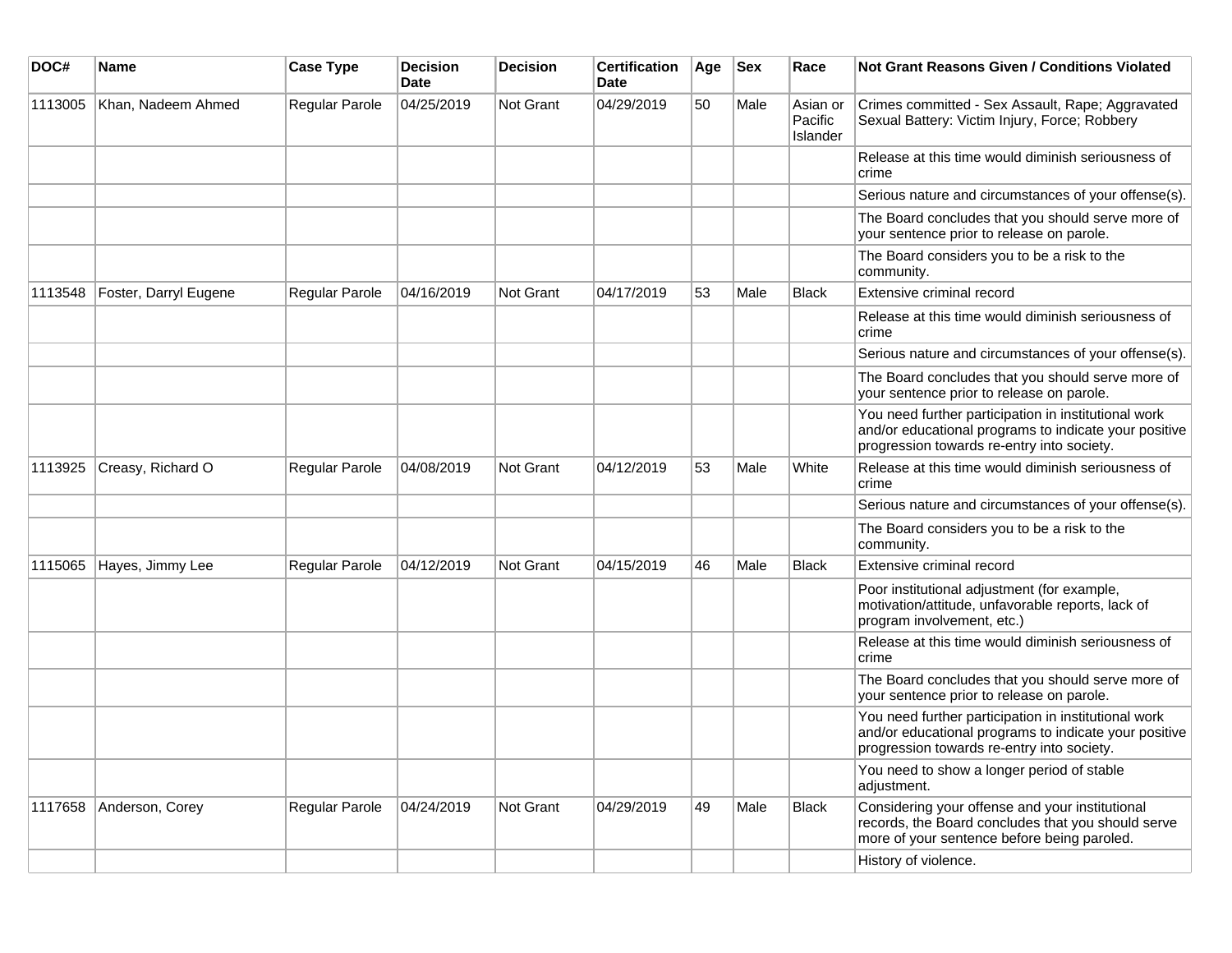| DOC#    | <b>Name</b>              | <b>Case Type</b> | <b>Decision</b><br><b>Date</b> | <b>Decision</b>  | <b>Certification</b><br>Date | Age | <b>Sex</b> | Race         | <b>Not Grant Reasons Given / Conditions Violated</b>                                                                                                        |
|---------|--------------------------|------------------|--------------------------------|------------------|------------------------------|-----|------------|--------------|-------------------------------------------------------------------------------------------------------------------------------------------------------------|
| 1117658 | Anderson, Corey          | Regular Parole   | 04/24/2019                     | Not Grant        | 04/29/2019                   | 49  | Male       | Black        | Release at this time would diminish seriousness of<br>crime                                                                                                 |
|         |                          |                  |                                |                  |                              |     |            |              | Serious nature and circumstances of your offense(s).                                                                                                        |
|         |                          |                  |                                |                  |                              |     |            |              | The Board concludes that you should serve more of<br>your sentence prior to release on parole.                                                              |
| 1117860 | Hill, David T            | Regular Parole   | 04/19/2019                     | <b>Not Grant</b> | 04/22/2019                   | 52  | Male       | Black        | Conviction of a new crime while incarcerated                                                                                                                |
|         |                          |                  |                                |                  |                              |     |            |              | History of substance abuse.                                                                                                                                 |
|         |                          |                  |                                |                  |                              |     |            |              | History of violence.                                                                                                                                        |
|         |                          |                  |                                |                  |                              |     |            |              | Release at this time would diminish seriousness of<br>crime                                                                                                 |
|         |                          |                  |                                |                  |                              |     |            |              | Serious nature and circumstances of your offense(s).                                                                                                        |
|         |                          |                  |                                |                  |                              |     |            |              | The Board concludes that you should serve more of<br>your sentence prior to release on parole.                                                              |
|         |                          |                  |                                |                  |                              |     |            |              | The Board considers you to be a risk to the<br>community.                                                                                                   |
| 1118811 | Abdullah, Sadat Muhammad | Geriatric        | 04/10/2019                     | <b>Not Grant</b> | 04/12/2019                   | 64  | Male       | <b>Black</b> | Extensive criminal record                                                                                                                                   |
|         |                          |                  |                                |                  |                              |     |            |              | History of substance abuse.                                                                                                                                 |
|         |                          |                  |                                |                  |                              |     |            |              | Release at this time would diminish seriousness of<br>crime                                                                                                 |
|         |                          |                  |                                |                  |                              |     |            |              | Serious nature and circumstances of your offense(s).                                                                                                        |
|         |                          |                  |                                |                  |                              |     |            |              | The Board concludes that you should serve more of<br>your sentence prior to release on parole.                                                              |
|         |                          |                  |                                |                  |                              |     |            |              | You need further participation in institutional work<br>and/or educational programs to indicate your positive<br>progression towards re-entry into society. |
|         |                          |                  |                                |                  |                              |     |            |              | Your prior failure(s) and/or convictions while under<br>community supervision indicate that you are unlikely<br>to comply with conditions of release.       |
| 1121586 | Maryland, Carlton Edward | Regular Parole   | 03/30/2019                     | <b>Not Grant</b> | 04/01/2019                   | 66  | Male       | Black        | Extensive criminal record                                                                                                                                   |
|         |                          |                  |                                |                  |                              |     |            |              | History of substance abuse.                                                                                                                                 |
|         |                          |                  |                                |                  |                              |     |            |              | Poor institutional adjustment (for example,<br>motivation/attitude, unfavorable reports, lack of<br>program involvement, etc.)                              |
|         |                          |                  |                                |                  |                              |     |            |              | Release at this time would diminish seriousness of<br>crime                                                                                                 |
|         |                          |                  |                                |                  |                              |     |            |              | Serious nature and circumstances of your offense(s).                                                                                                        |
|         |                          |                  |                                |                  |                              |     |            |              | You need to show a longer period of stable<br>adjustment.                                                                                                   |
|         |                          |                  |                                |                  |                              |     |            |              | Your record indicates a serious disregard for the<br>property rights of others.                                                                             |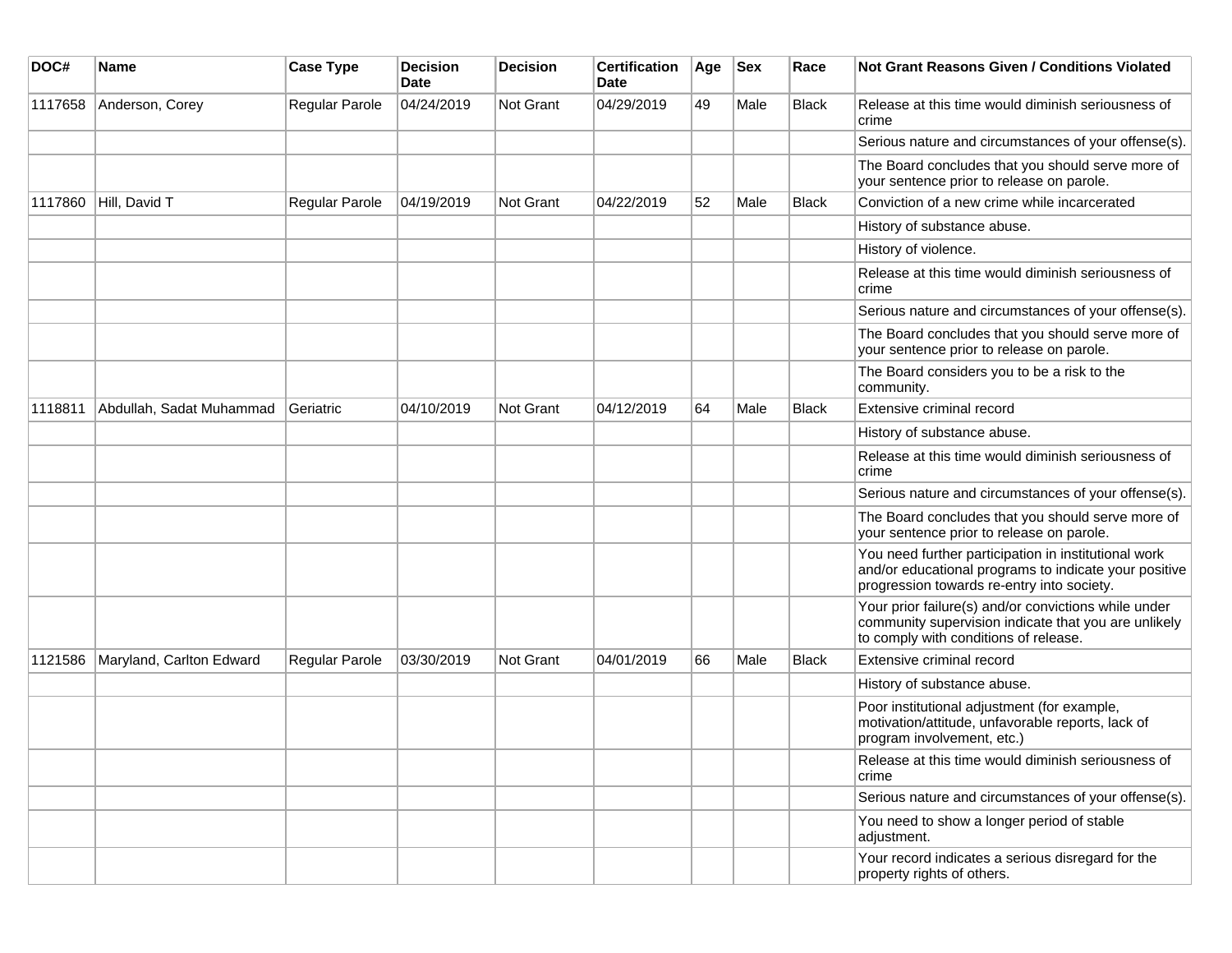| DOC#    | <b>Name</b>            | <b>Case Type</b> | <b>Decision</b><br>Date | Decision  | <b>Certification</b><br>Date | Age | <b>Sex</b> | Race         | Not Grant Reasons Given / Conditions Violated                                                                                                         |
|---------|------------------------|------------------|-------------------------|-----------|------------------------------|-----|------------|--------------|-------------------------------------------------------------------------------------------------------------------------------------------------------|
| 1122050 | Mullen, Robert Eugene  | Geriatric        | 04/16/2019              | Not Grant | 04/17/2019                   | 66  | Male       | White        | Release at this time would diminish seriousness of<br>crime                                                                                           |
|         |                        |                  |                         |           |                              |     |            |              | Serious nature and circumstances of your offense(s).                                                                                                  |
|         |                        |                  |                         |           |                              |     |            |              | The Board concludes that you should serve more of<br>your sentence prior to release on parole.                                                        |
|         |                        |                  |                         |           |                              |     |            |              | The Board considers you to be a risk to the<br>community.                                                                                             |
| 1122246 | Jackson, Samuel Lee    | Regular Parole   | 04/15/2019              | Not Grant | 04/16/2019                   | 66  | Male       | <b>Black</b> | History of violence.                                                                                                                                  |
|         |                        |                  |                         |           |                              |     |            |              | Release at this time would diminish seriousness of<br>crime                                                                                           |
|         |                        |                  |                         |           |                              |     |            |              | Serious nature and circumstances of your offense(s).                                                                                                  |
|         |                        |                  |                         |           |                              |     |            |              | The Board concludes that you should serve more of<br>your sentence prior to release on parole.                                                        |
|         |                        |                  |                         |           |                              |     |            |              | The Board considers you to be a risk to the<br>community.                                                                                             |
| 1123026 | Cooper, Charles Junior | Regular Parole   | 04/15/2019              | Not Grant | 04/18/2019                   | 58  | Male       | Black        | Other                                                                                                                                                 |
|         |                        |                  |                         |           |                              |     |            |              | The Board concludes that you should serve more of<br>your sentence prior to release on parole.                                                        |
|         |                        |                  |                         |           |                              |     |            |              | The Board considers you to be a risk to the<br>community.                                                                                             |
|         |                        |                  |                         |           |                              |     |            |              | Your prior failure(s) and/or convictions while under<br>community supervision indicate that you are unlikely<br>to comply with conditions of release. |
| 1123258 | Kolb, Douglas Jay      | Regular Parole   | 04/10/2019              | Not Grant | 04/12/2019                   | 66  | Male       | White        | History of substance abuse.                                                                                                                           |
|         |                        |                  |                         |           |                              |     |            |              | History of violence.                                                                                                                                  |
|         |                        |                  |                         |           |                              |     |            |              | Serious nature and circumstances of your offense(s).                                                                                                  |
|         |                        |                  |                         |           |                              |     |            |              | The Board considers you to be a risk to the<br>community.                                                                                             |
|         |                        |                  |                         |           |                              |     |            |              | Your prior failure(s) and/or convictions while under<br>community supervision indicate that you are unlikely<br>to comply with conditions of release. |
| 1123524 | Al-Azim, Raheem Shakur | Regular Parole   | 04/15/2019              | Not Grant | 04/16/2019                   | 50  | Male       | Black        | Release at this time would diminish seriousness of<br>crime                                                                                           |
|         |                        |                  |                         |           |                              |     |            |              | Serious nature and circumstances of your offense(s).                                                                                                  |
|         |                        |                  |                         |           |                              |     |            |              | The Board concludes that you should serve more of<br>your sentence prior to release on parole.                                                        |
|         |                        |                  |                         |           |                              |     |            |              | The Board considers you to be a risk to the<br>community.                                                                                             |
| 1123791 | Pryear, Tyrone Jr.     | Regular Parole   | 04/04/2019              | Not Grant | 04/12/2019                   | 44  | Male       | Black        | Considering your offense and your institutional<br>records, the Board concludes that you should serve<br>more of your sentence before being paroled.  |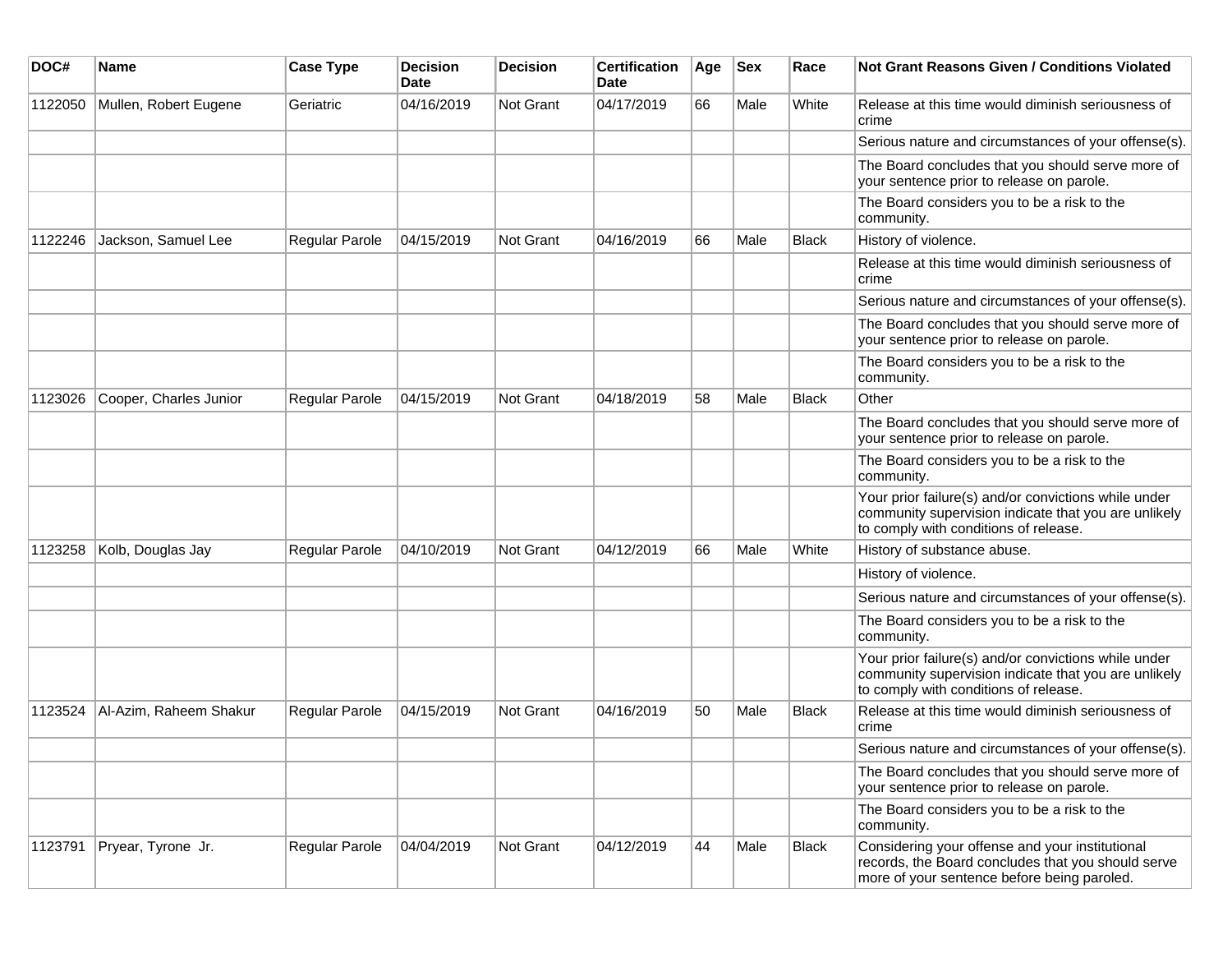| DOC#    | Name                    | <b>Case Type</b>      | <b>Decision</b><br><b>Date</b> | <b>Decision</b> | <b>Certification</b><br>Date | Age | <b>Sex</b> | Race         | <b>Not Grant Reasons Given / Conditions Violated</b>                                                                                                 |
|---------|-------------------------|-----------------------|--------------------------------|-----------------|------------------------------|-----|------------|--------------|------------------------------------------------------------------------------------------------------------------------------------------------------|
| 1123791 | Pryear, Tyrone Jr.      | Regular Parole        | 04/04/2019                     | Not Grant       | 04/12/2019                   | 44  | Male       | <b>Black</b> | Conviction of a new crime while incarcerated                                                                                                         |
|         |                         |                       |                                |                 |                              |     |            |              | Serious nature and circumstances of your offense(s).                                                                                                 |
|         |                         |                       |                                |                 |                              |     |            |              | The Board concludes that you should serve more of<br>your sentence prior to release on parole.                                                       |
| 1126431 | Severich, Israel        | Regular Parole        | 04/18/2019                     | Not Grant       | 04/22/2019                   | 68  | Male       | White        | Crimes committed - Sex Assault, Rape; Incest With<br>Minor                                                                                           |
|         |                         |                       |                                |                 |                              |     |            |              | Serious nature and circumstances of your offense(s).                                                                                                 |
|         |                         |                       |                                |                 |                              |     |            |              | The Board considers you to be a risk to the<br>community.                                                                                            |
| 1126760 | Turner, Johnny Lemuel   | Regular Parole        | 04/24/2019                     | Not Grant       | 04/29/2019                   | 58  | Male       | <b>Black</b> | Considering your offense and your institutional<br>records, the Board concludes that you should serve<br>more of your sentence before being paroled. |
|         |                         |                       |                                |                 |                              |     |            |              | Conviction of a new crime while incarcerated                                                                                                         |
|         |                         |                       |                                |                 |                              |     |            |              | Extensive criminal record                                                                                                                            |
|         |                         |                       |                                |                 |                              |     |            |              | History of violence.                                                                                                                                 |
|         |                         |                       |                                |                 |                              |     |            |              | Serious nature and circumstances of your offense(s).                                                                                                 |
|         |                         |                       |                                |                 |                              |     |            |              | The Board considers you to be a risk to the<br>community.                                                                                            |
|         |                         |                       |                                |                 |                              |     |            |              | You need to show a longer period of stable<br>adjustment.                                                                                            |
| 1127088 | Jenkins, Jerry Durant   | Regular Parole        | 04/15/2019                     | Not Grant       | 04/22/2019                   | 58  | Male       | <b>Black</b> | Considering your offense and your institutional<br>records, the Board concludes that you should serve<br>more of your sentence before being paroled. |
|         |                         |                       |                                |                 |                              |     |            |              | History of substance abuse.                                                                                                                          |
|         |                         |                       |                                |                 |                              |     |            |              | History of violence.                                                                                                                                 |
|         |                         |                       |                                |                 |                              |     |            |              | Serious nature and circumstances of your offense(s).                                                                                                 |
|         |                         |                       |                                |                 |                              |     |            |              | The Board considers you to be a risk to the<br>community.                                                                                            |
| 1127398 | Baker, Robert James Jr. | <b>Regular Parole</b> | 04/22/2019                     | Not Grant       | 04/25/2019                   | 53  | Male       | White        | Crimes committed - Kidnap/Abduct; Kidnap/Abduct;<br>Sex Assault, Rape                                                                                |
|         |                         |                       |                                |                 |                              |     |            |              | History of violence.                                                                                                                                 |
|         |                         |                       |                                |                 |                              |     |            |              | Release at this time would diminish seriousness of<br>crime                                                                                          |
|         |                         |                       |                                |                 |                              |     |            |              | Serious nature and circumstances of your offense(s).                                                                                                 |
| 1131653 | Sheppard, Anthony Wade  | Regular Parole        | 04/22/2019                     | Not Grant       | 04/25/2019                   | 50  | Male       | White        | Extensive criminal record                                                                                                                            |
|         |                         |                       |                                |                 |                              |     |            |              | History of substance abuse.                                                                                                                          |
|         |                         |                       |                                |                 |                              |     |            |              | History of violence.                                                                                                                                 |
|         |                         |                       |                                |                 |                              |     |            |              | Serious nature and circumstances of your offense(s).                                                                                                 |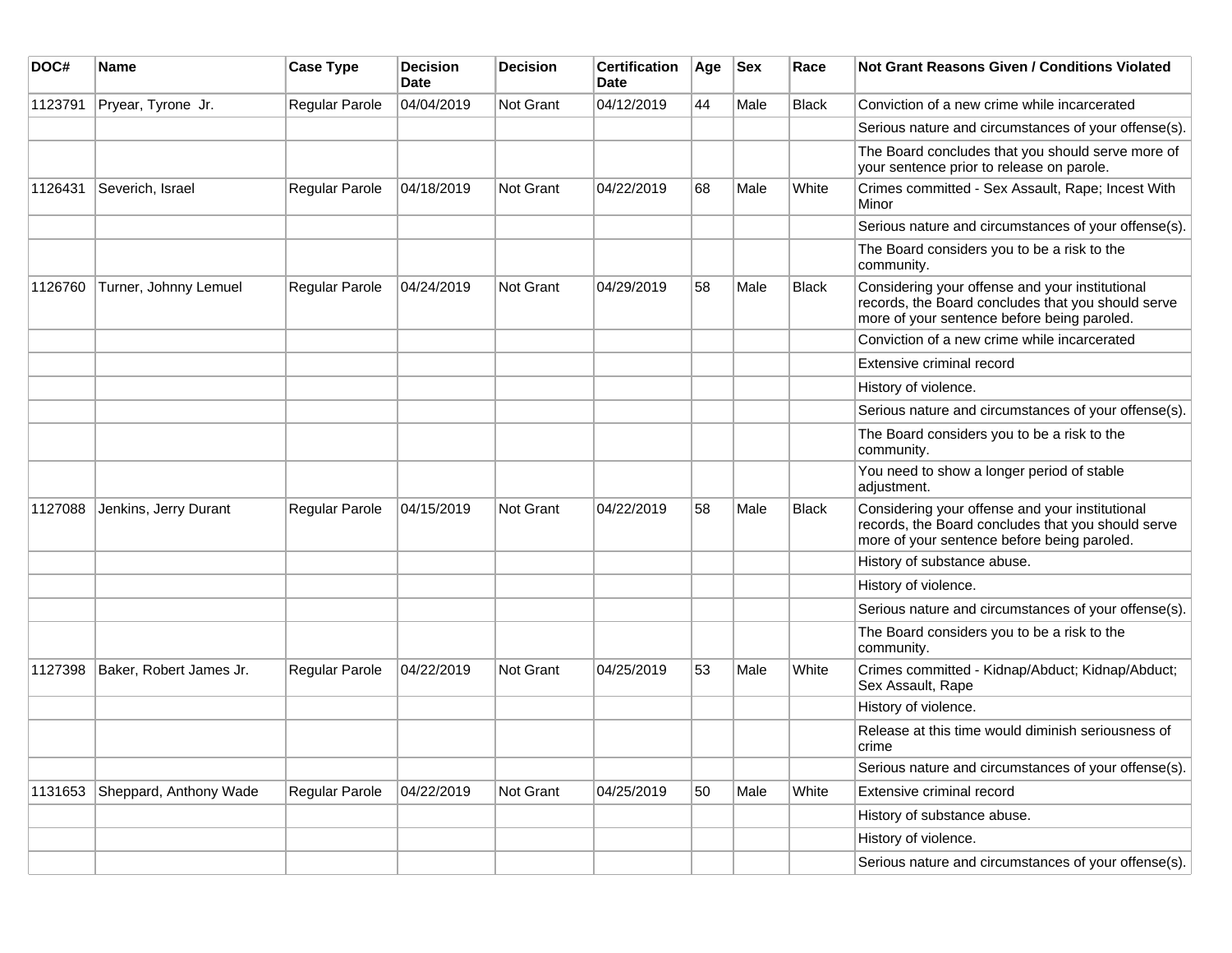| DOC#    | Name                   | <b>Case Type</b> | <b>Decision</b><br><b>Date</b> | <b>Decision</b> | <b>Certification</b><br><b>Date</b> | Age | <b>Sex</b> | Race         | <b>Not Grant Reasons Given / Conditions Violated</b>                                                                                                  |
|---------|------------------------|------------------|--------------------------------|-----------------|-------------------------------------|-----|------------|--------------|-------------------------------------------------------------------------------------------------------------------------------------------------------|
| 1131653 | Sheppard, Anthony Wade | Regular Parole   | 04/22/2019                     | Not Grant       | 04/25/2019                          | 50  | Male       | White        | The Board considers you to be a risk to the<br>community.                                                                                             |
|         |                        |                  |                                |                 |                                     |     |            |              | Your prior failure(s) and/or convictions while under<br>community supervision indicate that you are unlikely<br>to comply with conditions of release. |
| 1132123 | Lawson, Walter Haywood | Regular Parole   | 04/20/2019                     | Not Grant       | 04/22/2019                          | 48  | Male       | White        | Crimes committed - Homicide-Capital; Robbery;<br>Robbery                                                                                              |
|         |                        |                  |                                |                 |                                     |     |            |              | Release at this time would diminish seriousness of<br>crime                                                                                           |
|         |                        |                  |                                |                 |                                     |     |            |              | Serious nature and circumstances of your offense(s).                                                                                                  |
|         |                        |                  |                                |                 |                                     |     |            |              | Your record indicates a serious disregard for the<br>property rights of others.                                                                       |
| 1132990 | Thompson, John Lloyd   | Geriatric        | 04/16/2019                     | Not Grant       | 04/17/2019                          | 65  | Male       | <b>Black</b> | Extensive criminal record                                                                                                                             |
|         |                        |                  |                                |                 |                                     |     |            |              | History of violence.                                                                                                                                  |
|         |                        |                  |                                |                 |                                     |     |            |              | Serious nature and circumstances of your offense(s).                                                                                                  |
|         |                        |                  |                                |                 |                                     |     |            |              | The Board concludes that you should serve more of<br>your sentence prior to release on parole.                                                        |
|         |                        |                  |                                |                 |                                     |     |            |              | Your prior failure(s) and/or convictions while under<br>community supervision indicate that you are unlikely<br>to comply with conditions of release. |
| 1134326 | Hoyt, Michael Allen    | Regular Parole   | 04/19/2019                     | Not Grant       | 04/25/2019                          | 46  | Male       | White        | Extensive criminal record                                                                                                                             |
|         |                        |                  |                                |                 |                                     |     |            |              | History of violence.                                                                                                                                  |
|         |                        |                  |                                |                 |                                     |     |            |              | Release at this time would diminish seriousness of<br>crime                                                                                           |
|         |                        |                  |                                |                 |                                     |     |            |              | Serious nature and circumstances of your offense(s).                                                                                                  |
|         |                        |                  |                                |                 |                                     |     |            |              | The Board considers you to be a risk to the<br>community.                                                                                             |
|         |                        |                  |                                |                 |                                     |     |            |              | Your prior failure(s) and/or convictions while under<br>community supervision indicate that you are unlikely<br>to comply with conditions of release. |
| 1137564 | Wilson, Charles Edward | Regular Parole   | 03/30/2019                     | Not Grant       | 04/01/2019                          | 73  | Male       | <b>Black</b> | Crimes committed - Homicide/Murder; Sex Assault,<br>Rape                                                                                              |
|         |                        |                  |                                |                 |                                     |     |            |              | Extensive criminal record                                                                                                                             |
|         |                        |                  |                                |                 |                                     |     |            |              | History of substance abuse.                                                                                                                           |
|         |                        |                  |                                |                 |                                     |     |            |              | History of violence.                                                                                                                                  |
|         |                        |                  |                                |                 |                                     |     |            |              | Serious nature and circumstances of your offense(s).                                                                                                  |
|         |                        |                  |                                |                 |                                     |     |            |              | The Board considers you to be a risk to the<br>community.                                                                                             |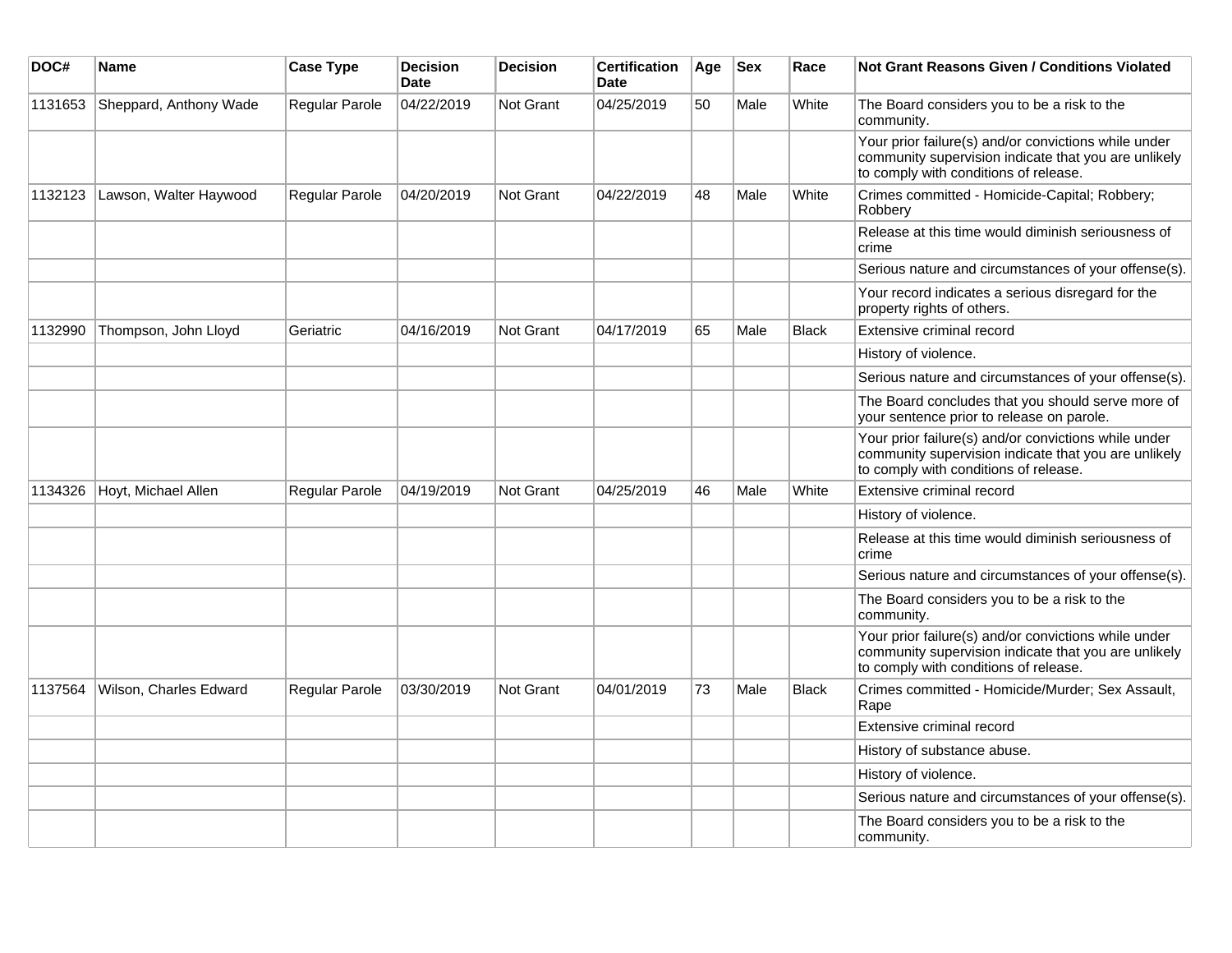| DOC#    | <b>Name</b>              | <b>Case Type</b> | <b>Decision</b><br><b>Date</b> | <b>Decision</b> | <b>Certification</b><br>Date | Age | $ $ Sex | Race         | Not Grant Reasons Given / Conditions Violated                                                                                                               |
|---------|--------------------------|------------------|--------------------------------|-----------------|------------------------------|-----|---------|--------------|-------------------------------------------------------------------------------------------------------------------------------------------------------------|
| 1138479 | Staton, Larry Darnell    | Geriatric        | 04/17/2019                     | Not Grant       | 04/22/2019                   | 63  | Male    | <b>Black</b> | Considering your offense and your institutional<br>records, the Board concludes that you should serve<br>more of your sentence before being paroled.        |
|         |                          |                  |                                |                 |                              |     |         |              | Release at this time would diminish seriousness of<br>crime                                                                                                 |
|         |                          |                  |                                |                 |                              |     |         |              | Serious nature and circumstances of your offense(s).                                                                                                        |
|         |                          |                  |                                |                 |                              |     |         |              | The Board considers you to be a risk to the<br>community.                                                                                                   |
| 1139313 | Pritchard, Larry Donald  | Regular Parole   | 03/30/2019                     | Not Grant       | 04/01/2019                   | 63  | Male    | <b>Black</b> | Release at this time would diminish seriousness of<br>crime                                                                                                 |
|         |                          |                  |                                |                 |                              |     |         |              | Serious nature and circumstances of your offense(s).                                                                                                        |
| 1139662 | Lewis, Henry William     | Regular Parole   | 04/16/2019                     | Not Grant       | 04/18/2019                   | 61  | Male    | Black        | Extensive criminal record                                                                                                                                   |
|         |                          |                  |                                |                 |                              |     |         |              | History of substance abuse.                                                                                                                                 |
|         |                          |                  |                                |                 |                              |     |         |              | History of violence.                                                                                                                                        |
|         |                          |                  |                                |                 |                              |     |         |              | The Board concludes that you should serve more of<br>your sentence prior to release on parole.                                                              |
|         |                          |                  |                                |                 |                              |     |         |              | You need further participation in institutional work<br>and/or educational programs to indicate your positive<br>progression towards re-entry into society. |
|         |                          |                  |                                |                 |                              |     |         |              | You need to show a longer period of stable<br>adjustment.                                                                                                   |
|         |                          |                  |                                |                 |                              |     |         |              | Your prior failure(s) and/or convictions while under<br>community supervision indicate that you are unlikely<br>to comply with conditions of release.       |
| 1141099 | Williams, Shawn Lafayett | Regular Parole   | 04/21/2019                     | Not Grant       | 04/25/2019                   | 49  | Male    | <b>Black</b> | Crimes committed - Robbery; Malicious Wounding;<br>Malicious Wounding                                                                                       |
|         |                          |                  |                                |                 |                              |     |         |              | Serious nature and circumstances of your offense(s).                                                                                                        |
|         |                          |                  |                                |                 |                              |     |         |              | Your prior failure(s) and/or convictions while under<br>community supervision indicate that you are unlikely<br>to comply with conditions of release.       |
| 1142801 | Clark, James Ray Jr.     | Geriatric        | 04/17/2019                     | Not Grant       | 04/22/2019                   | 65  | Male    | White        | Crimes committed - Homicide/Murder; Robbery; Use<br>Of Firearm In Felony                                                                                    |
|         |                          |                  |                                |                 |                              |     |         |              | History of violence.                                                                                                                                        |
|         |                          |                  |                                |                 |                              |     |         |              | Release at this time would diminish seriousness of<br>crime                                                                                                 |
|         |                          |                  |                                |                 |                              |     |         |              | Serious nature and circumstances of your offense(s).                                                                                                        |
| 1143370 | Andes, Lirtie Lee Jr.    | Regular Parole   | 03/30/2019                     | Not Grant       | 04/01/2019                   | 63  | Male    | White        | Crimes committed - Kidnap Adult To Sexually Asslt;<br>Sex Assault, Rape; Sex Asslt-Sodomy-Woman                                                             |
|         |                          |                  |                                |                 |                              |     |         |              | Extensive criminal record                                                                                                                                   |
|         |                          |                  |                                |                 |                              |     |         |              | History of violence.                                                                                                                                        |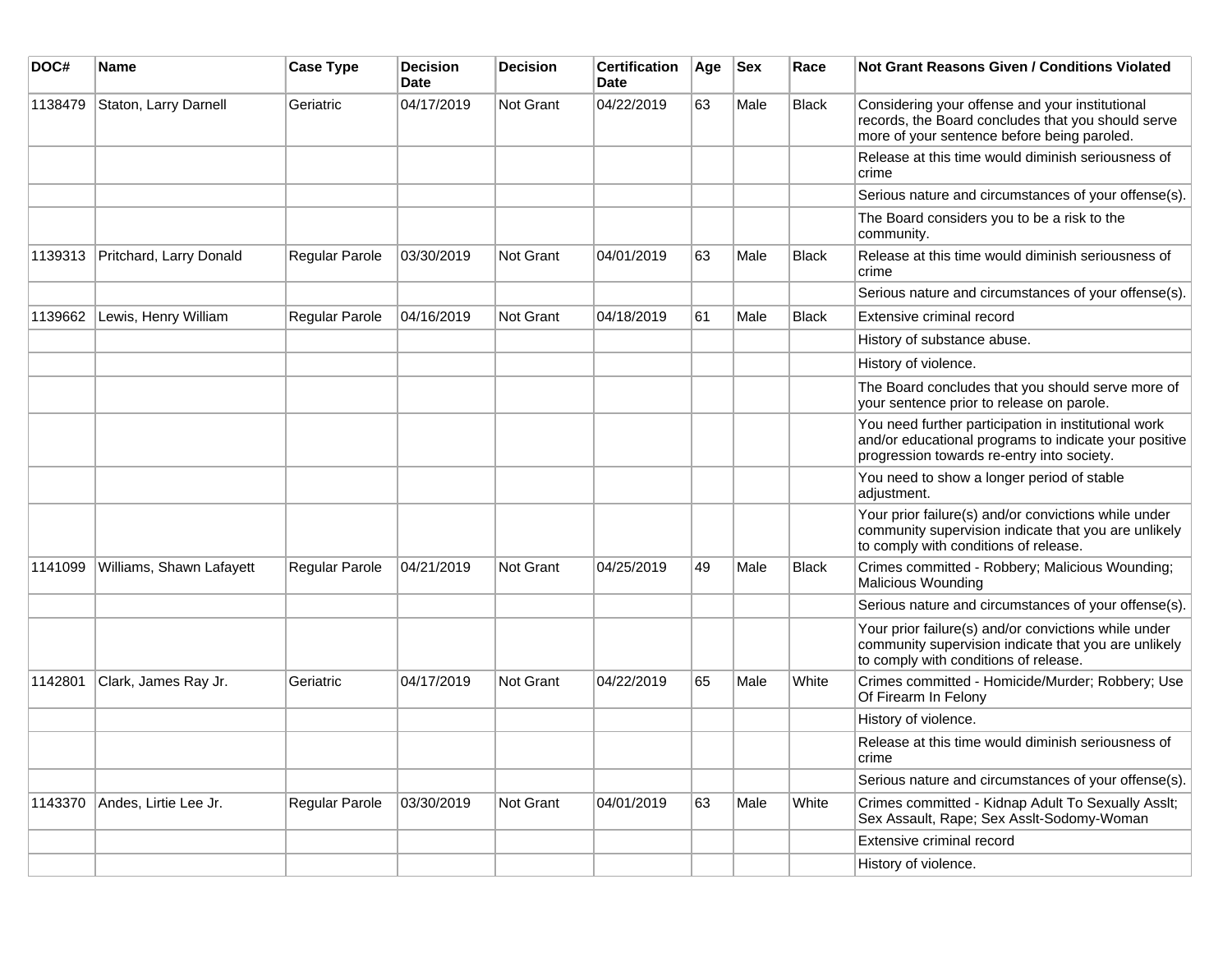| DOC#    | <b>Name</b>             | <b>Case Type</b>      | <b>Decision</b><br><b>Date</b> | <b>Decision</b>  | <b>Certification</b><br>Date | Age | <b>Sex</b> | Race         | <b>Not Grant Reasons Given / Conditions Violated</b>                                                                                                        |
|---------|-------------------------|-----------------------|--------------------------------|------------------|------------------------------|-----|------------|--------------|-------------------------------------------------------------------------------------------------------------------------------------------------------------|
| 1143370 | Andes, Lirtie Lee Jr.   | Regular Parole        | 03/30/2019                     | Not Grant        | 04/01/2019                   | 63  | Male       | White        | The Board considers you to be a risk to the<br>community.                                                                                                   |
|         |                         |                       |                                |                  |                              |     |            |              | Your prior failure(s) and/or convictions while under<br>community supervision indicate that you are unlikely<br>to comply with conditions of release.       |
| 1145181 | Jones, Trible Lee III   | Regular Parole        | 04/24/2019                     | <b>Not Grant</b> | 04/29/2019                   | 52  | Male       | Black        | History of substance abuse.                                                                                                                                 |
|         |                         |                       |                                |                  |                              |     |            |              | Release at this time would diminish seriousness of<br>crime                                                                                                 |
|         |                         |                       |                                |                  |                              |     |            |              | Serious nature and circumstances of your offense(s).                                                                                                        |
|         |                         |                       |                                |                  |                              |     |            |              | You need further participation in institutional work<br>and/or educational programs to indicate your positive<br>progression towards re-entry into society. |
|         |                         |                       |                                |                  |                              |     |            |              | You need to show a longer period of stable<br>adjustment.                                                                                                   |
| 1145466 | Guion, Zachary L        | Regular Parole        | 04/23/2019                     | <b>Not Grant</b> | 04/25/2019                   | 45  | Male       | Black        | Release at this time would diminish seriousness of<br>crime                                                                                                 |
|         |                         |                       |                                |                  |                              |     |            |              | Serious nature and circumstances of your offense(s).                                                                                                        |
|         |                         |                       |                                |                  |                              |     |            |              | You need to show a longer period of stable<br>adjustment.                                                                                                   |
| 1145850 | Burnette, Horace Eugene | <b>Regular Parole</b> | 03/30/2019                     | <b>Not Grant</b> | 04/01/2019                   | 47  | Male       | White        | Considering your offense and your institutional<br>records, the Board concludes that you should serve<br>more of your sentence before being paroled.        |
|         |                         |                       |                                |                  |                              |     |            |              | History of violence.                                                                                                                                        |
|         |                         |                       |                                |                  |                              |     |            |              | Release at this time would diminish seriousness of<br>crime                                                                                                 |
|         |                         |                       |                                |                  |                              |     |            |              | Serious nature and circumstances of your offense(s).                                                                                                        |
|         |                         |                       |                                |                  |                              |     |            |              | Your record of institutional infractions indicates a<br>disregard for rules and that you are not ready to<br>conform to society.                            |
| 1145946 | Garcia, Edwin           | <b>Regular Parole</b> | 04/20/2019                     | Not Grant        | 04/22/2019                   | 58  | Male       | White        | Crimes committed - Homicide-1st Degree; Escape;<br>Possession Of Weapon                                                                                     |
|         |                         |                       |                                |                  |                              |     |            |              | History of substance abuse.                                                                                                                                 |
|         |                         |                       |                                |                  |                              |     |            |              | Release at this time would diminish seriousness of<br>crime                                                                                                 |
|         |                         |                       |                                |                  |                              |     |            |              | Serious nature and circumstances of your offense(s).                                                                                                        |
|         |                         |                       |                                |                  |                              |     |            |              | The Board considers you to be a risk to the<br>community.                                                                                                   |
| 1146683 | White, Edward Charles   | Regular Parole        | 04/26/2019                     | Not Grant        | 04/29/2019                   | 65  | Male       | <b>Black</b> | Considering your offense and your institutional<br>records, the Board concludes that you should serve<br>more of your sentence before being paroled.        |
|         |                         |                       |                                |                  |                              |     |            |              | History of violence.                                                                                                                                        |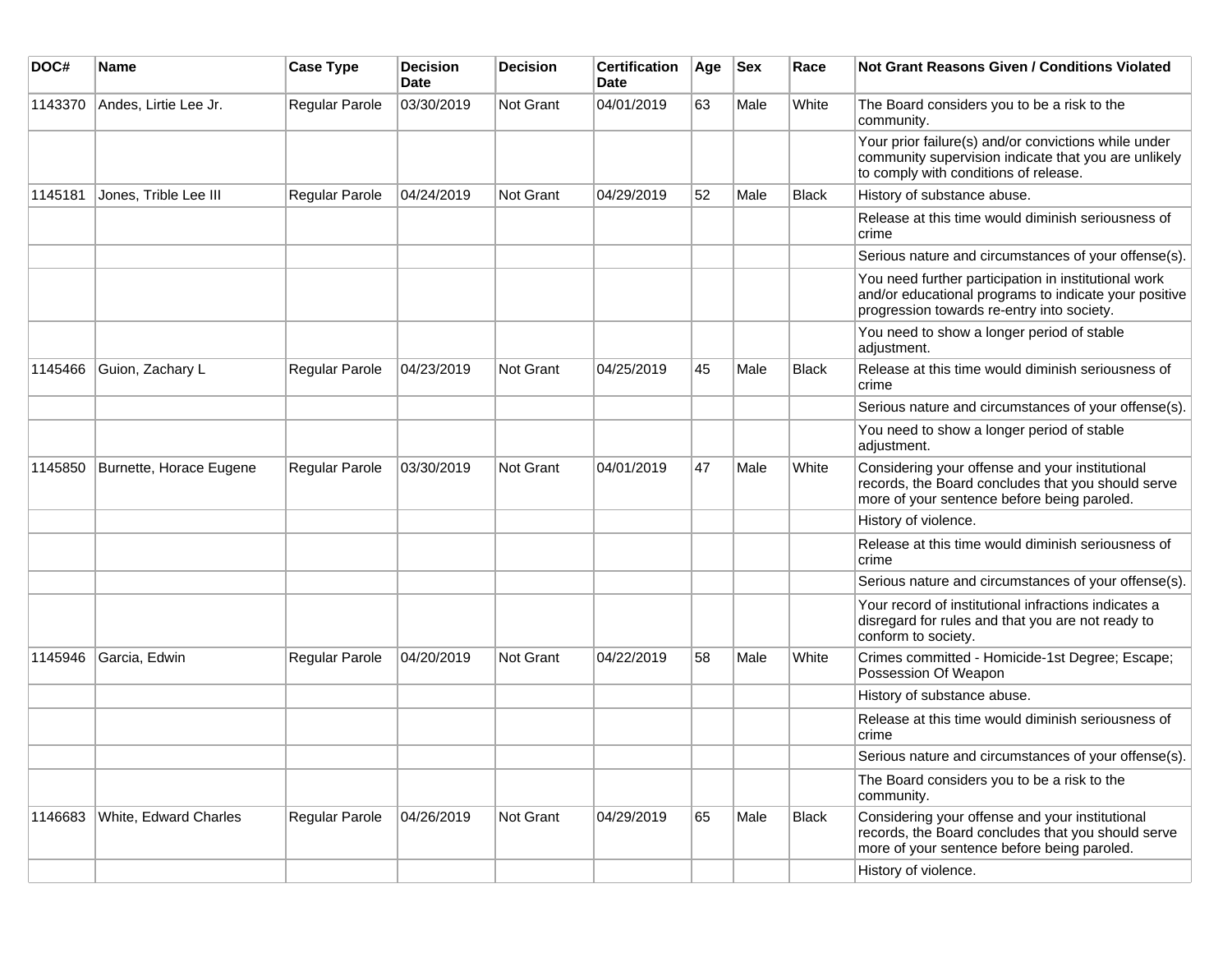| DOC#    | <b>Name</b>           | <b>Case Type</b> | <b>Decision</b><br><b>Date</b> | <b>Decision</b>  | <b>Certification</b><br>Date | Age | <b>Sex</b> | Race  | Not Grant Reasons Given / Conditions Violated                                                                                                         |
|---------|-----------------------|------------------|--------------------------------|------------------|------------------------------|-----|------------|-------|-------------------------------------------------------------------------------------------------------------------------------------------------------|
| 1146683 | White, Edward Charles | Regular Parole   | 04/26/2019                     | <b>Not Grant</b> | 04/29/2019                   | 65  | Male       | Black | Release at this time would diminish seriousness of<br>crime                                                                                           |
|         |                       |                  |                                |                  |                              |     |            |       | Serious nature and circumstances of your offense(s).                                                                                                  |
|         |                       |                  |                                |                  |                              |     |            |       | The Board concludes that you should serve more of<br>your sentence prior to release on parole.                                                        |
| 1147517 | Hunt, William T Jr.   | Regular Parole   | 04/19/2019                     | <b>Not Grant</b> | 04/25/2019                   | 65  | Male       | Black | Crimes committed - Homicide-1st Degree; Use Of<br>Firearm In Felony; Assault And Battery                                                              |
|         |                       |                  |                                |                  |                              |     |            |       | Extensive criminal record                                                                                                                             |
|         |                       |                  |                                |                  |                              |     |            |       | History of violence.                                                                                                                                  |
|         |                       |                  |                                |                  |                              |     |            |       | Serious nature and circumstances of your offense(s).                                                                                                  |
|         |                       |                  |                                |                  |                              |     |            |       | The Board concludes that you should serve more of<br>your sentence prior to release on parole.                                                        |
| 1147531 | Evans, Chiles Oliver  | Geriatric        | 04/22/2019                     | Not Grant        | 04/25/2019                   | 72  | Male       | White | Crimes committed - Homicide-1st Degree; Abduct-<br>No Ransom Or Asslt; Robbery                                                                        |
|         |                       |                  |                                |                  |                              |     |            |       | History of violence.                                                                                                                                  |
|         |                       |                  |                                |                  |                              |     |            |       | Release at this time would diminish seriousness of<br>crime                                                                                           |
|         |                       |                  |                                |                  |                              |     |            |       | Serious nature and circumstances of your offense(s).                                                                                                  |
|         |                       |                  |                                |                  |                              |     |            |       | Your prior failure(s) and/or convictions while under<br>community supervision indicate that you are unlikely<br>to comply with conditions of release. |
|         |                       |                  |                                |                  |                              |     |            |       | Your record indicates a serious disregard for the<br>property rights of others.                                                                       |
| 1148439 | Simmons, Thomas Wayne | Geriatric        | 04/12/2019                     | <b>Not Grant</b> | 04/16/2019                   | 61  | Male       | Black | Crimes committed - Homicide-1st Degree; Use Of<br>Firearm In Felony; Habitual Traffic Offender                                                        |
|         |                       |                  |                                |                  |                              |     |            |       | Release at this time would diminish seriousness of<br>crime                                                                                           |
|         |                       |                  |                                |                  |                              |     |            |       | Serious nature and circumstances of your offense(s).                                                                                                  |
| 1148442 | Dolan, James Edward   | Regular Parole   | 04/21/2019                     | Not Grant        | 04/25/2019                   | 64  | Male       | White | Extensive criminal record                                                                                                                             |
|         |                       |                  |                                |                  |                              |     |            |       | History of violence.                                                                                                                                  |
|         |                       |                  |                                |                  |                              |     |            |       | Poor institutional adjustment (for example,<br>motivation/attitude, unfavorable reports, lack of<br>program involvement, etc.)                        |
|         |                       |                  |                                |                  |                              |     |            |       | Release at this time would diminish seriousness of<br>crime                                                                                           |
|         |                       |                  |                                |                  |                              |     |            |       | Serious nature and circumstances of your offense(s).                                                                                                  |
|         |                       |                  |                                |                  |                              |     |            |       | The Board concludes that you should serve more of<br>your sentence prior to release on parole.                                                        |
|         |                       |                  |                                |                  |                              |     |            |       | The Board considers you to be a risk to the<br>community.                                                                                             |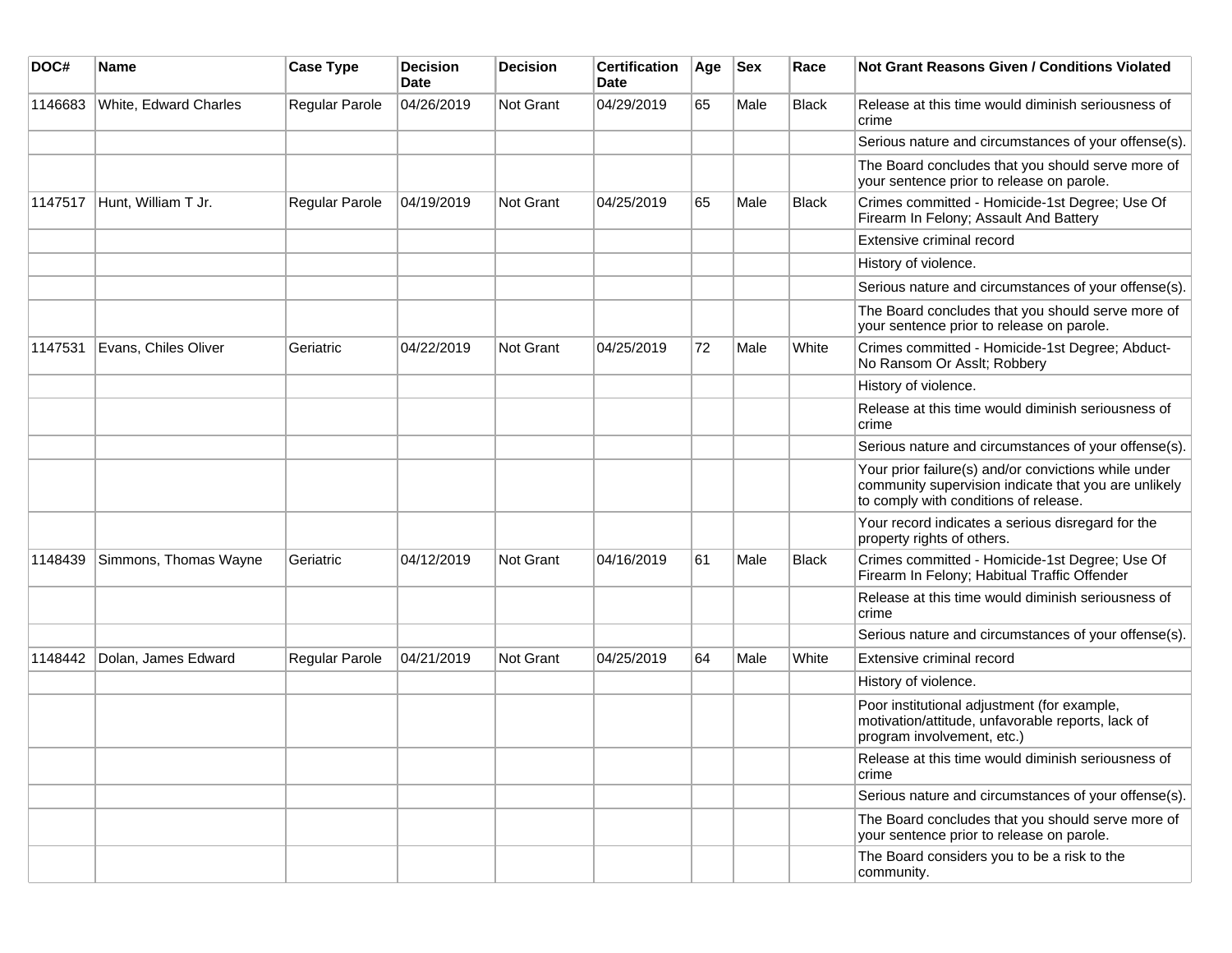| DOC#    | <b>Name</b>                  | <b>Case Type</b>      | <b>Decision</b><br><b>Date</b> | <b>Decision</b>  | <b>Certification</b><br><b>Date</b> | Age | <b>Sex</b>   | Race         | <b>Not Grant Reasons Given / Conditions Violated</b>                                                                                                  |
|---------|------------------------------|-----------------------|--------------------------------|------------------|-------------------------------------|-----|--------------|--------------|-------------------------------------------------------------------------------------------------------------------------------------------------------|
| 1148442 | Dolan, James Edward          | Regular Parole        | 04/21/2019                     | <b>Not Grant</b> | 04/25/2019                          | 64  | Male         | White        | Your record indicates a serious disregard for the<br>property rights of others.                                                                       |
| 1149485 | Jones, Jerry Earl            | Geriatric             | 04/12/2019                     | <b>Not Grant</b> | 04/15/2019                          | 67  | Male         | <b>Black</b> | Conviction of a new crime while incarcerated                                                                                                          |
|         |                              |                       |                                |                  |                                     |     |              |              | Extensive criminal record                                                                                                                             |
|         |                              |                       |                                |                  |                                     |     |              |              | History of violence.                                                                                                                                  |
| 1149489 | Hughes, Douglas Gage Jr.     | <b>Regular Parole</b> | 04/18/2019                     | <b>Not Grant</b> | 04/22/2019                          | 54  | Male         | White        | Conviction of a new crime while incarcerated                                                                                                          |
|         |                              |                       |                                |                  |                                     |     |              |              | Crimes committed - Sex Assault, Rape; Sex Assault,<br>Rape                                                                                            |
|         |                              |                       |                                |                  |                                     |     |              |              | Release at this time would diminish seriousness of<br>crime                                                                                           |
|         |                              |                       |                                |                  |                                     |     |              |              | Serious nature and circumstances of your offense(s).                                                                                                  |
|         |                              |                       |                                |                  |                                     |     |              |              | The Board considers you to be a risk to the<br>community.                                                                                             |
| 1150185 | Porter, Sharon Louise        | <b>Regular Parole</b> | 04/12/2019                     | Not Grant        | 04/15/2019                          | 51  | Female White |              | Release at this time would diminish seriousness of<br>crime                                                                                           |
|         |                              |                       |                                |                  |                                     |     |              |              | Serious nature and circumstances of your offense(s).                                                                                                  |
|         |                              |                       |                                |                  |                                     |     |              |              | The Board concludes that you should serve more of<br>your sentence prior to release on parole.                                                        |
| 1151920 | Keys, David Lee Sr.          | Regular Parole        | 04/26/2019                     | Not Grant        | 04/29/2019                          | 53  | Male         | <b>Black</b> | Extensive criminal record                                                                                                                             |
|         |                              |                       |                                |                  |                                     |     |              |              | Release at this time would diminish seriousness of<br>crime                                                                                           |
|         |                              |                       |                                |                  |                                     |     |              |              | The Board concludes that you should serve more of<br>your sentence prior to release on parole.                                                        |
|         |                              |                       |                                |                  |                                     |     |              |              | The Board considers you to be a risk to the<br>community.                                                                                             |
|         |                              |                       |                                |                  |                                     |     |              |              | Your prior failure(s) and/or convictions while under<br>community supervision indicate that you are unlikely<br>to comply with conditions of release. |
| 1152187 | Donahue, Gary Asa            | Regular Parole        | 04/19/2019                     | <b>Not Grant</b> | 04/22/2019                          | 66  | Male         | White        | Release at this time would diminish seriousness of<br>crime                                                                                           |
|         |                              |                       |                                |                  |                                     |     |              |              | Serious nature and circumstances of your offense(s).                                                                                                  |
|         |                              |                       |                                |                  |                                     |     |              |              | The Board concludes that you should serve more of<br>your sentence prior to release on parole.                                                        |
| 1152580 | Carter, Richard Hamilton Jr. | <b>Regular Parole</b> | 04/23/2019                     | <b>Not Grant</b> | 04/25/2019                          | 48  | Male         | White        | Crimes committed - Sex Assault, Rape; Robbery;<br>Burglary                                                                                            |
|         |                              |                       |                                |                  |                                     |     |              |              | History of violence.                                                                                                                                  |
|         |                              |                       |                                |                  |                                     |     |              |              | Release at this time would diminish seriousness of<br>crime                                                                                           |
|         |                              |                       |                                |                  |                                     |     |              |              | Serious nature and circumstances of your offense(s).                                                                                                  |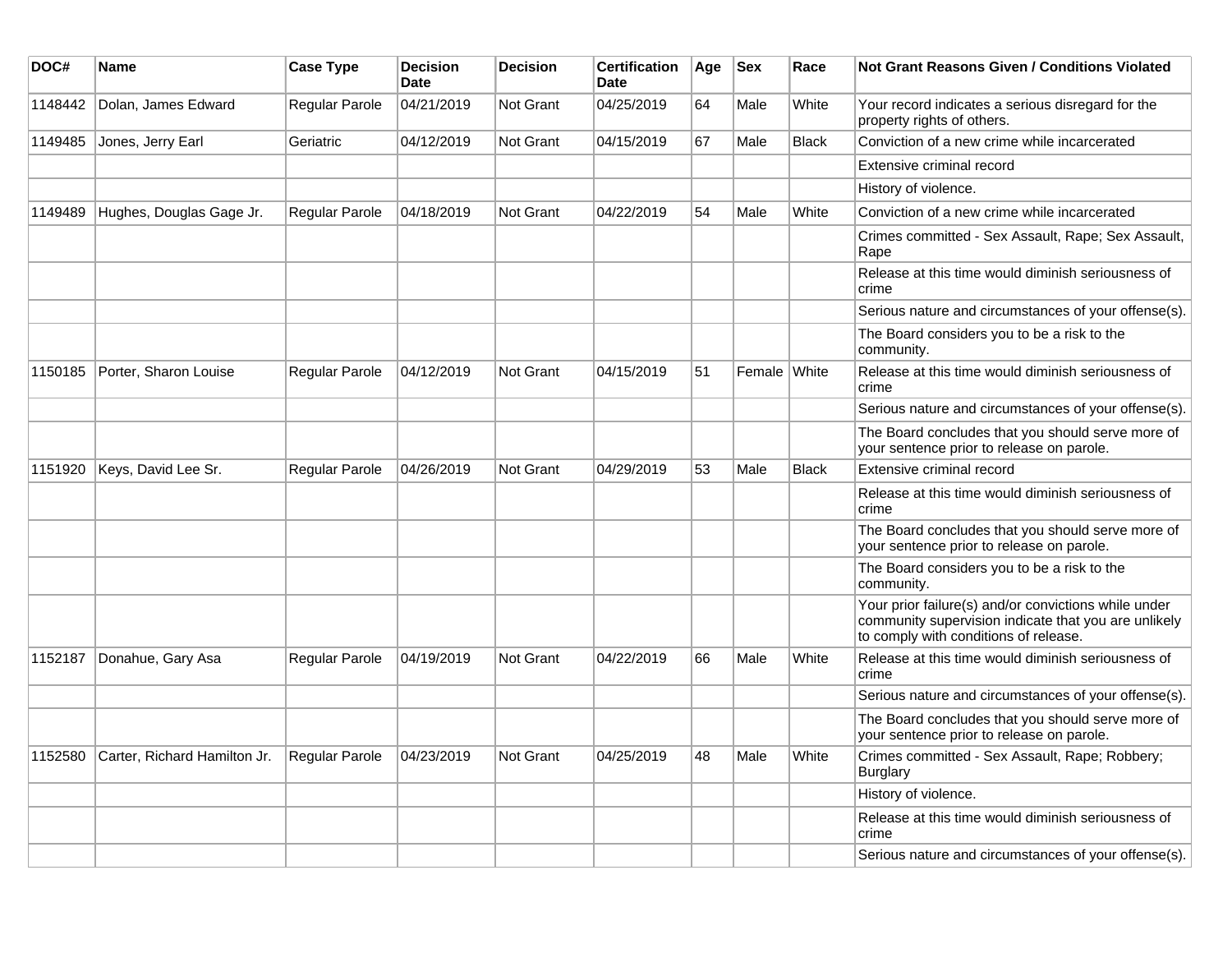| DOC#    | <b>Name</b>                  | <b>Case Type</b> | <b>Decision</b><br><b>Date</b> | <b>Decision</b>  | <b>Certification</b><br><b>Date</b> | Age | <b>Sex</b> | Race         | <b>Not Grant Reasons Given / Conditions Violated</b>                                                                                                        |
|---------|------------------------------|------------------|--------------------------------|------------------|-------------------------------------|-----|------------|--------------|-------------------------------------------------------------------------------------------------------------------------------------------------------------|
| 1152580 | Carter, Richard Hamilton Jr. | Regular Parole   | 04/23/2019                     | <b>Not Grant</b> | 04/25/2019                          | 48  | Male       | White        | The Board considers you to be a risk to the<br>community.                                                                                                   |
|         |                              |                  |                                |                  |                                     |     |            |              | Your record indicates a serious disregard for the<br>property rights of others.                                                                             |
| 1152675 | James, Deshawn Walter        | Regular Parole   | 04/14/2019                     | Not Grant        | 04/16/2019                          | 42  | Male       | <b>Black</b> | Considering your offense and your institutional<br>records, the Board concludes that you should serve<br>more of your sentence before being paroled.        |
|         |                              |                  |                                |                  |                                     |     |            |              | History of substance abuse.                                                                                                                                 |
|         |                              |                  |                                |                  |                                     |     |            |              | Serious nature and circumstances of your offense(s).                                                                                                        |
|         |                              |                  |                                |                  |                                     |     |            |              | Your record of institutional infractions indicates a<br>disregard for rules and that you are not ready to<br>conform to society.                            |
| 1152939 | Francis, Douglas Leon        | Regular Parole   | 04/23/2019                     | Not Grant        | 04/26/2019                          | 68  | Male       | <b>Black</b> | Crimes committed - Sex Assault, Rape; Robbery;<br>Sodomv                                                                                                    |
|         |                              |                  |                                |                  |                                     |     |            |              | Extensive criminal record                                                                                                                                   |
|         |                              |                  |                                |                  |                                     |     |            |              | Release at this time would diminish seriousness of<br>crime                                                                                                 |
|         |                              |                  |                                |                  |                                     |     |            |              | Serious nature and circumstances of your offense(s).                                                                                                        |
|         |                              |                  |                                |                  |                                     |     |            |              | The Board considers you to be a risk to the<br>community.                                                                                                   |
| 1157075 | Moody, Aundre Bernard        | Regular Parole   | 04/19/2019                     | Not Grant        | 04/22/2019                          | 41  | Male       | <b>Black</b> | Serious nature and circumstances of your offense(s).                                                                                                        |
|         |                              |                  |                                |                  |                                     |     |            |              | The Board concludes that you should serve more of<br>your sentence prior to release on parole.                                                              |
|         |                              |                  |                                |                  |                                     |     |            |              | You need further participation in institutional work<br>and/or educational programs to indicate your positive<br>progression towards re-entry into society. |
|         |                              |                  |                                |                  |                                     |     |            |              | You need to show a longer period of stable<br>adjustment.                                                                                                   |
|         |                              |                  |                                |                  |                                     |     |            |              | Your record of institutional infractions indicates a<br>disregard for rules and that you are not ready to<br>conform to society.                            |
| 1158927 | Gorham, Henry Wilson Jr.     | Regular Parole   | 04/15/2019                     | Not Grant        | 04/17/2019                          | 63  | Male       | <b>Black</b> | Considering your offense and your institutional<br>records, the Board concludes that you should serve<br>more of your sentence before being paroled.        |
|         |                              |                  |                                |                  |                                     |     |            |              | Conviction of a new crime while incarcerated                                                                                                                |
|         |                              |                  |                                |                  |                                     |     |            |              | History of violence.                                                                                                                                        |
|         |                              |                  |                                |                  |                                     |     |            |              | Serious nature and circumstances of your offense(s).                                                                                                        |
|         |                              |                  |                                |                  |                                     |     |            |              | You need further participation in institutional work<br>and/or educational programs to indicate your positive<br>progression towards re-entry into society. |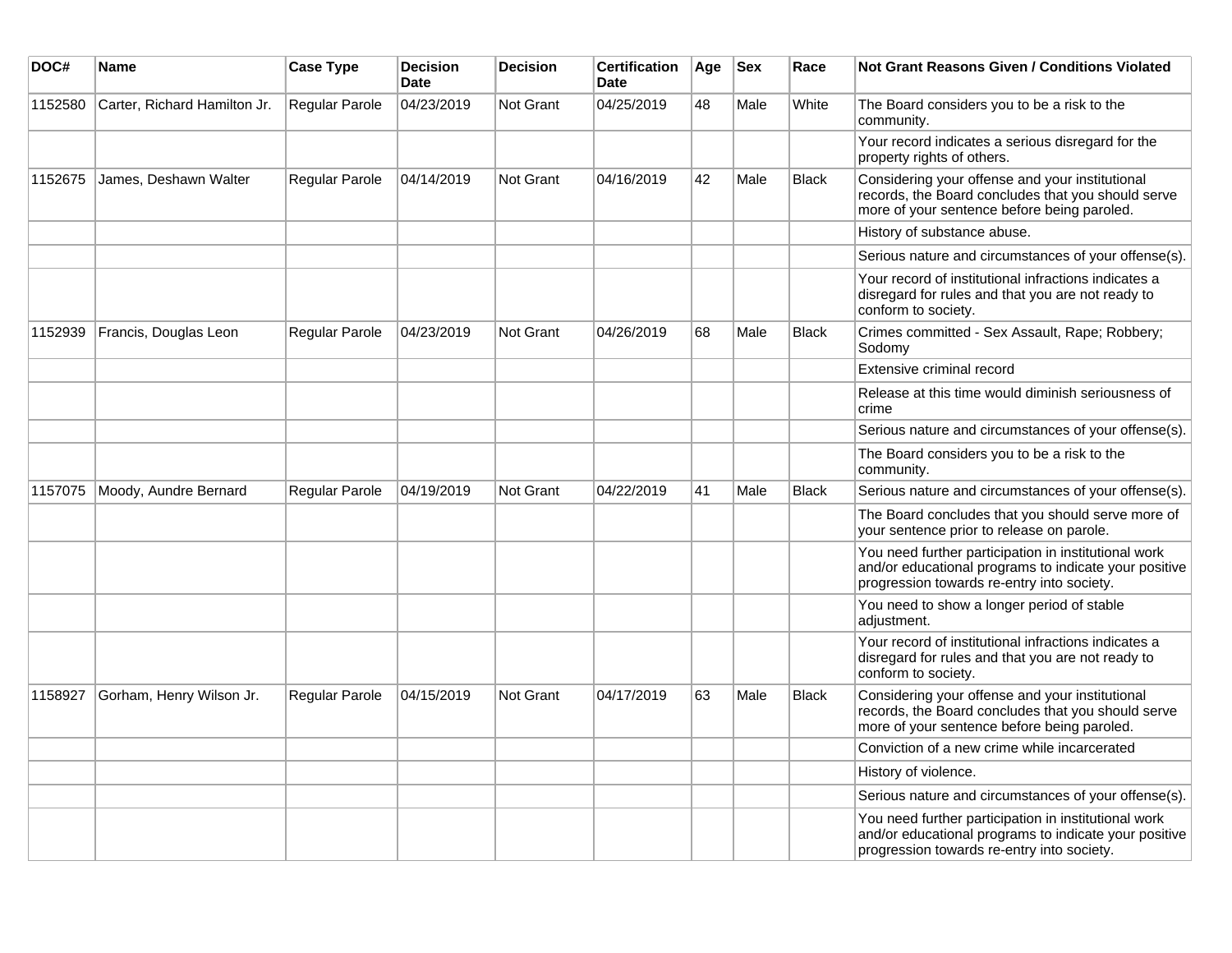| DOC#    | Name                     | <b>Case Type</b> | <b>Decision</b><br>Date | <b>Decision</b>  | <b>Certification</b><br>Date | Age | <b>Sex</b> | Race         | Not Grant Reasons Given / Conditions Violated                                                                                                               |
|---------|--------------------------|------------------|-------------------------|------------------|------------------------------|-----|------------|--------------|-------------------------------------------------------------------------------------------------------------------------------------------------------------|
| 1158927 | Gorham, Henry Wilson Jr. | Regular Parole   | 04/15/2019              | Not Grant        | 04/17/2019                   | 63  | Male       | <b>Black</b> | You need to show a longer period of stable<br>adjustment.                                                                                                   |
|         |                          |                  |                         |                  |                              |     |            |              | Your record of institutional infractions indicates a<br>disregard for rules and that you are not ready to<br>conform to society.                            |
| 1159159 | Poss, Floyd Milliman     | Regular Parole   | 04/21/2019              | Not Grant        | 04/22/2019                   | 66  | Male       | White        | Crimes committed - Homicide-1st Degree;<br>Kidnap/Abduct; Assault                                                                                           |
|         |                          |                  |                         |                  |                              |     |            |              | History of violence.                                                                                                                                        |
|         |                          |                  |                         |                  |                              |     |            |              | Serious nature and circumstances of your offense(s).                                                                                                        |
| 1160765 | Nelson, Stanley Lee      | Geriatric        | 04/15/2019              | <b>Not Grant</b> | 04/16/2019                   | 64  | Male       | <b>Black</b> | Considering your offense and your institutional<br>records, the Board concludes that you should serve<br>more of your sentence before being paroled.        |
|         |                          |                  |                         |                  |                              |     |            |              | Crimes committed - Homicide/Murder                                                                                                                          |
|         |                          |                  |                         |                  |                              |     |            |              | History of substance abuse.                                                                                                                                 |
|         |                          |                  |                         |                  |                              |     |            |              | History of violence.                                                                                                                                        |
|         |                          |                  |                         |                  |                              |     |            |              | Release at this time would diminish seriousness of<br>crime                                                                                                 |
|         |                          |                  |                         |                  |                              |     |            |              | Serious nature and circumstances of your offense(s).                                                                                                        |
|         |                          |                  |                         |                  |                              |     |            |              | You need to show a longer period of stable<br>adjustment.                                                                                                   |
|         |                          |                  |                         |                  |                              |     |            |              | Your record of institutional infractions indicates a<br>disregard for rules and that you are not ready to<br>conform to society.                            |
| 1161516 | Conway, Rodney           | Regular Parole   | 04/12/2019              | <b>Not Grant</b> | 04/15/2019                   | 50  | Male       | <b>Black</b> | Crimes committed - Kidnap/Abduct; Kidnap/Abduct;<br>Forcible Sodomy                                                                                         |
|         |                          |                  |                         |                  |                              |     |            |              | Extensive criminal record                                                                                                                                   |
|         |                          |                  |                         |                  |                              |     |            |              | Release at this time would diminish seriousness of<br>crime                                                                                                 |
|         |                          |                  |                         |                  |                              |     |            |              | Serious nature and circumstances of your offense(s).                                                                                                        |
|         |                          |                  |                         |                  |                              |     |            |              | Your prior failure(s) and/or convictions while under<br>community supervision indicate that you are unlikely<br>to comply with conditions of release.       |
| 1161578 | Stallings, Ricky R       | Geriatric        | 04/12/2019              | Not Grant        | 04/16/2019                   | 61  | Male       | <b>Black</b> | Crimes committed - Homicide-1st Degree                                                                                                                      |
|         |                          |                  |                         |                  |                              |     |            |              | History of substance abuse.                                                                                                                                 |
|         |                          |                  |                         |                  |                              |     |            |              | Release at this time would diminish seriousness of<br>crime                                                                                                 |
|         |                          |                  |                         |                  |                              |     |            |              | Serious nature and circumstances of your offense(s).                                                                                                        |
|         |                          |                  |                         |                  |                              |     |            |              | You need further participation in institutional work<br>and/or educational programs to indicate your positive<br>progression towards re-entry into society. |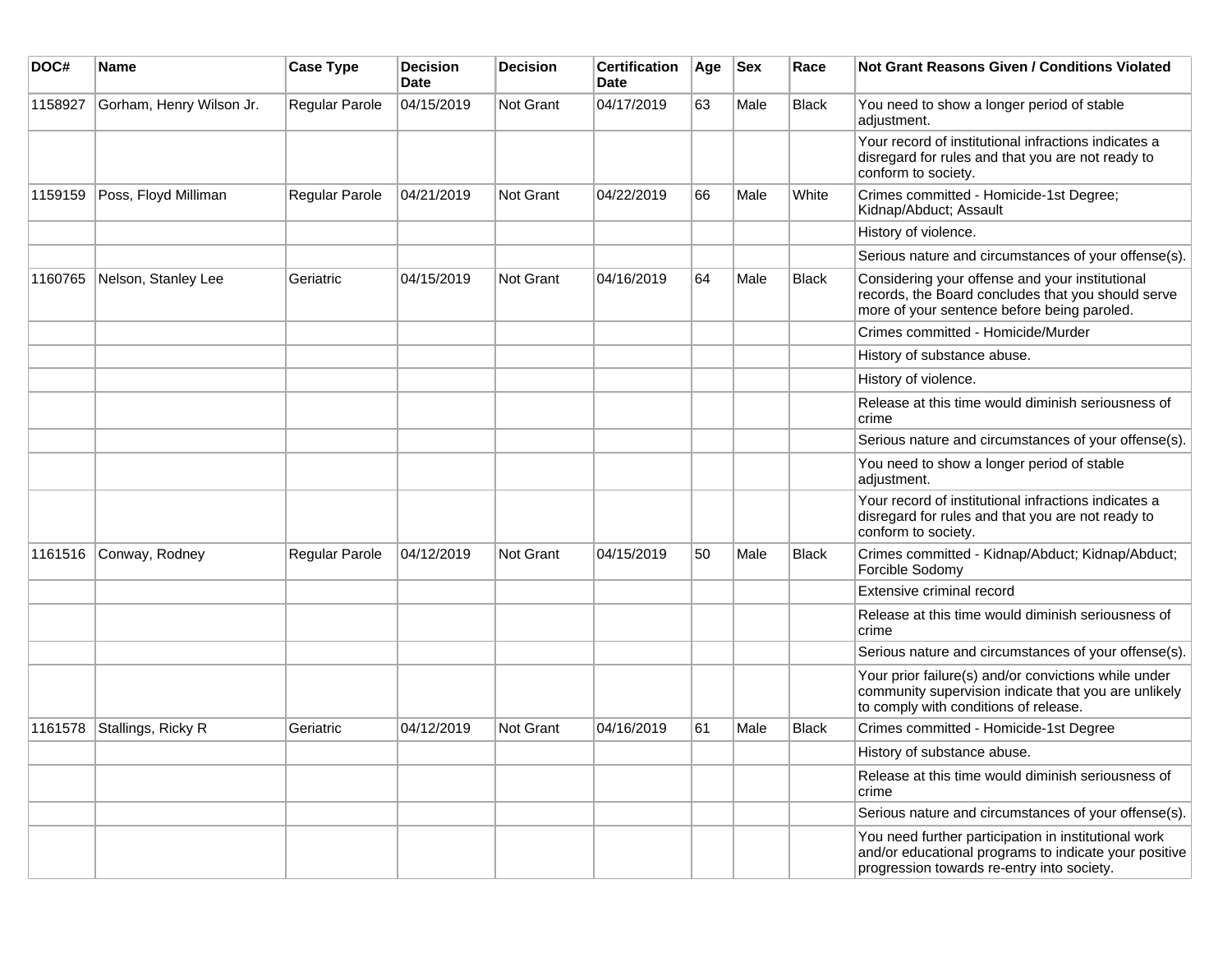| DOC#    | <b>Name</b>           | <b>Case Type</b> | <b>Decision</b><br>Date | <b>Decision</b>  | <b>Certification</b><br>Date | Age | <b>Sex</b> | Race         | Not Grant Reasons Given / Conditions Violated                                                                                                         |
|---------|-----------------------|------------------|-------------------------|------------------|------------------------------|-----|------------|--------------|-------------------------------------------------------------------------------------------------------------------------------------------------------|
| 1161578 | Stallings, Ricky R    | Geriatric        | 04/12/2019              | Not Grant        | 04/16/2019                   | 61  | Male       | Black        | Your prior failure(s) and/or convictions while under<br>community supervision indicate that you are unlikely<br>to comply with conditions of release. |
| 1163057 | Edmonds, Thomas Lee   | Regular Parole   | 04/26/2019              | Not Grant        | 04/26/2019                   | 47  | Male       | <b>Black</b> | Extensive criminal record                                                                                                                             |
|         |                       |                  |                         |                  |                              |     |            |              | Other                                                                                                                                                 |
|         |                       |                  |                         |                  |                              |     |            |              | Release at this time would diminish seriousness of<br>crime                                                                                           |
|         |                       |                  |                         |                  |                              |     |            |              | Serious nature and circumstances of your offense(s).                                                                                                  |
| 1163875 | Bloom, Daniel Vincent | Regular Parole   | 04/19/2019              | Not Grant        | 04/22/2019                   | 62  | Male       | White        | Crimes committed - Kidnap/Abduct; Sex Assault,<br>Rape; Statutory Burglary                                                                            |
|         |                       |                  |                         |                  |                              |     |            |              | Release at this time would diminish seriousness of<br>crime                                                                                           |
|         |                       |                  |                         |                  |                              |     |            |              | Serious nature and circumstances of your offense(s).                                                                                                  |
|         |                       |                  |                         |                  |                              |     |            |              | The Board concludes that you should serve more of<br>your sentence prior to release on parole.                                                        |
|         |                       |                  |                         |                  |                              |     |            |              | The Board considers you to be a risk to the<br>community.                                                                                             |
| 1164460 | Harrison, Eddie Dean  | Geriatric        | 04/22/2019              | Not Grant        | 04/26/2019                   | 63  | Male       | White        | Extensive criminal record                                                                                                                             |
|         |                       |                  |                         |                  |                              |     |            |              | History of violence.                                                                                                                                  |
|         |                       |                  |                         |                  |                              |     |            |              | Release at this time would diminish seriousness of<br>crime                                                                                           |
|         |                       |                  |                         |                  |                              |     |            |              | The Board concludes that you should serve more of<br>your sentence prior to release on parole.                                                        |
|         |                       |                  |                         |                  |                              |     |            |              | The Board considers you to be a risk to the<br>community.                                                                                             |
| 1166072 | Williams, Dwayne      | Regular Parole   | 04/20/2019              | Not Grant        | 04/22/2019                   | 53  | Male       | <b>Black</b> | Crimes committed - Sex Assault, Rape; Forcible<br>Sodomy; Robbery                                                                                     |
|         |                       |                  |                         |                  |                              |     |            |              | Serious nature and circumstances of your offense(s).                                                                                                  |
|         |                       |                  |                         |                  |                              |     |            |              | The Board considers you to be a risk to the<br>community.                                                                                             |
| 1166240 | White, Juan           | Regular Parole   | 04/12/2019              | <b>Not Grant</b> | 04/15/2019                   | 54  | Male       | <b>Black</b> | Extensive criminal record                                                                                                                             |
|         |                       |                  |                         |                  |                              |     |            |              | History of violence.                                                                                                                                  |
|         |                       |                  |                         |                  |                              |     |            |              | Serious nature and circumstances of your offense(s).                                                                                                  |
|         |                       |                  |                         |                  |                              |     |            |              | The Board concludes that you should serve more of<br>your sentence prior to release on parole.                                                        |
|         |                       |                  |                         |                  |                              |     |            |              | The Board considers you to be a risk to the<br>community.                                                                                             |
|         |                       |                  |                         |                  |                              |     |            |              | Your prior failure(s) and/or convictions while under<br>community supervision indicate that you are unlikely<br>to comply with conditions of release. |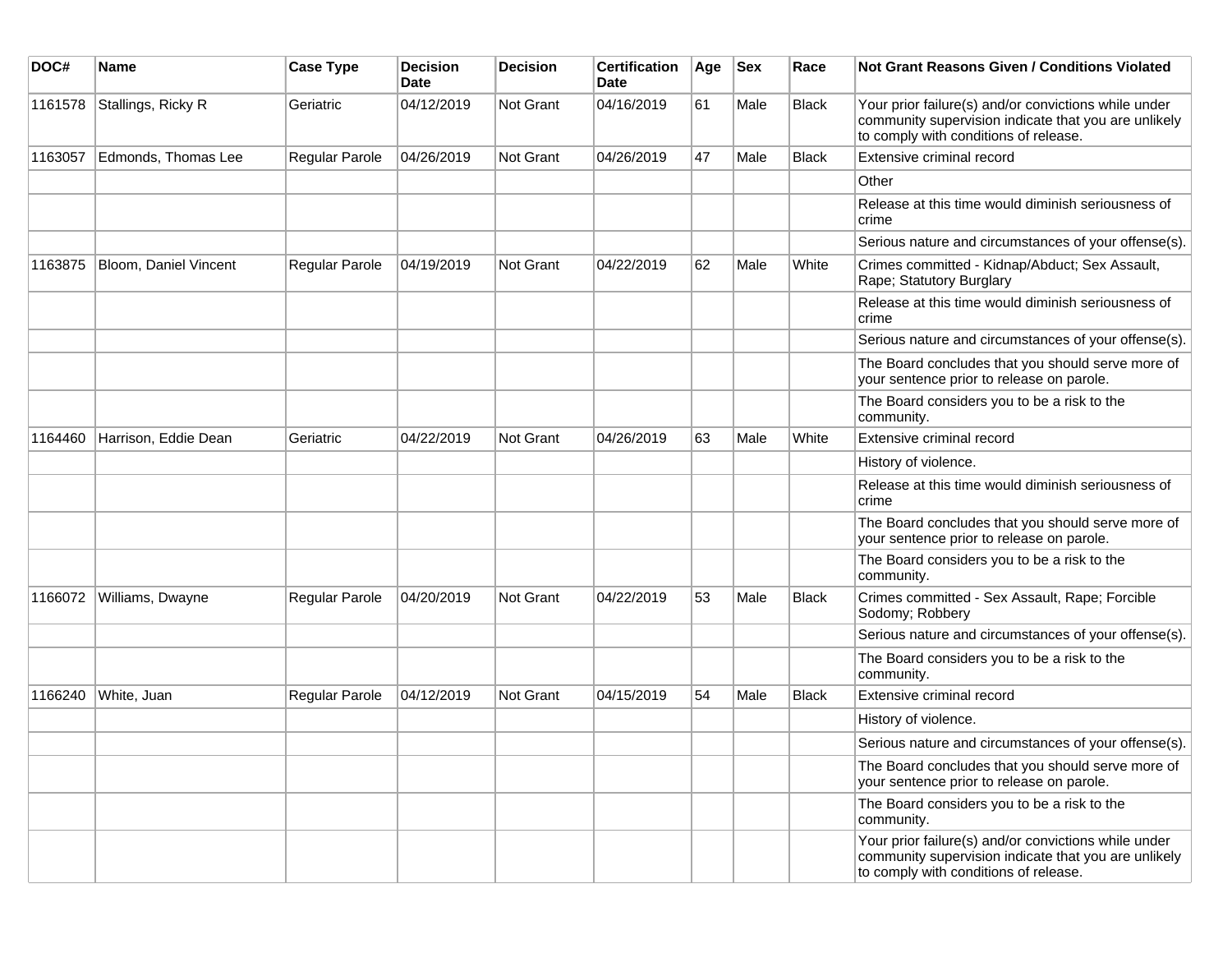| DOC#    | <b>Name</b>           | <b>Case Type</b>    | <b>Decision</b><br><b>Date</b> | <b>Decision</b>  | <b>Certification</b><br><b>Date</b> | Age | <b>Sex</b> | Race         | <b>Not Grant Reasons Given / Conditions Violated</b>                                                                                                        |
|---------|-----------------------|---------------------|--------------------------------|------------------|-------------------------------------|-----|------------|--------------|-------------------------------------------------------------------------------------------------------------------------------------------------------------|
| 1166395 | Lloyd, Sam            | Regular Parole      | 04/13/2019                     | <b>Not Grant</b> | 04/15/2019                          | 67  | Male       | <b>Black</b> | Conviction of a new crime while incarcerated                                                                                                                |
|         |                       |                     |                                |                  |                                     |     |            |              | Extensive criminal record                                                                                                                                   |
|         |                       |                     |                                |                  |                                     |     |            |              | History of violence.                                                                                                                                        |
|         |                       |                     |                                |                  |                                     |     |            |              | Serious nature and circumstances of your offense(s).                                                                                                        |
|         |                       |                     |                                |                  |                                     |     |            |              | The Board concludes that you should serve more of<br>your sentence prior to release on parole.                                                              |
|         |                       |                     |                                |                  |                                     |     |            |              | The Board considers you to be a risk to the<br>community.                                                                                                   |
|         |                       |                     |                                |                  |                                     |     |            |              | You need further participation in institutional work<br>and/or educational programs to indicate your positive<br>progression towards re-entry into society. |
|         |                       |                     |                                |                  |                                     |     |            |              | You need to show a longer period of stable<br>adjustment.                                                                                                   |
|         |                       |                     |                                |                  |                                     |     |            |              | Your record indicates a serious disregard for the<br>property rights of others.                                                                             |
| 1167167 | Casey, Gary Terrell   | Regular Parole      | 04/22/2019                     | <b>Not Grant</b> | 04/26/2019                          | 48  | Male       | <b>Black</b> | Crimes committed - Sex Assault, Rape; Stat Rape-<br>No Force; Accessory After The Fact In Felony                                                            |
|         |                       |                     |                                |                  |                                     |     |            |              | Release at this time would diminish seriousness of<br>crime                                                                                                 |
|         |                       |                     |                                |                  |                                     |     |            |              | The Board considers you to be a risk to the<br>community.                                                                                                   |
| 1170493 | Avant, Ricky Anderson | <b>Board Review</b> | 04/20/2019                     | <b>Not Grant</b> | 04/22/2019                          | 45  | Male       | White        | Extensive criminal record                                                                                                                                   |
|         |                       |                     |                                |                  |                                     |     |            |              | History of substance abuse.                                                                                                                                 |
|         |                       |                     |                                |                  |                                     |     |            |              | Release at this time would diminish seriousness of<br>crime                                                                                                 |
| 1170671 | Nelson, Johnny Lee    | Geriatric           | 03/30/2019                     | <b>Not Grant</b> | 04/01/2019                          | 71  | Male       | <b>Black</b> | Extensive criminal record                                                                                                                                   |
|         |                       |                     |                                |                  |                                     |     |            |              | Release at this time would diminish seriousness of<br>crime                                                                                                 |
|         |                       |                     |                                |                  |                                     |     |            |              | Your prior failure(s) and/or convictions while under<br>community supervision indicate that you are unlikely<br>to comply with conditions of release.       |
| 1171675 | Rudd, Aubrey Lamont   | Regular Parole      | 04/19/2019                     | <b>Not Grant</b> | 04/22/2019                          | 46  | Male       | <b>Black</b> | Crimes committed - Kidnap/Abduct; Sex Assault,<br>Rape; Robbery                                                                                             |
|         |                       |                     |                                |                  |                                     |     |            |              | Release at this time would diminish seriousness of<br>crime                                                                                                 |
| 1172133 | Blakeney, Dean        | Regular Parole      | 04/15/2019                     | <b>Not Grant</b> | 04/18/2019                          | 49  | Male       | <b>Black</b> | Crimes committed - Kidnap/Abduct; Sex Assault,<br>Rape; Robbery                                                                                             |
|         |                       |                     |                                |                  |                                     |     |            |              | Poor institutional adjustment (for example,<br>motivation/attitude, unfavorable reports, lack of<br>program involvement, etc.)                              |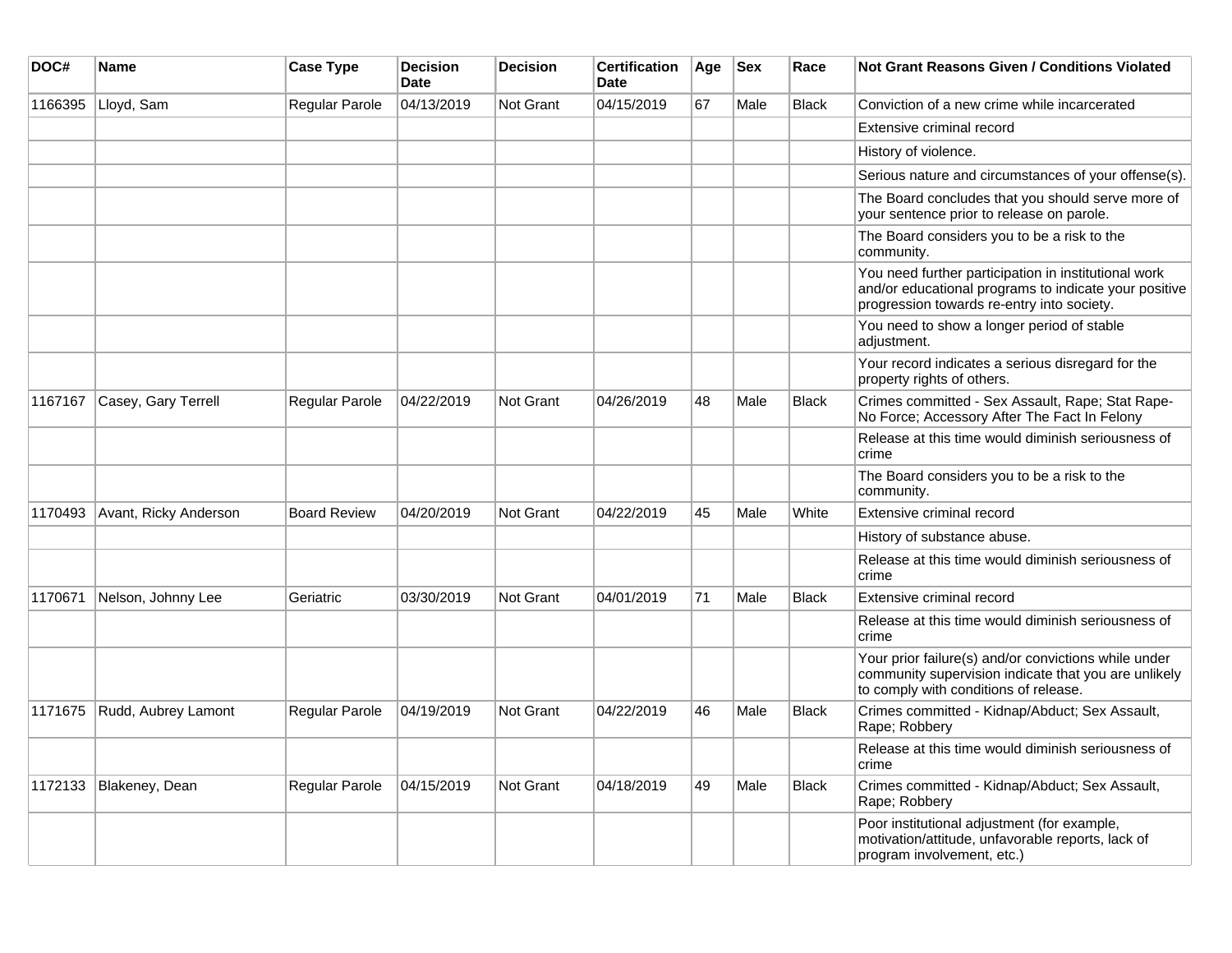| DOC#    | Name               | <b>Case Type</b> | <b>Decision</b><br>Date | <b>Decision</b> | <b>Certification</b><br>Date | Age | <b>Sex</b> | Race         | Not Grant Reasons Given / Conditions Violated                                                                                                        |
|---------|--------------------|------------------|-------------------------|-----------------|------------------------------|-----|------------|--------------|------------------------------------------------------------------------------------------------------------------------------------------------------|
| 1172133 | Blakeney, Dean     | Regular Parole   | 04/15/2019              | Not Grant       | 04/18/2019                   | 49  | Male       | <b>Black</b> | Release at this time would diminish seriousness of<br>crime                                                                                          |
|         |                    |                  |                         |                 |                              |     |            |              | Serious nature and circumstances of your offense(s).                                                                                                 |
| 1172325 | Bynum, Keith       | Regular Parole   | 04/22/2019              | Not Grant       | 04/26/2019                   | 50  | Male       | <b>Black</b> | Extensive criminal record                                                                                                                            |
|         |                    |                  |                         |                 |                              |     |            |              | History of substance abuse.                                                                                                                          |
|         |                    |                  |                         |                 |                              |     |            |              | History of violence.                                                                                                                                 |
|         |                    |                  |                         |                 |                              |     |            |              | Poor institutional adjustment (for example,<br>motivation/attitude, unfavorable reports, lack of<br>program involvement, etc.)                       |
|         |                    |                  |                         |                 |                              |     |            |              | Release at this time would diminish seriousness of<br>crime                                                                                          |
|         |                    |                  |                         |                 |                              |     |            |              | Serious nature and circumstances of your offense(s).                                                                                                 |
| 1172388 | Barber, Ovell Thad | Regular Parole   | 04/18/2019              | Not Grant       | 04/22/2019                   | 51  | Male       | <b>Black</b> | Extensive criminal record                                                                                                                            |
|         |                    |                  |                         |                 |                              |     |            |              | Release at this time would diminish seriousness of<br>crime                                                                                          |
|         |                    |                  |                         |                 |                              |     |            |              | The Board concludes that you should serve more of<br>your sentence prior to release on parole.                                                       |
|         |                    |                  |                         |                 |                              |     |            |              | You need to show a longer period of stable<br>adjustment.                                                                                            |
| 1174405 | Ellis, Kenneth W   | Regular Parole   | 04/22/2019              | Not Grant       | 04/25/2019                   | 55  | Male       | Black        | Considering your offense and your institutional<br>records, the Board concludes that you should serve<br>more of your sentence before being paroled. |
|         |                    |                  |                         |                 |                              |     |            |              | Release at this time would diminish seriousness of<br>crime                                                                                          |
|         |                    |                  |                         |                 |                              |     |            |              | Serious nature and circumstances of your offense(s).                                                                                                 |
| 1175495 | Hudnall, Spencer L | Regular Parole   | 04/24/2019              | Not Grant       | 04/25/2019                   | 50  | Male       | Black        | Crimes committed - Sex Assault, Rape; Forcible<br>Sodomy; Robbery                                                                                    |
|         |                    |                  |                         |                 |                              |     |            |              | Release at this time would diminish seriousness of<br>crime                                                                                          |
|         |                    |                  |                         |                 |                              |     |            |              | Serious nature and circumstances of your offense(s).                                                                                                 |
|         |                    |                  |                         |                 |                              |     |            |              | The Board concludes that you should serve more of<br>your sentence prior to release on parole.                                                       |
|         |                    |                  |                         |                 |                              |     |            |              | The Board considers you to be a risk to the<br>community.                                                                                            |
|         |                    |                  |                         |                 |                              |     |            |              | Your record indicates a serious disregard for the<br>property rights of others.                                                                      |
| 1176500 | Graves, Dennis Ray | Regular Parole   | 04/18/2019              | Not Grant       | 04/22/2019                   | 63  | Male       | White        | Considering your offense and your institutional<br>records, the Board concludes that you should serve<br>more of your sentence before being paroled. |
|         |                    |                  |                         |                 |                              |     |            |              | Crimes committed - Kidnap/Abduct; Sex Assault,<br>Rape; Sodomy                                                                                       |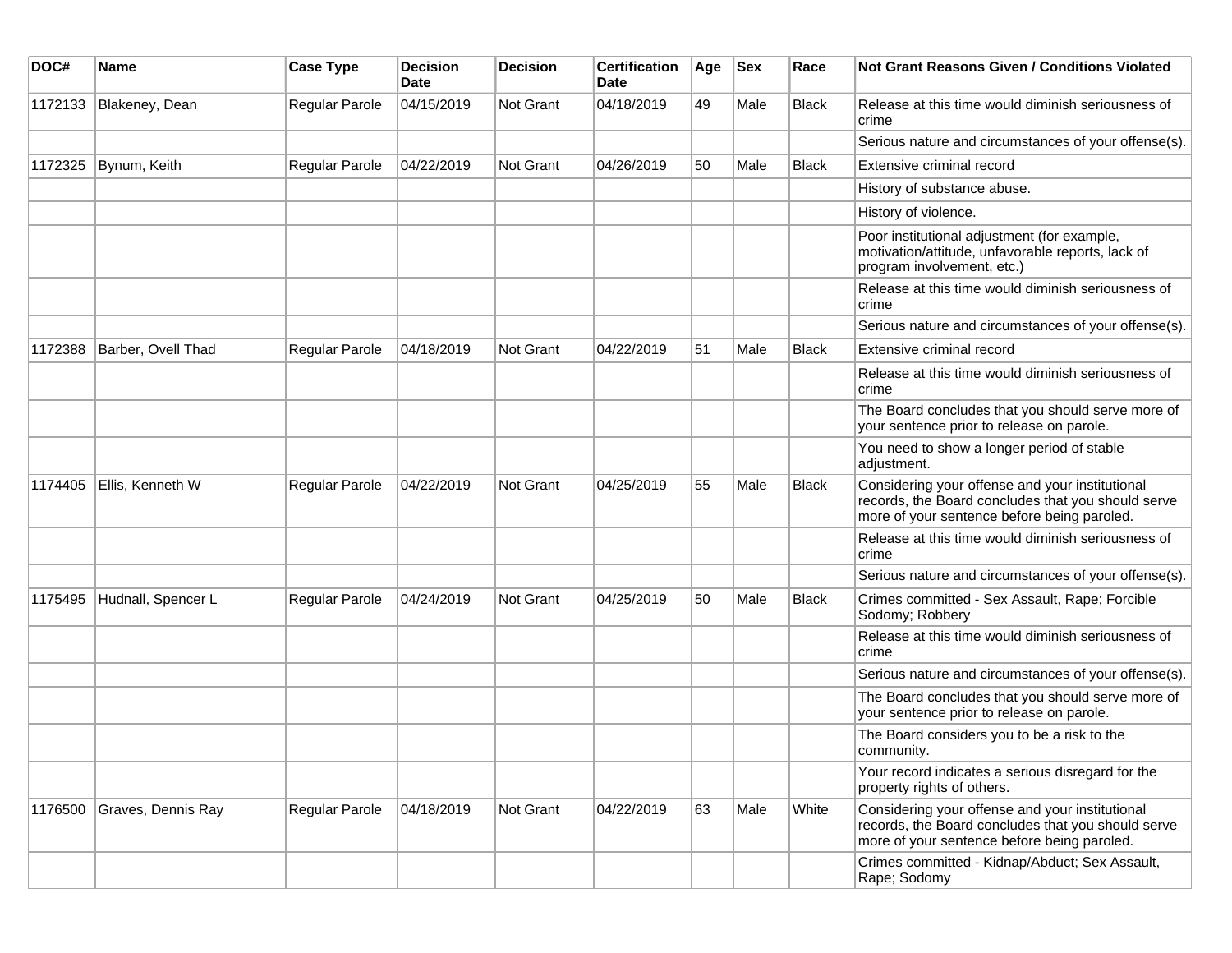| DOC#    | <b>Name</b>               | <b>Case Type</b>      | <b>Decision</b><br><b>Date</b> | <b>Decision</b> | <b>Certification</b><br>Date | Age | <b>Sex</b> | Race         | <b>Not Grant Reasons Given / Conditions Violated</b>                                                                                                        |
|---------|---------------------------|-----------------------|--------------------------------|-----------------|------------------------------|-----|------------|--------------|-------------------------------------------------------------------------------------------------------------------------------------------------------------|
| 1176500 | Graves, Dennis Ray        | Regular Parole        | 04/18/2019                     | Not Grant       | 04/22/2019                   | 63  | Male       | White        | History of violence.                                                                                                                                        |
|         |                           |                       |                                |                 |                              |     |            |              | Serious nature and circumstances of your offense(s).                                                                                                        |
| 1178168 | Edwards, Thomas Lamont    | Regular Parole        | 04/24/2019                     | Not Grant       | 04/25/2019                   | 44  | Male       | <b>Black</b> | Crimes committed - Robbery - Attempted; Malicious<br>Wounding; Malicious Wounding                                                                           |
|         |                           |                       |                                |                 |                              |     |            |              | Extensive criminal record                                                                                                                                   |
|         |                           |                       |                                |                 |                              |     |            |              | History of substance abuse.                                                                                                                                 |
|         |                           |                       |                                |                 |                              |     |            |              | History of violence.                                                                                                                                        |
|         |                           |                       |                                |                 |                              |     |            |              | Poor institutional adjustment (for example,<br>motivation/attitude, unfavorable reports, lack of<br>program involvement, etc.)                              |
|         |                           |                       |                                |                 |                              |     |            |              | Your prior failure(s) and/or convictions while under<br>community supervision indicate that you are unlikely<br>to comply with conditions of release.       |
| 1178170 | Anderson, Fred Samuel     | <b>Regular Parole</b> | 04/19/2019                     | Not Grant       | 04/22/2019                   | 57  | Male       | Black        | Crimes committed - Sex Assault, Rape; Sex Assault,<br>Rape; Parole: Violation - Felony                                                                      |
|         |                           |                       |                                |                 |                              |     |            |              | History of violence.                                                                                                                                        |
|         |                           |                       |                                |                 |                              |     |            |              | Release at this time would diminish seriousness of<br>crime                                                                                                 |
|         |                           |                       |                                |                 |                              |     |            |              | Serious nature and circumstances of your offense(s).                                                                                                        |
|         |                           |                       |                                |                 |                              |     |            |              | The Board concludes that you should serve more of<br>your sentence prior to release on parole.                                                              |
|         |                           |                       |                                |                 |                              |     |            |              | The Board considers you to be a risk to the<br>community.                                                                                                   |
| 1179540 | Powell, Sanford Ray       | Geriatric             | 04/23/2019                     | Not Grant       | 04/26/2019                   | 72  | Male       | White        | Crimes committed - Homicide-1st Degree; Burglary;<br>Burglary                                                                                               |
|         |                           |                       |                                |                 |                              |     |            |              | History of violence.                                                                                                                                        |
|         |                           |                       |                                |                 |                              |     |            |              | Other                                                                                                                                                       |
|         |                           |                       |                                |                 |                              |     |            |              | Serious nature and circumstances of your offense(s).                                                                                                        |
|         |                           |                       |                                |                 |                              |     |            |              | The Board concludes that you should serve more of<br>your sentence prior to release on parole.                                                              |
| 1182483 | Ben Y'hudi, Ras Eleeyahoo | Regular Parole        | 04/12/2019                     | Not Grant       | 04/15/2019                   | 60  | Male       | Black        | Considering your offense and your institutional<br>records, the Board concludes that you should serve<br>more of your sentence before being paroled.        |
|         |                           |                       |                                |                 |                              |     |            |              | Release at this time would diminish seriousness of<br>crime                                                                                                 |
|         |                           |                       |                                |                 |                              |     |            |              | Serious nature and circumstances of your offense(s).                                                                                                        |
|         |                           |                       |                                |                 |                              |     |            |              | You need further participation in institutional work<br>and/or educational programs to indicate your positive<br>progression towards re-entry into society. |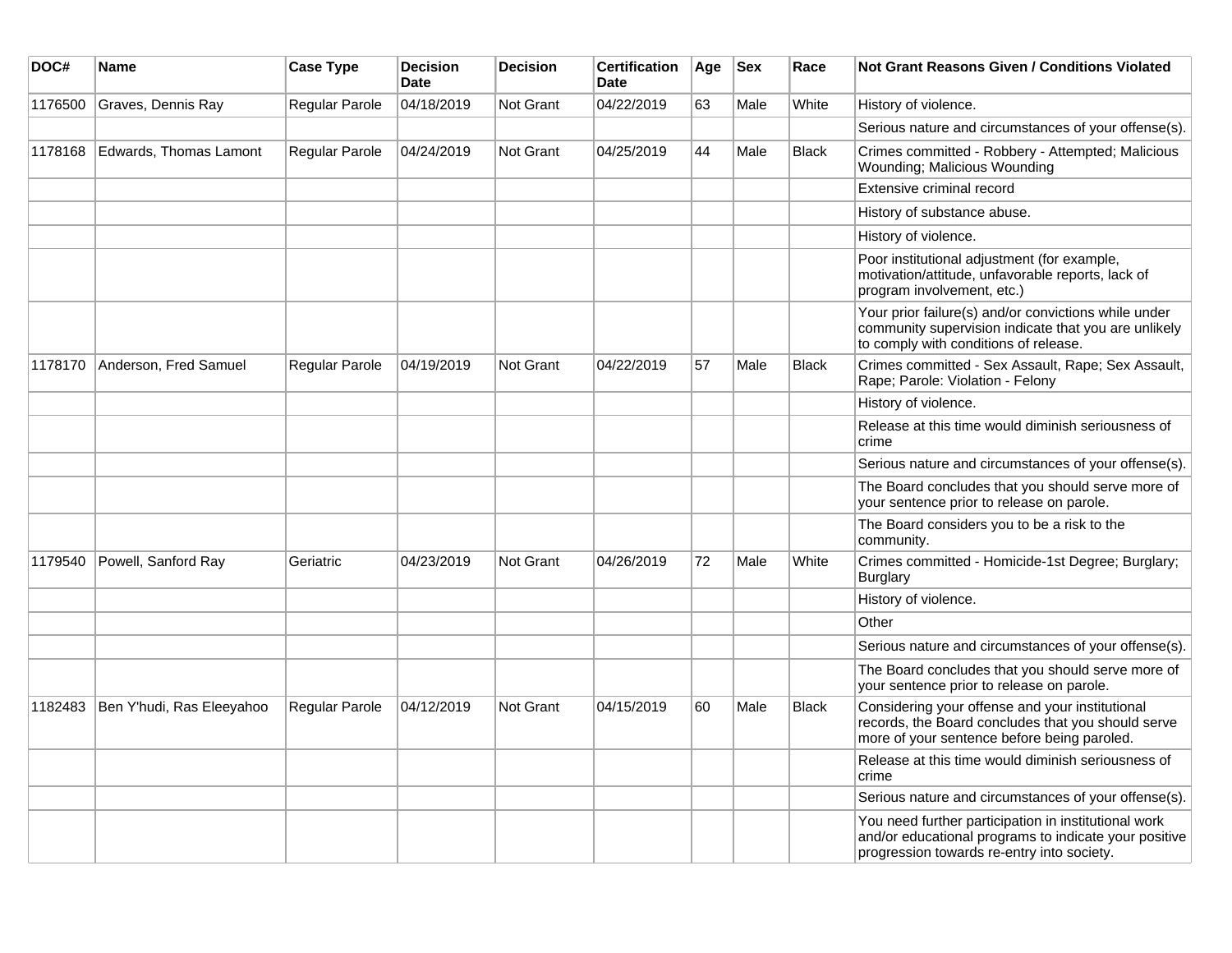| DOC#    | <b>Name</b>               | <b>Case Type</b>      | <b>Decision</b><br><b>Date</b> | <b>Decision</b> | <b>Certification</b><br>Date | Age | <b>Sex</b> | Race  | <b>Not Grant Reasons Given / Conditions Violated</b>                                                                                                  |
|---------|---------------------------|-----------------------|--------------------------------|-----------------|------------------------------|-----|------------|-------|-------------------------------------------------------------------------------------------------------------------------------------------------------|
| 1182483 | Ben Y'hudi, Ras Eleeyahoo | Regular Parole        | 04/12/2019                     | Not Grant       | 04/15/2019                   | 60  | Male       | Black | You need to show a longer period of stable<br>adjustment.                                                                                             |
| 1184497 | Parker, Alfred Joell      | Regular Parole        | 04/12/2019                     | Not Grant       | 04/12/2019                   | 67  | Male       | Black | Crimes committed - Homicide-1st Degree; Arson                                                                                                         |
|         |                           |                       |                                |                 |                              |     |            |       | Release at this time would diminish seriousness of<br>crime                                                                                           |
|         |                           |                       |                                |                 |                              |     |            |       | Serious nature and circumstances of your offense(s).                                                                                                  |
|         |                           |                       |                                |                 |                              |     |            |       | The Board concludes that you should serve more of<br>your sentence prior to release on parole.                                                        |
| 1187998 | Maynard, Ronald Paul      | Regular Parole        | 04/17/2019                     | Not Grant       | 04/22/2019                   | 63  | Male       | White | Crimes committed - Sodomy: By Force Or Victim<br>Helplessness; Aggravated Sexual Battery: Victim<br><13 Yrs; Drugs: Possess Sch I Or Ii               |
|         |                           |                       |                                |                 |                              |     |            |       | Release at this time would diminish seriousness of<br>crime                                                                                           |
|         |                           |                       |                                |                 |                              |     |            |       | Serious nature and circumstances of your offense(s).                                                                                                  |
| 1188643 | Hughes, Jay Clayton       | <b>Regular Parole</b> | 04/16/2019                     | Not Grant       | 04/16/2019                   | 55  | Male       | Black | Crimes committed - Homicide/Murder;<br>Homicide/Murder; Homicide/Murder                                                                               |
|         |                           |                       |                                |                 |                              |     |            |       | The Board concludes that you should serve more of<br>your sentence prior to release on parole.                                                        |
| 1188664 | Green, Larry James Sr.    | Geriatric             | 04/12/2019                     | Not Grant       | 04/15/2019                   | 76  | Male       | Black | History of violence.                                                                                                                                  |
|         |                           |                       |                                |                 |                              |     |            |       | Release at this time would diminish seriousness of<br>crime                                                                                           |
|         |                           |                       |                                |                 |                              |     |            |       | Serious nature and circumstances of your offense(s).                                                                                                  |
|         |                           |                       |                                |                 |                              |     |            |       | The Board considers you to be a risk to the<br>community.                                                                                             |
|         |                           |                       |                                |                 |                              |     |            |       | Your prior failure(s) and/or convictions while under<br>community supervision indicate that you are unlikely<br>to comply with conditions of release. |
| 1188958 | Jones, Jonathan Lee       | <b>Regular Parole</b> | 04/22/2019                     | Not Grant       | 04/26/2019                   | 37  | Male       | Black | Crimes committed - Assault: (Misdemeanor); Assault:<br>Malicious, Victim Severely Injured; Drugs: Possess<br>Sch I Or li                              |
|         |                           |                       |                                |                 |                              |     |            |       | Extensive criminal record                                                                                                                             |
|         |                           |                       |                                |                 |                              |     |            |       | History of violence.                                                                                                                                  |
|         |                           |                       |                                |                 |                              |     |            |       | Release at this time would diminish seriousness of<br>crime                                                                                           |
|         |                           |                       |                                |                 |                              |     |            |       | Serious nature and circumstances of your offense(s).                                                                                                  |
|         |                           |                       |                                |                 |                              |     |            |       | Your prior failure(s) and/or convictions while under<br>community supervision indicate that you are unlikely<br>to comply with conditions of release. |
| 1189104 | Young, Norman Vincent     | Geriatric             | 03/30/2019                     | Not Grant       | 04/01/2019                   | 63  | Male       | Black | History of violence.                                                                                                                                  |
|         |                           |                       |                                |                 |                              |     |            |       | Release at this time would diminish seriousness of<br>crime                                                                                           |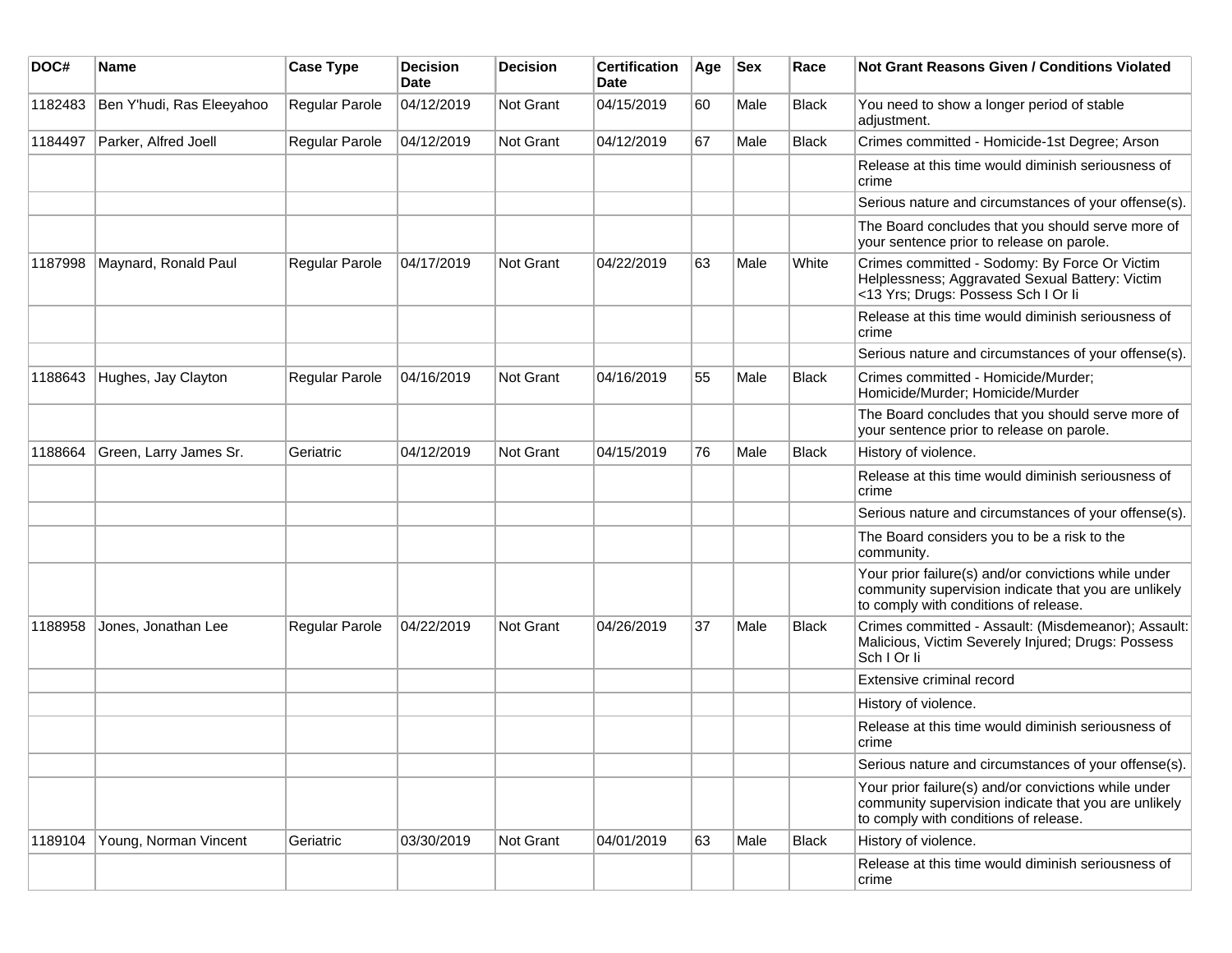| DOC#    | Name                       | <b>Case Type</b> | <b>Decision</b><br><b>Date</b> | <b>Decision</b>  | <b>Certification</b><br>Date | Age | <b>Sex</b> | Race         | Not Grant Reasons Given / Conditions Violated                                                                                                               |
|---------|----------------------------|------------------|--------------------------------|------------------|------------------------------|-----|------------|--------------|-------------------------------------------------------------------------------------------------------------------------------------------------------------|
| 1189104 | Young, Norman Vincent      | Geriatric        | 03/30/2019                     | Not Grant        | 04/01/2019                   | 63  | Male       | <b>Black</b> | Serious nature and circumstances of your offense(s).                                                                                                        |
|         |                            |                  |                                |                  |                              |     |            |              | The Board concludes that you should serve more of<br>your sentence prior to release on parole.                                                              |
|         |                            |                  |                                |                  |                              |     |            |              | The Board considers you to be a risk to the<br>community.                                                                                                   |
| 1205608 | Angove, Joseph Edward      | Geriatric        | 04/17/2019                     | Not Grant        | 04/18/2019                   | 66  | Male       | White        | Crimes committed - Aggravated Sexual Battery:<br>Victim <13 Yrs; Aggravated Sexual Battery: Victim<br><13 Yrs; Rape: Intercourse W/ Victim <13 Yrs          |
|         |                            |                  |                                |                  |                              |     |            |              | Release at this time would diminish seriousness of<br>crime                                                                                                 |
|         |                            |                  |                                |                  |                              |     |            |              | Serious nature and circumstances of your offense(s).                                                                                                        |
| 1389776 | Moore, Plumer Demetrice    | Regular Parole   | 04/21/2019                     | <b>Not Grant</b> | 04/22/2019                   | 56  | Male       | <b>Black</b> | History of substance abuse.                                                                                                                                 |
|         |                            |                  |                                |                  |                              |     |            |              | Release at this time would diminish seriousness of<br>crime                                                                                                 |
|         |                            |                  |                                |                  |                              |     |            |              | Serious nature and circumstances of your offense(s).                                                                                                        |
|         |                            |                  |                                |                  |                              |     |            |              | The Board concludes that you should serve more of<br>your sentence prior to release on parole.                                                              |
|         |                            |                  |                                |                  |                              |     |            |              | The Board considers you to be a risk to the<br>community.                                                                                                   |
|         |                            |                  |                                |                  |                              |     |            |              | You need further participation in institutional work<br>and/or educational programs to indicate your positive<br>progression towards re-entry into society. |
| 1394643 | Walker, Morris Clifford    | Geriatric        | 04/20/2019                     | <b>Not Grant</b> | 04/25/2019                   | 62  | Male       | <b>Black</b> | Crimes committed - Murder: 1st Degree                                                                                                                       |
|         |                            |                  |                                |                  |                              |     |            |              | Release at this time would diminish seriousness of<br>crime                                                                                                 |
|         |                            |                  |                                |                  |                              |     |            |              | Serious nature and circumstances of your offense(s).                                                                                                        |
|         |                            |                  |                                |                  |                              |     |            |              | Your prior failure(s) and/or convictions while under<br>community supervision indicate that you are unlikely<br>to comply with conditions of release.       |
| 1406142 | Williams, Hunter Christian | Regular Parole   | 04/12/2019                     | Not Grant        | 04/12/2019                   | 33  | Male       | White        | Considering your offense and your institutional<br>records, the Board concludes that you should serve<br>more of your sentence before being paroled.        |
|         |                            |                  |                                |                  |                              |     |            |              | Extensive criminal record                                                                                                                                   |
|         |                            |                  |                                |                  |                              |     |            |              | Poor institutional adjustment (for example,<br>motivation/attitude, unfavorable reports, lack of<br>program involvement, etc.)                              |
|         |                            |                  |                                |                  |                              |     |            |              | Release at this time would diminish seriousness of<br>crime                                                                                                 |
|         |                            |                  |                                |                  |                              |     |            |              | The Board concludes that you should serve more of<br>your sentence prior to release on parole.                                                              |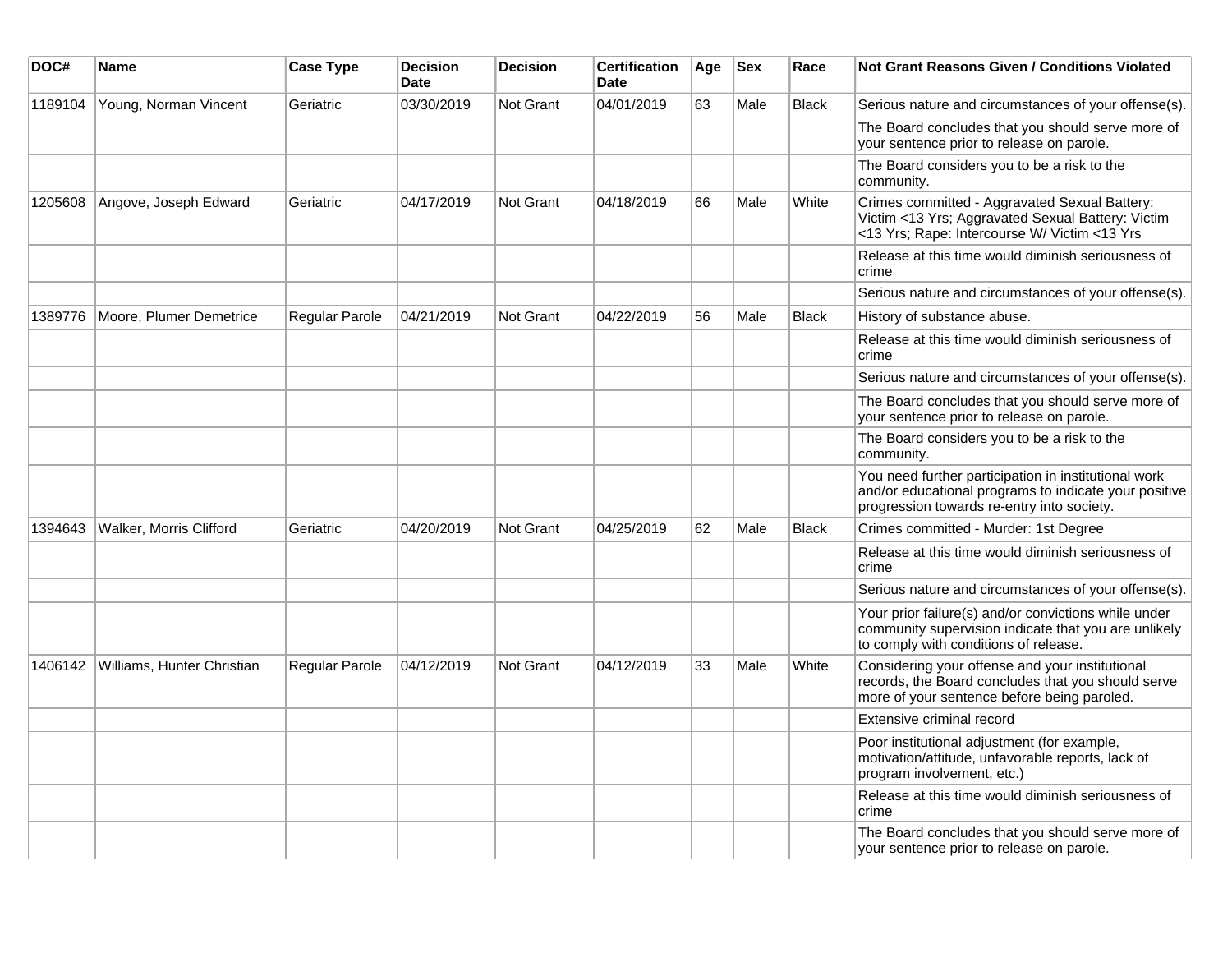| DOC#    | <b>Name</b>                               | <b>Case Type</b> | <b>Decision</b><br>Date | <b>Decision</b> | <b>Certification</b><br>Date | Age | <b>Sex</b> | Race         | Not Grant Reasons Given / Conditions Violated                                                                                                         |
|---------|-------------------------------------------|------------------|-------------------------|-----------------|------------------------------|-----|------------|--------------|-------------------------------------------------------------------------------------------------------------------------------------------------------|
| 1406142 | Williams, Hunter Christian                | Regular Parole   | 04/12/2019              | Not Grant       | 04/12/2019                   | 33  | Male       | White        | Your prior failure(s) and/or convictions while under<br>community supervision indicate that you are unlikely<br>to comply with conditions of release. |
| 1415769 | Childress, Ruey Jr.                       | Geriatric        | 03/29/2019              | Not Grant       | 04/01/2019                   | 66  | Male       | White        | Release at this time would diminish seriousness of<br>crime                                                                                           |
|         |                                           |                  |                         |                 |                              |     |            |              | Serious nature and circumstances of your offense(s).                                                                                                  |
|         |                                           |                  |                         |                 |                              |     |            |              | The Board concludes that you should serve more of<br>your sentence prior to release on parole.                                                        |
| 1432044 | Munson, Kim Randal                        | Geriatric        | 04/16/2019              | Not Grant       | 04/17/2019                   | 65  | Male       | White        | Release at this time would diminish seriousness of<br>crime                                                                                           |
|         |                                           |                  |                         |                 |                              |     |            |              | Serious nature and circumstances of your offense(s).                                                                                                  |
|         |                                           |                  |                         |                 |                              |     |            |              | The Board considers you to be a risk to the<br>community.                                                                                             |
| 1472990 | Baird, Charlie William Jr.                | Regular Parole   | 04/30/2019              | Not Grant       | 04/30/2019                   | 69  | Male       | White        | Crimes committed - Rape: Intercourse W/ Victim <13<br>Yrs; Rape: Intercourse W/ Victim <13 Yrs; Rape:<br>Intercourse W/ Victim <13 Yrs                |
|         |                                           |                  |                         |                 |                              |     |            |              | Release at this time would diminish seriousness of<br>crime                                                                                           |
|         |                                           |                  |                         |                 |                              |     |            |              | Serious nature and circumstances of your offense(s).                                                                                                  |
|         |                                           |                  |                         |                 |                              |     |            |              | The Board concludes that you should serve more of<br>your sentence prior to release on parole.                                                        |
|         |                                           |                  |                         |                 |                              |     |            |              | The Board considers you to be a risk to the<br>community.                                                                                             |
| 1544956 | Ridenour, Donald Lee                      | Geriatric        | 04/02/2019              | Not Grant       | 04/04/2019                   | 73  | Male       | White        | No Interest in Parole                                                                                                                                 |
| 1785285 | Cloud- Hatcher, Dakari<br>Emmanuello zino | Regular Parole   | 04/13/2019              | Not Grant       | 04/15/2019                   | 20  | Male       | <b>Black</b> | No Interest in Parole                                                                                                                                 |
| 1811232 | Davis, Terrell Lamont Jr.                 | Regular Parole   | 04/15/2019              | Not Grant       | 04/16/2019                   | 21  | Male       | <b>Black</b> | Poor institutional adjustment (for example,<br>motivation/attitude, unfavorable reports, lack of<br>program involvement, etc.)                        |
|         |                                           |                  |                         |                 |                              |     |            |              | Release at this time would diminish seriousness of<br>crime                                                                                           |
|         |                                           |                  |                         |                 |                              |     |            |              | The Board concludes that you should serve more of<br>your sentence prior to release on parole.                                                        |
|         |                                           |                  |                         |                 |                              |     |            |              | The Board considers you to be a risk to the<br>community.                                                                                             |
|         |                                           |                  |                         |                 |                              |     |            |              | Your record of institutional infractions indicates a<br>disregard for rules and that you are not ready to<br>conform to society.                      |
| 1823717 | Caison, Thomas Henry                      | Regular Parole   | 04/12/2019              | Not Grant       | 04/15/2019                   | 21  | Male       | <b>Black</b> | Extensive criminal record                                                                                                                             |
|         |                                           |                  |                         |                 |                              |     |            |              | Release at this time would diminish seriousness of<br>crime                                                                                           |
|         |                                           |                  |                         |                 |                              |     |            |              | Serious nature and circumstances of your offense(s).                                                                                                  |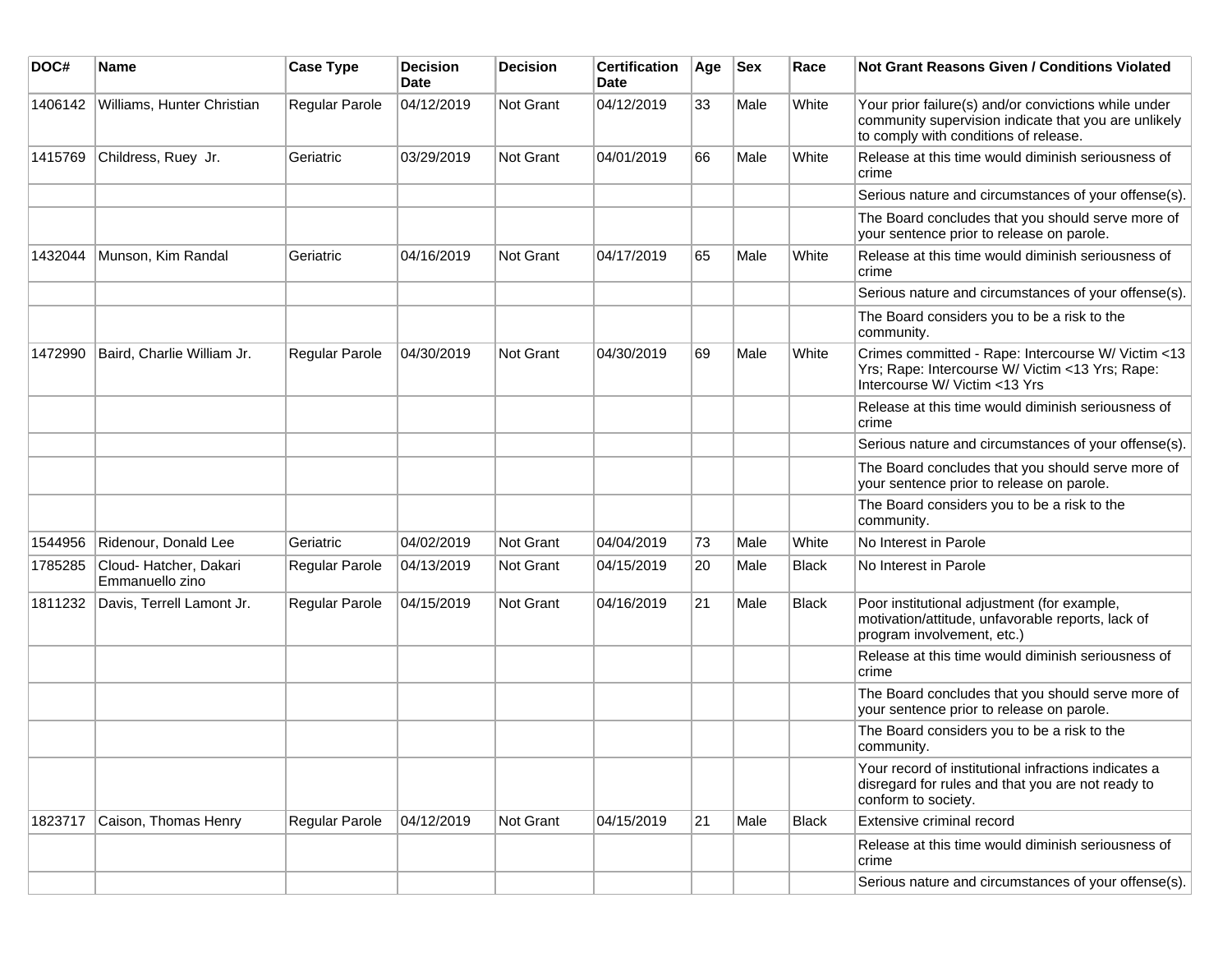| DOC#    | <b>Name</b>                      | <b>Case Type</b>     | <b>Decision</b><br><b>Date</b> | <b>Decision</b> | <b>Certification</b><br><b>Date</b> | Age | <b>Sex</b> | Race         | Not Grant Reasons Given / Conditions Violated                                                                                                               |
|---------|----------------------------------|----------------------|--------------------------------|-----------------|-------------------------------------|-----|------------|--------------|-------------------------------------------------------------------------------------------------------------------------------------------------------------|
| 1823717 | Caison, Thomas Henry             | Regular Parole       | 04/12/2019                     | Not Grant       | 04/15/2019                          | 21  | Male       | <b>Black</b> | You need further participation in institutional work<br>and/or educational programs to indicate your positive<br>progression towards re-entry into society. |
|         |                                  |                      |                                |                 |                                     |     |            |              | You need to show a longer period of stable<br>adjustment.                                                                                                   |
| 1883080 | Perkins, Samuel Earl             | Regular Parole       | 04/22/2019                     | Not Grant       | 04/26/2019                          | 20  | Male       | White        | Other                                                                                                                                                       |
|         |                                  |                      |                                |                 |                                     |     |            |              | Release at this time would diminish seriousness of<br>crime                                                                                                 |
|         |                                  |                      |                                |                 |                                     |     |            |              | You need further participation in institutional work<br>and/or educational programs to indicate your positive<br>progression towards re-entry into society. |
|         |                                  |                      |                                |                 |                                     |     |            |              | You need to show a longer period of stable<br>adjustment.                                                                                                   |
| 1896295 | Weaver, James Osbourne           | Regular Parole       | 04/23/2019                     | Not Grant       | 04/26/2019                          | 19  | Male       | <b>Black</b> | No Interest in Parole                                                                                                                                       |
| 1017396 | Smith, Andrew Junior             | Violation<br>Hearing | 04/10/2019                     | Revoke          | 04/17/2019                          | 50  | Male       | <b>Black</b> |                                                                                                                                                             |
|         |                                  |                      |                                |                 |                                     |     |            |              | 01. I will obey all Federal, State and local laws and<br>ordinances.                                                                                        |
| 1040044 | Howdyshell, Wilford<br>Cleveland | Violation<br>Hearing | 04/24/2019                     | Revoke          | 04/25/2019                          | 73  | Male       | White        |                                                                                                                                                             |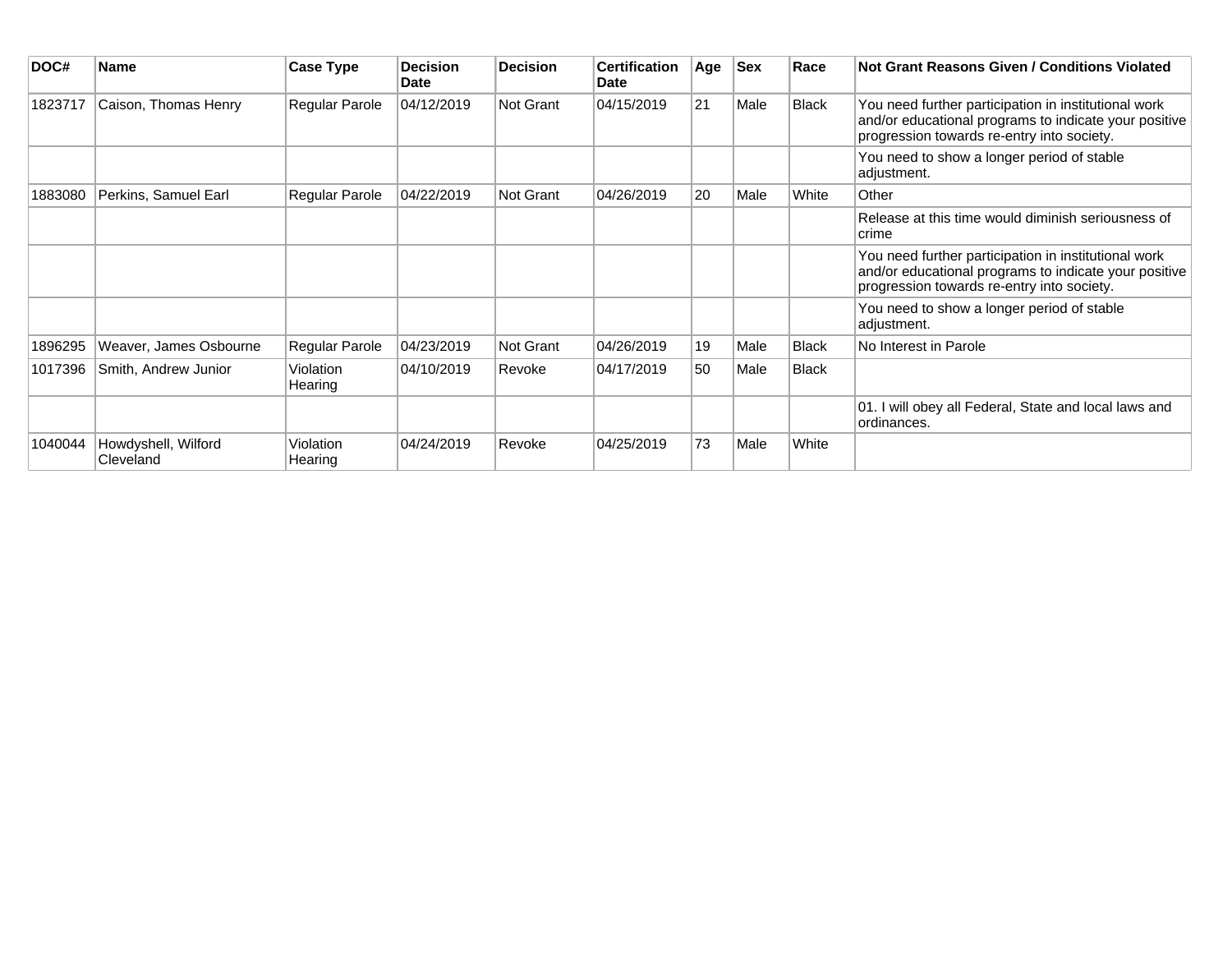| DOC#    | Name                             | <b>Case Type</b>     | <b>Decision</b><br><b>Date</b> | <b>Decision</b> | <b>Certification</b><br><b>Date</b> | Age | <b>Sex</b> | Race  | <b>Not Grant Reasons Given / Conditions Violated</b>                                                                                                                                                                                                                                                                                                                                                                                                                                                                                                                                                                                                                                                                                                                                                                                                                                                                                                                                                                                                                                                                                                                                                                                                                                                                                                                                                                                                                                                                                                                                              |
|---------|----------------------------------|----------------------|--------------------------------|-----------------|-------------------------------------|-----|------------|-------|---------------------------------------------------------------------------------------------------------------------------------------------------------------------------------------------------------------------------------------------------------------------------------------------------------------------------------------------------------------------------------------------------------------------------------------------------------------------------------------------------------------------------------------------------------------------------------------------------------------------------------------------------------------------------------------------------------------------------------------------------------------------------------------------------------------------------------------------------------------------------------------------------------------------------------------------------------------------------------------------------------------------------------------------------------------------------------------------------------------------------------------------------------------------------------------------------------------------------------------------------------------------------------------------------------------------------------------------------------------------------------------------------------------------------------------------------------------------------------------------------------------------------------------------------------------------------------------------------|
| 1040044 | Howdyshell, Wilford<br>Cleveland | Violation<br>Hearing | 04/24/2019                     | Revoke          | 04/25/2019                          | 73  | Male       | White | Sex offender assessment. Virginia Parole Board's<br>Mandatory Parole Conditions upon release on<br>Mandatory Parole:<br>1. Sex offender assessment, not at the discretion of<br>the parole officer, and follow any treatment<br>recommendations treatment;<br>2. No contact with victims, neither directly, indirectly,<br>through third parties, or electronic means;<br>3. No unsupervised contact with any minor child<br>younger than age 18 including family members;<br>4. Forever prohibited from going within 100 feet of<br>the premises of any place owned or operated by a<br>locality or private entity that he knows or should<br>know is a school, daycare center, playground,<br>athletic field or facility, gymnasium or any other<br>facility or business known to accommodate children<br>younger than age 18;<br>5. May not be in possession of pornography or any<br>obscene materials;<br>6. May not patronize any establishment in the sex<br>industry, to include but not limited to houses of<br>prostitution; topless bars; X-rated stores or<br>bookstores;<br>7. No alcohol;<br>8. Substance abuse assessment and treatment; if<br>deemed necessary by your parole officer;<br>9. May not be in possession of any electronic device<br>with internet access without prior approval from your<br>supervising parole officer;<br>10. You must abide by any and all other conditions<br>of release imposed by your supervising parole<br>officer.<br>The supervising parole officer may petition the Board<br>at any time for modification of any mandatory<br>condition. |
| 1046705 | Watkins, Troy Jerome             | Violation<br>Hearing | 04/16/2019                     | Revoke          | 04/17/2019                          | 46  | Male       | Black |                                                                                                                                                                                                                                                                                                                                                                                                                                                                                                                                                                                                                                                                                                                                                                                                                                                                                                                                                                                                                                                                                                                                                                                                                                                                                                                                                                                                                                                                                                                                                                                                   |
|         |                                  |                      |                                |                 |                                     |     |            |       | 01. I will obey all Federal, State and local laws and<br>ordinances.                                                                                                                                                                                                                                                                                                                                                                                                                                                                                                                                                                                                                                                                                                                                                                                                                                                                                                                                                                                                                                                                                                                                                                                                                                                                                                                                                                                                                                                                                                                              |
| 1082360 | Williams, Ted                    | Violation<br>Hearing | 04/09/2019                     | Revoke          | 04/10/2019                          | 59  | Male       | Black |                                                                                                                                                                                                                                                                                                                                                                                                                                                                                                                                                                                                                                                                                                                                                                                                                                                                                                                                                                                                                                                                                                                                                                                                                                                                                                                                                                                                                                                                                                                                                                                                   |
|         |                                  |                      |                                |                 |                                     |     |            |       | 06. I will follow the Probation and Parole Officer's<br>instructions and will be truthful, cooperative, and<br>report as instructed.                                                                                                                                                                                                                                                                                                                                                                                                                                                                                                                                                                                                                                                                                                                                                                                                                                                                                                                                                                                                                                                                                                                                                                                                                                                                                                                                                                                                                                                              |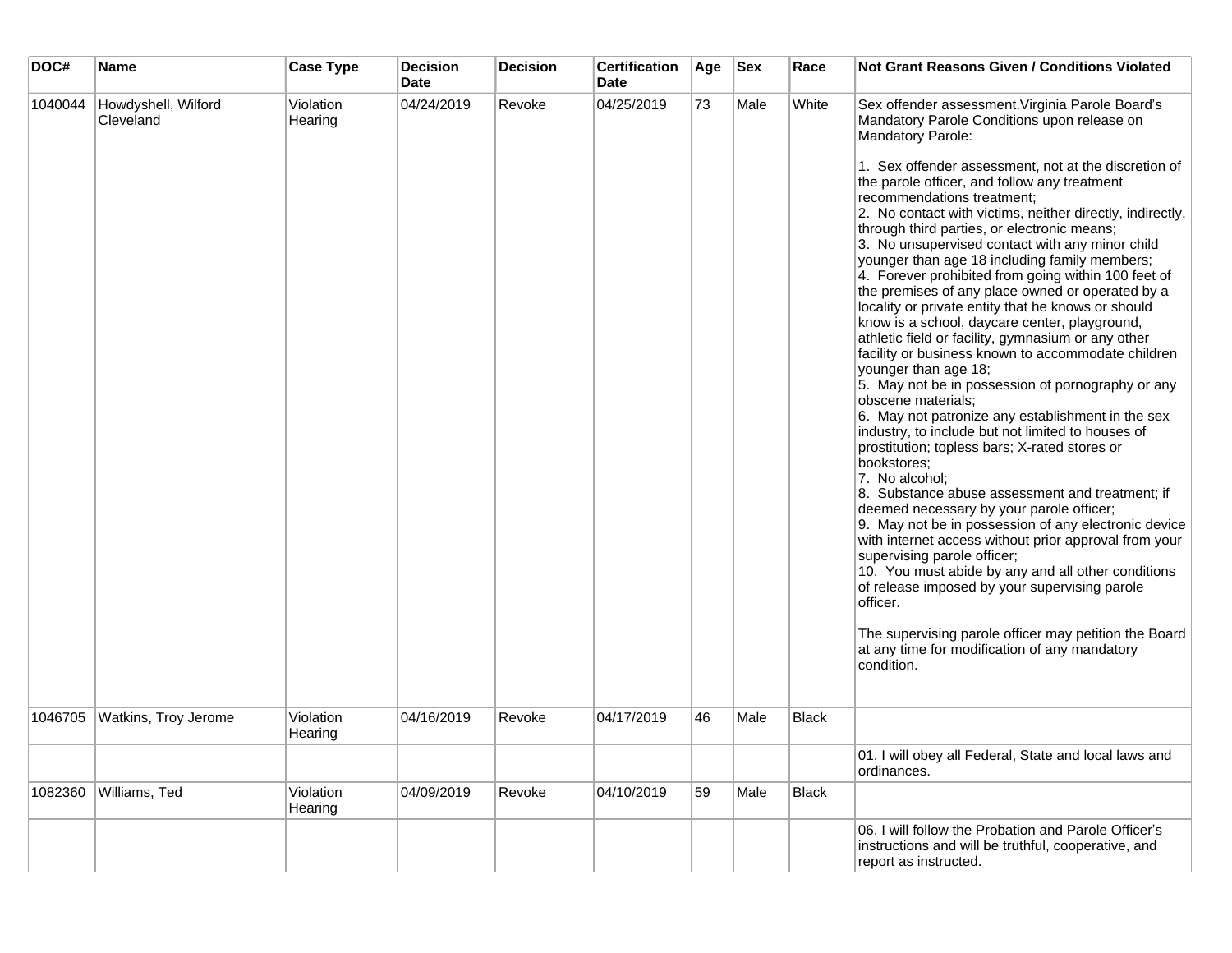| DOC#    | <b>Name</b>              | <b>Case Type</b>     | <b>Decision</b><br><b>Date</b> | <b>Decision</b> | <b>Certification</b><br><b>Date</b> | Age | <b>Sex</b> | Race         | Not Grant Reasons Given / Conditions Violated                                                                                                                                                                                                                                                                                                                                                                                                                                                                                                                                                                                                                                                                                                                                                                                                                                                                                                                                                                                                                                                                                                                                                                                                                                                                                                              |
|---------|--------------------------|----------------------|--------------------------------|-----------------|-------------------------------------|-----|------------|--------------|------------------------------------------------------------------------------------------------------------------------------------------------------------------------------------------------------------------------------------------------------------------------------------------------------------------------------------------------------------------------------------------------------------------------------------------------------------------------------------------------------------------------------------------------------------------------------------------------------------------------------------------------------------------------------------------------------------------------------------------------------------------------------------------------------------------------------------------------------------------------------------------------------------------------------------------------------------------------------------------------------------------------------------------------------------------------------------------------------------------------------------------------------------------------------------------------------------------------------------------------------------------------------------------------------------------------------------------------------------|
| 1082360 | Williams, Ted            | Violation<br>Hearing | 04/09/2019                     | Revoke          | 04/10/2019                          | 59  | Male       | Black        | 08. I will not unlawfully use, possess or distribute<br>controlled substances or related paraphernalia.                                                                                                                                                                                                                                                                                                                                                                                                                                                                                                                                                                                                                                                                                                                                                                                                                                                                                                                                                                                                                                                                                                                                                                                                                                                    |
|         |                          |                      |                                |                 |                                     |     |            |              | Sex offender assessment.1, Sex offender<br>assessment, not at the discretion of the PO, and<br>follow any treatment recommendations treatment;<br>2. No contact with victims, neither directly, indirectly,<br>through third parties, or electronic means;<br>3. No unsupervised contact with any minor child<br>younger than age 18 including family members;<br>4. Forever prohibited from going within 100 feet of<br>the premises of any place owned or operated by a<br>locality or private entity that he knows or should<br>know is a school, daycare center, playground,<br>athletic field or facility, gymnasium or any other<br>facility or business known to accommodate children<br>younger than age 18;<br>5. May not be in possession of pornography or any<br>obscene materials;<br>6. May not patronize any establishment in the sex<br>industry, to include but not limited to houses of<br>prostitution; topless bars; X-rated stores or<br>bookstores;<br>7. No alcohol;<br>8. Substance abuse assessment and treatment, if<br>deemed necessary by your parole officer;<br>9. May not be in possession of any electronic device<br>with internet access without prior approval from your<br>supervising parole officer;<br>10. You must abide by any and all other conditions of<br>release imposed by your supervising parole officer. |
| 1134420 | Adams, Andrew Vondele    | Violation<br>Hearing | 04/13/2019                     | Revoke          | 04/17/2019                          | 45  | Male       | <b>Black</b> |                                                                                                                                                                                                                                                                                                                                                                                                                                                                                                                                                                                                                                                                                                                                                                                                                                                                                                                                                                                                                                                                                                                                                                                                                                                                                                                                                            |
|         |                          |                      |                                |                 |                                     |     |            |              | 01. I will obey all Federal, State and local laws and<br>ordinances.                                                                                                                                                                                                                                                                                                                                                                                                                                                                                                                                                                                                                                                                                                                                                                                                                                                                                                                                                                                                                                                                                                                                                                                                                                                                                       |
| 1200678 | Arthur, Zachary Lee      | Violation<br>Hearing | 04/10/2019                     | Revoke          | 04/11/2019                          | 30  | Male       | White        |                                                                                                                                                                                                                                                                                                                                                                                                                                                                                                                                                                                                                                                                                                                                                                                                                                                                                                                                                                                                                                                                                                                                                                                                                                                                                                                                                            |
|         |                          |                      |                                |                 |                                     |     |            |              | 06. I will follow the Probation and Parole Officer's<br>instructions and will be truthful, cooperative, and<br>report as instructed.                                                                                                                                                                                                                                                                                                                                                                                                                                                                                                                                                                                                                                                                                                                                                                                                                                                                                                                                                                                                                                                                                                                                                                                                                       |
|         |                          |                      |                                |                 |                                     |     |            |              | 08. I will not unlawfully use, possess or distribute<br>controlled substances or related paraphernalia.                                                                                                                                                                                                                                                                                                                                                                                                                                                                                                                                                                                                                                                                                                                                                                                                                                                                                                                                                                                                                                                                                                                                                                                                                                                    |
| 1377302 | Petitt, Christopher John | Violation<br>Hearing | 04/12/2019                     | Revoke          | 04/16/2019                          | 34  | Male       | White        |                                                                                                                                                                                                                                                                                                                                                                                                                                                                                                                                                                                                                                                                                                                                                                                                                                                                                                                                                                                                                                                                                                                                                                                                                                                                                                                                                            |
|         |                          |                      |                                |                 |                                     |     |            |              | 02. I will report any arrest, including traffic tickets,<br>within 3 days to the Probation and Parole Officer.                                                                                                                                                                                                                                                                                                                                                                                                                                                                                                                                                                                                                                                                                                                                                                                                                                                                                                                                                                                                                                                                                                                                                                                                                                             |